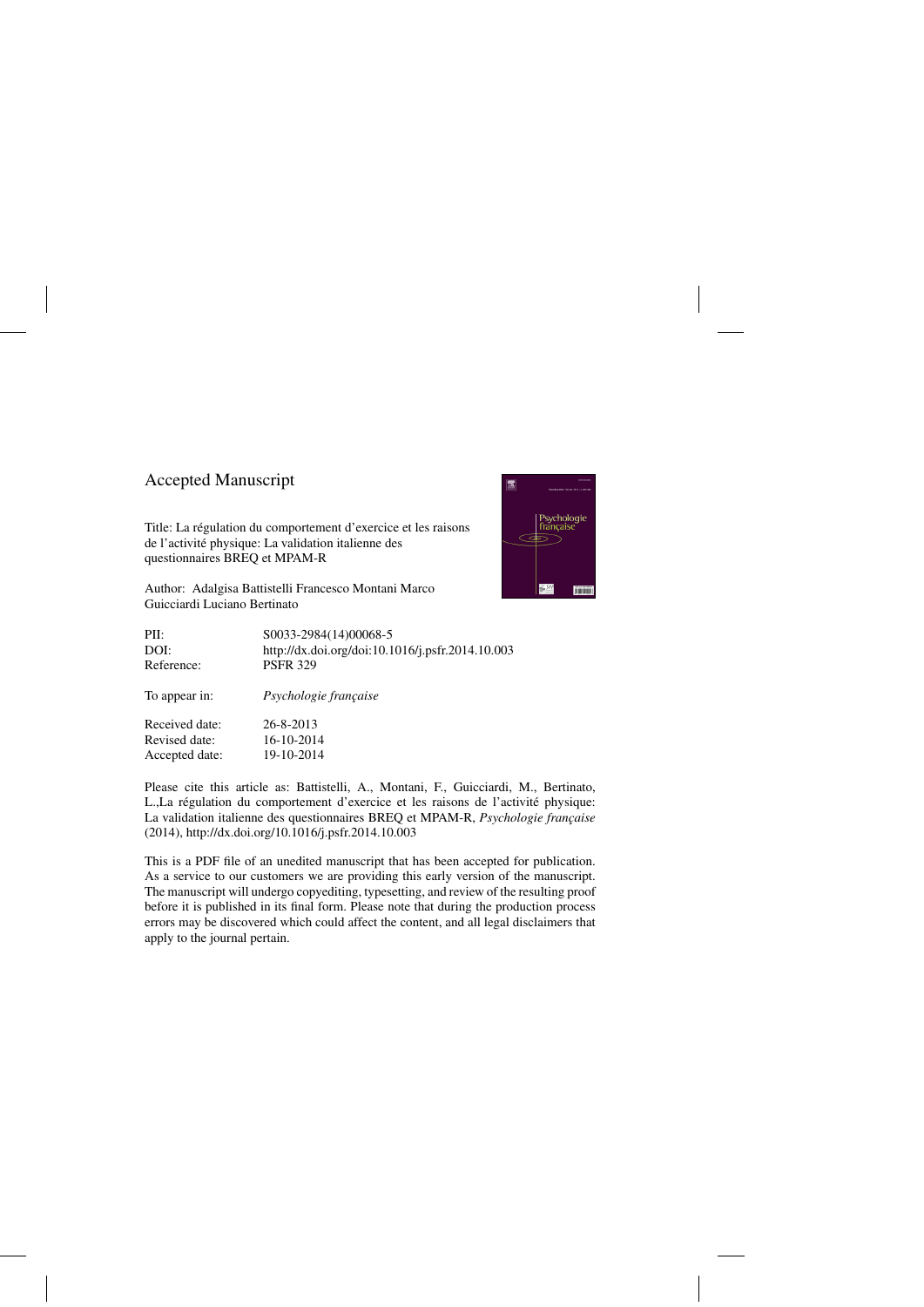**La régulation du comportement d'exercice et les raisons de l'activité physique : La validation italienne des questionnaires BREQ et MPAM-R** 

**Regulation of exercise behaviour and motives for physical activities: The Italian validation** 

**of BREQ and MPAM-R questionnaires**

n of exercise behaviour and motives for physical activities: The Italian valida<br>
and MPAM-R questionnaires<br>
ADALGISA BATTISTELLI (corresponding author)<br>
Professor<br>
Laboratory of Psychology, Health and Quality of Life EA 41 ADALGISA BATTISTELLI (corresponding author) Professor Laboratory of Psychology, Health and Quality of Life EA 4139 University Bordeaux Segalen 3 ter, place de la Victoire 33000 Bordeaux (FR) email: adalgisa.battistelli@u-bordeaux2.fr

FRANCESCO MONTANI Professor Department of Psychology University of Sherbrooke 2500, boulevard de l'Université, Sherbrooke (Québec), J1K 2R1

> MARCO GUICCIARDI Professor Department of Psychology University of Cagliari Via Is Mirrionis 1, 09123, Cagliari, Italy

LUCIANO BERTINATO Researcher Department of Neurological and Vision Sciences, Neuropsychological, Morphological and Motor Sciences University of Verona Via Butturini 9, 37126, Verona, Italy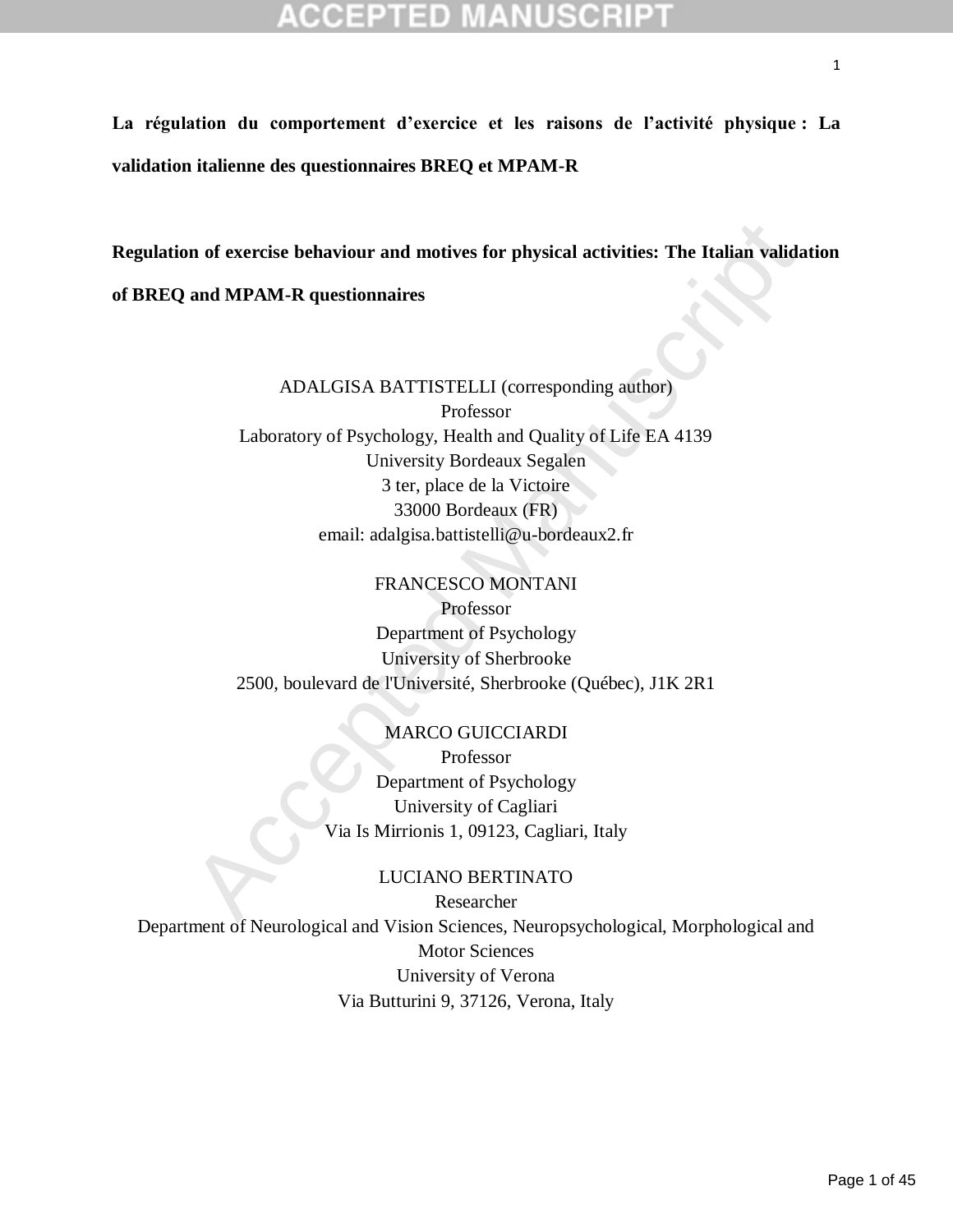## **Résumé**

Mullan et a. (1997), qui mesure les formes externe, introjectée, identifiée<br>
de la régulation, et le MPAM-R de Ryan et al. (1997), qui évalue cinq rai<br>
de l'activité physique (apparence, santé et forme physique, sociale, c Sur la base de la théorie de l'auto-détermination, le but de cette étude est de proposer la validation de deux instruments différents pour l'évaluation du comportement d'exercice : le BREQ de Mullan et a. (1997), qui mesure les formes externe, introjectée, identifiée, et intrinsèque de la régulation, et le MPAM-R de Ryan et al. (1997), qui évalue cinq raisons distingués de l'activité physique (apparence, santé et forme physique, sociale, compétence, et amusement). L'analyse factorielle confirmatoire, conduite auprès de 1995 étudiants inscrits à trois lycées différents, a soutenu empiriquement la structure à quatre facteurs de la régulation du comportement ainsi que la structure à cinq facteurs des raisons de l'activité physique. De plus, l'analyse confirmatoire multi-groupe a montré l'invariance des structures factorielles, des paramètres structuraux, et des corrélations des deux échelles en relation au genre sexuel. La validité critériée des échelles a aussi reçu un soutien empirique partiel. Enfin, la structure factorielle de la régulation du comportement et des raisons de l'activité physique a été soutenue empiriquement lorsque les deux construits ont été inclus dans le même modèle de mesure.

Mots clés: régulation comportementale; raisons de l'activité physique; comportement d'exercice; validation; invariance.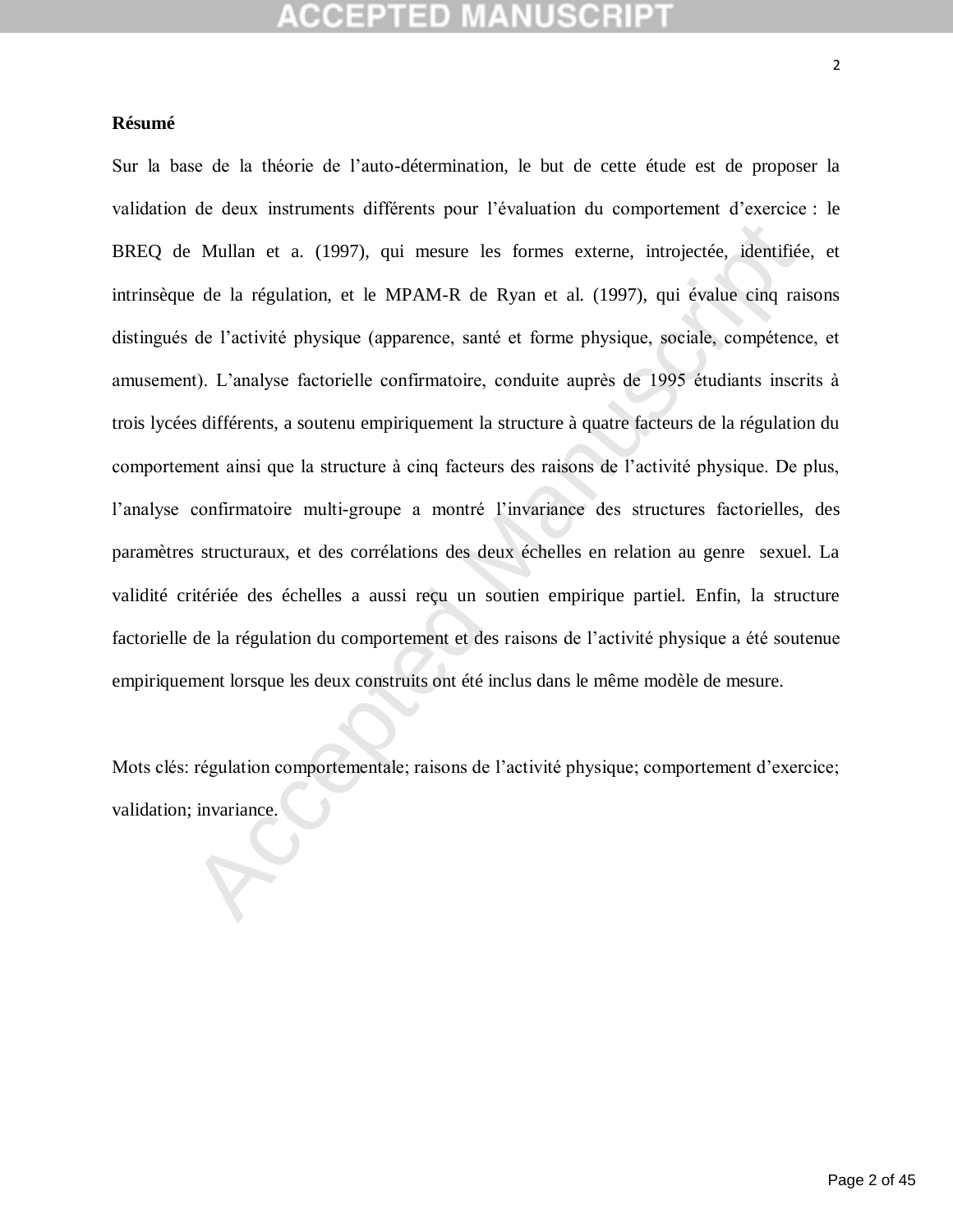## **Abstract**

REQ, which measures external, introjected, identified and intrinsic forms of regular et al.'s (1997) MPAM-R, which assesses five distinct motives for physical act<br>ce, health and fitness, social, competence, and enjoyment). Based on self-determination theory, the purpose of the present study was to provide the first Italian validation of two different instrument to assess the exercise behaviour: the Mullan et al.'s (1997) BREQ, which measures external, introjected, identified and intrinsic forms of regulation and Ryan et al.'s (1997) MPAM-R, which assesses five distinct motives for physical activity (appearance, health and fitness, social, competence, and enjoyment). Confirmatory factor analysis conducted on data collected from 1995 students attending three different Secondary Schools empirically supported respectively the four-factor structure of behavioural regulation and the five-factor structure of motives for physical activity, supporting convergent and discriminant validity of both scales. Furthermore, multi-group confirmatory factor analysis showed the invariance of the factor structures, structural parameters and correlations of the two scales across gender. Criterion-related validity of the scales also received partial empirical support. Finally, the factor structure of behavioural regulation and motives for physical activity was empirically supported when both constructs were included in a single measurement model.

Keywords: behavioural regulation; motives for physical activities; exercise behaviour; validation; invariance.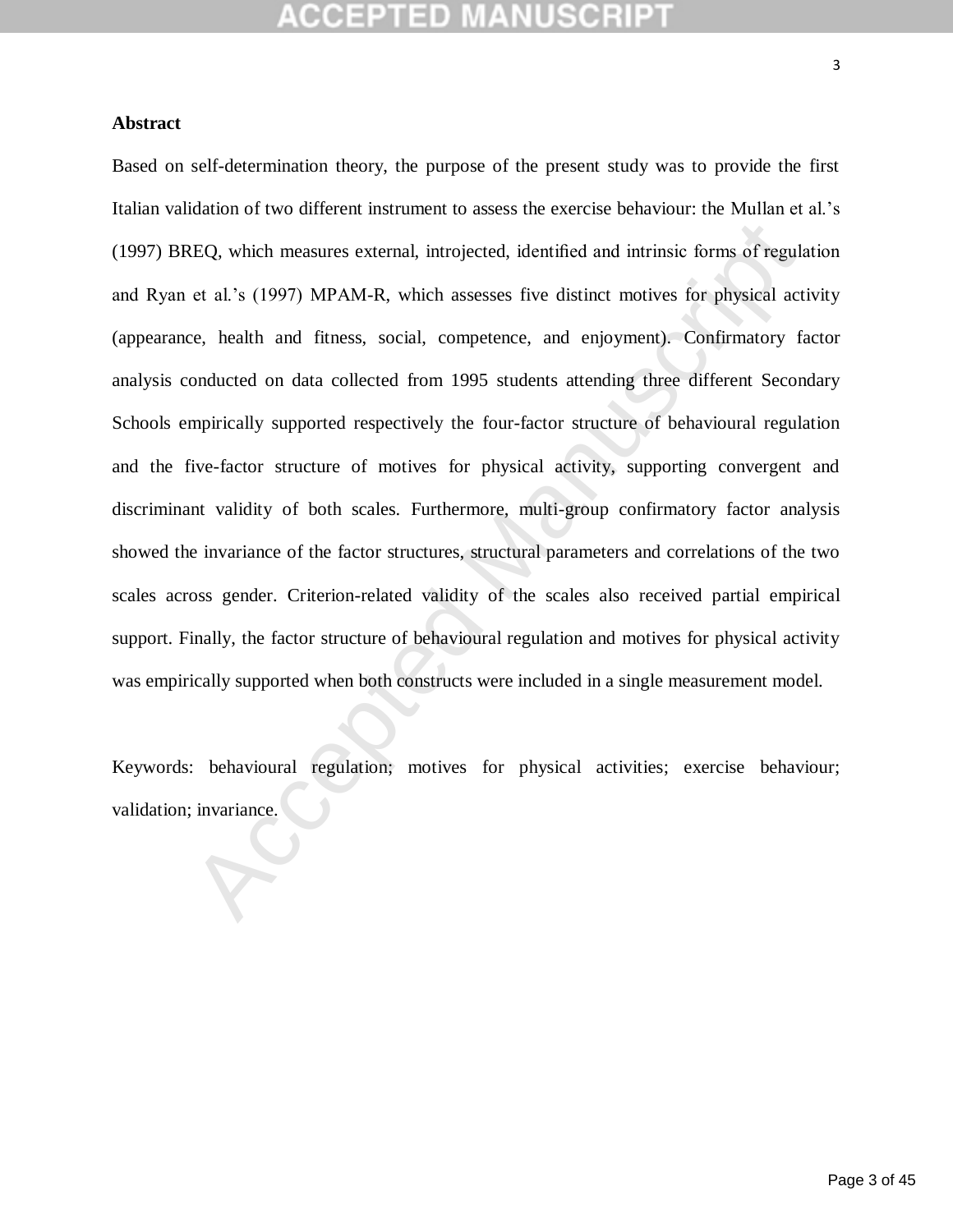# **CCEPTED MANUSCR**

## **1. Introduction**

nal constructs have been developed, based on the self-determination theory (Decosts, Ryan & Deci, 2000, 2002). According to this theoretical perspective's motivation to engage and persist in an activity can vary in the deg The investigation of motivation for exercise and physical activity has gained progressive attention of scholars over the last three decades, and several instruments for assessing motivational constructs have been developed, based on the self-determination theory (Deci & Ryan, 1985; Ryan & Deci, 2000, 2002). According to this theoretical perspective: a) individual's motivation to engage and persist in an activity can vary in the degree to which it is controlled rather than self-determined, and b) the occurrence of the most autonomous, or selfdetermined, forms of motivation essentially depends on the satisfaction of three innate psychological needs: competence, autonomy and relatedness. Specifically, if people engage in an activity because it is interesting, enjoyable and pleasing, then they will be expected to be intrinsically motivated, whereas if they get involved in an activity in order to get tangible rewards or to avoid personal punishments they will be more likely to be extrinsically motivated. However, consistent with a self-determination approach, extrinsic motives vary across a continuum according to their degree of internalization and integration with the self, moving from external to introjected, identified and integrated regulation.

In physical exercise domains, numerous empirical surveys, building on selfdetermination theory (SDT), have examined the influence of different forms of regulatory motivational styles on several behavioural outcomes, such as attendance, persistence, or maintained participation in exercise or physical activity, showing positive and significant associations between autonomous forms of motivation (i.e., identified regulation) and such outcomes e.g., Chatzisarantis, Hagger, Biddle, & Karageorghis, 2002; Vallerand, 1997; Edmunds, Ntoumanis, & Duda, 2006; Brickell & Chatzisarantis, 2007; Lutz, Karoly, & Okun, 2008; Landry & Solomon, 2004). In order to test the hypothesized influence of motivational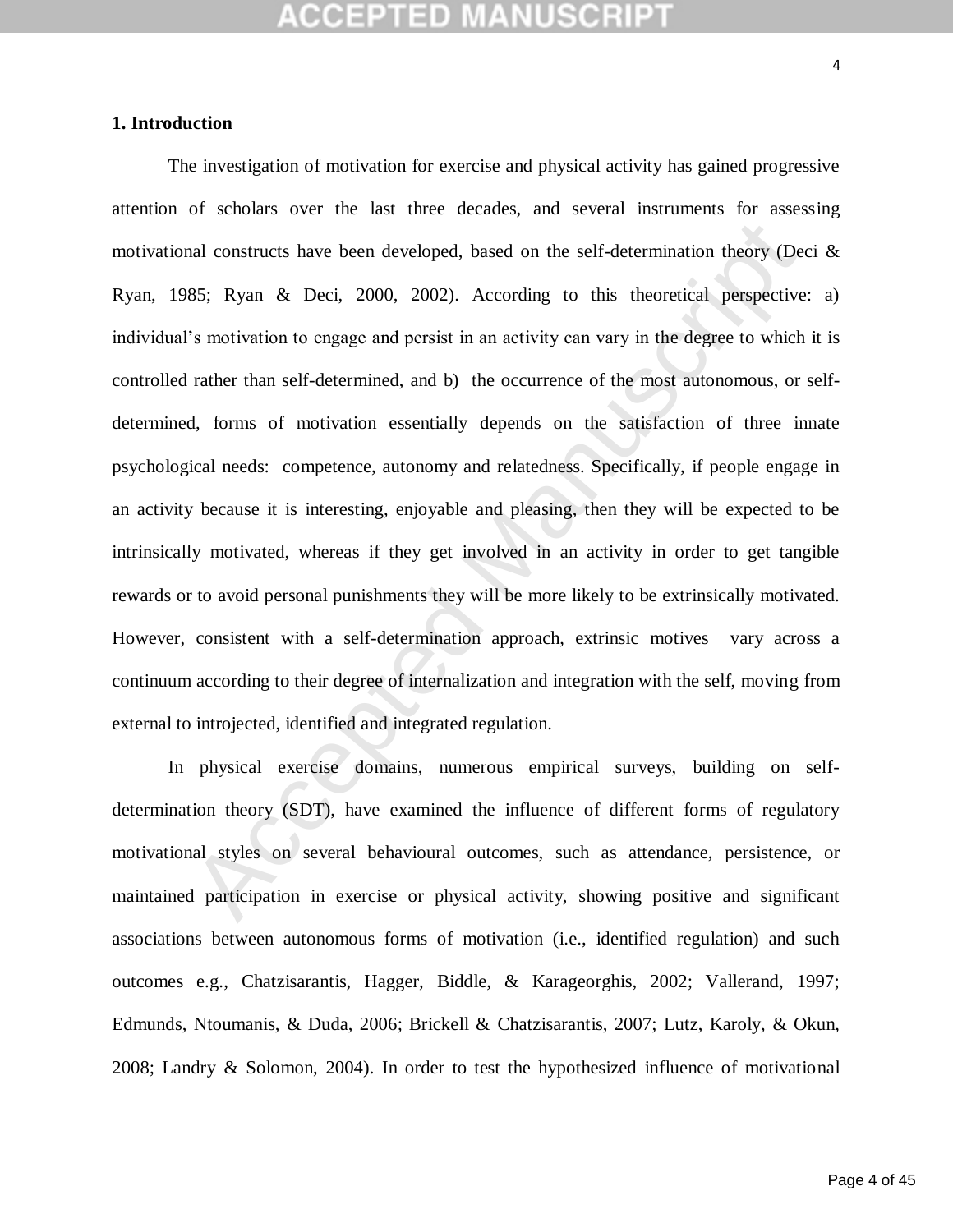# GEPTED

antecedents on exercise behaviours, several motivation-related constructs have been considered, with some researchers being more focused on analysing the regulation of exercise behaviour and other scholars being more focused on investigating motives underlying individual's participation in exercise and physical activity. As Caspersen, Powell & Christenson (1985) stated, physical activity, and exercise are terms often used interchangeably. Nevertheless, while physical activity is defined as any bodily movement produced by skeletal muscles that results in energy expenditure, exercise is a subset of physical activity that is planned, structured, and repetitive and has as a final or an intermediate objective the improvement or maintenance of physical fitness.

e and physical activity. As Caspersen, Powell & Christenson (1985) stated, phy-<br>ad exercise are terms often used interchangeably. Nevertheless, while physical activative diversions are terms often used interchangeably. Nev The present work provides the Italian validation of two different measures of motivational constructs, respectively Mullan et al.'s (1997) BREQ (Behavioural Regulation in Exercise Questionnaire) and Ryan et al.'s (1997) MPAM-R (Motives for Physical Activity Measure-Revised). To the extent that out study will support the validity and reliability of the two questionnaires, these may represent valuable instruments that practitioners in the field of sport psychology can use, as long as their mother tongue is Italian. Additionally, the validation of the BREQ and the MPAM-R questionnaires will allow scholars and practitioners evaluating how core motivational processes may stimulate individual engagement in physical exercise.

Both instruments share some common premises: a) were initially developed on the basis of the SDT; b) assessed both extrinsic and intrinsic motives for exercise; c) included exercise as the focal reference point for item content and d) were used primarily as an index for exercise motivation rather than motivation for sport or rehabilitation (Wilson, 2012). Therefore, a description on the two constructs is needed in order to clarify core theoretical differences between them.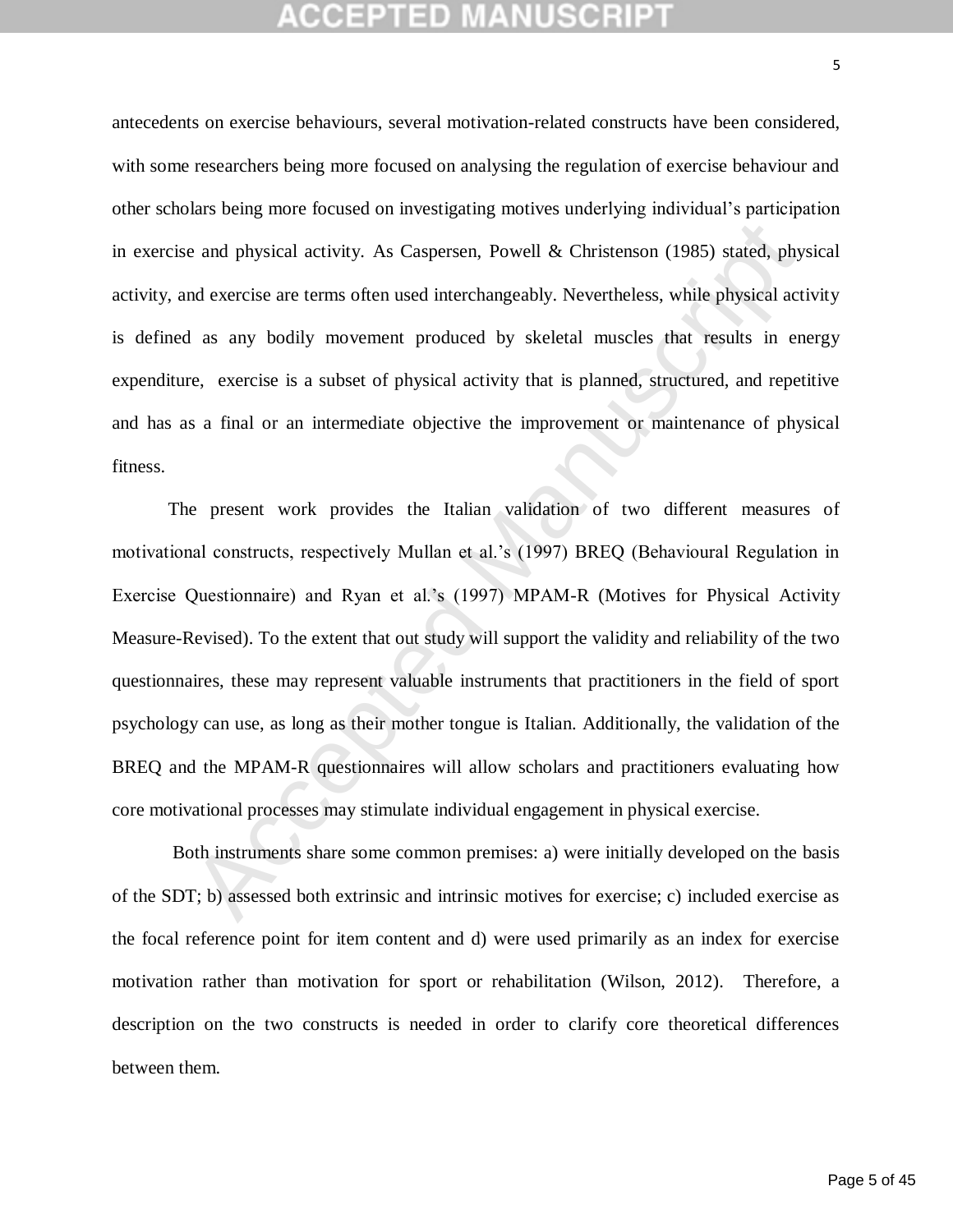## **1.2 Behavioural regulation and exercise**

In which occurs when behaviour is oriented towards instrumental outcomes (sue<br>a reward or avoiding a punishment); and intrinsic motivation, which occurs w<br>d to engage in an activity because of the interest, enjoyment and p Originally, self-determination theory provided a dichotomous approach to motivation, assuming that only two unidimensional constructs of motivation could be distinguished: extrinsic motivation, which occurs when behaviour is oriented towards instrumental outcomes (such as receiving a reward or avoiding a punishment); and intrinsic motivation, which occurs when people tend to engage in an activity because of the interest, enjoyment and pleasure derived from the activity itself. However, later developments of self-determination theory (Deci & Ryan, 2000; 2002) have suggested an alternative theoretical conceptualization of motivation that goes beyond the dichotomous difference between intrinsic and extrinsic motivation and that distinguishes different forms of motivation. In particular, extrinsic motivation has been conceived as varying in the degree of internalization and integration with the self of a required behaviour, in such a way that four kinds of motivation can be identified, along a continuum from highly controlling to highly autonomous: external regulation, introjected regulation, identified regulation, integrated regulation, and intrinsic motivation.

*External regulation*: this is the least autonomous form of motivation, which leads people to engage in an activity in order for them to receive a reward or to avoid a punishment. The contextual antecedents that regulate this kind of motivation are defined as controlled.

*Introjected regulation*: this is a partially internalized form of motivation, in which contingent rewards and punishments are self-imposed, such as, to support self-worth or to avoid negative emotions: in this way that regulation is within the individual, although it is still external.

*Identified regulation*: this is a more autonomous form of extrinsic motivation, in which people recognize and identify with core values of an action/behaviour, which are considered a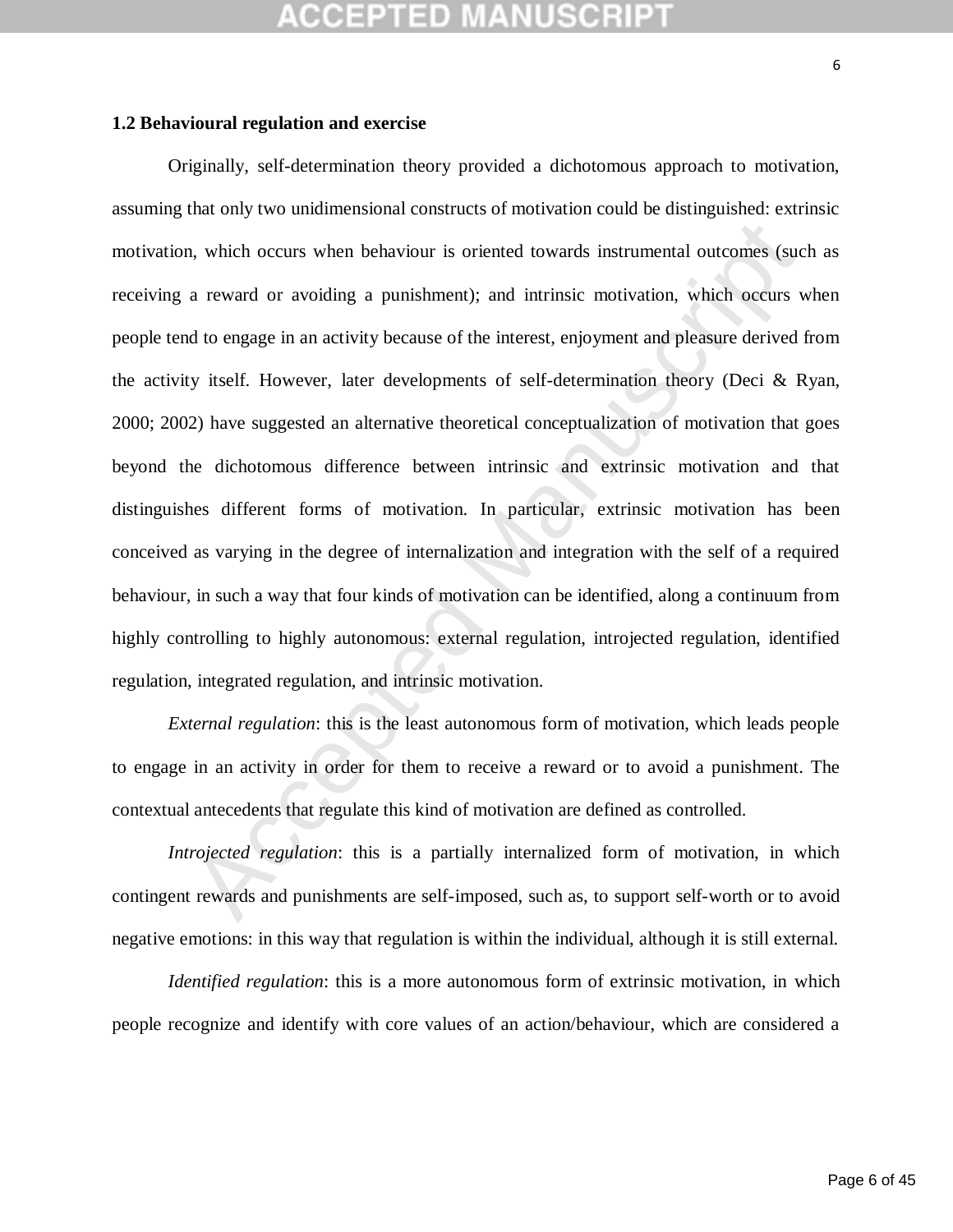# CEPTED MAN

part of one's identity. However, since people do not engage in an activity for the pleasure and satisfaction derived from it, the motivation-related outcomes are still extrinsically driven.

*Integrated regulation*: this is the most autonomous form of extrinsic motivation, in which people completely accept the importance of behaviour, by fully integrating its values within some aspects of their own identity.

*Intrinsic regulation*: this is the most self-determined motivational type, in which people perform an activity for the pleasure and satisfaction derived from participation.

mpletely accept the importance of behaviour, by fully integrating its values wites of their own identity.<br>
Extraction their integration: this is the most self-determined motivational type, in which per activity for the ple Building on this theoretical construct, Mullan et al. (2007) tested the continuum of behavioural regulation in the exercise domain, by identifying four distinct motivational dimensions, precisely: three kinds of extrinsic motivation, which include external regulation, introjected regulation, and identified regulation; and intrinsic motivation. Note, however, that the integrated regulation component was not included by the authors within the forms of extrinsic external motivation, because it is difficult to distinguish between integrated and identified regulation (Brunet, Burke, & Sabiston, 2013). The authors conducted two studies to validate their Behavioural Regulation in Exercise Questionnaire (BREQ): results provided empirical support to both factorial validity and internal consistency of the scale. Additionally, several authors have examined and demonstrated the critical role that behavioural regulation exerts in affecting exercise-related outcomes, such as participation in outdoor activities (Wang, Ang, Teo-Koh, & Kahlid, 2004) and exercise (Edmunds, Ntoumanis, & Duda, 2006; Brickell & Chatzisarantis, 2007; Markland, 2009), intention to exercise (Chatzisarantis, Hagger, Smith, & Sage, 2006; Lim & Wang, 2009), intensity of exercise (Standage, Sebire & Loney, 2008) and physical wellbeing (Thøgersen-Ntoumani & Ntoumanis, 2006). Consistent with selfdetermination theory and research, we propose that people who find it enjoyable or personally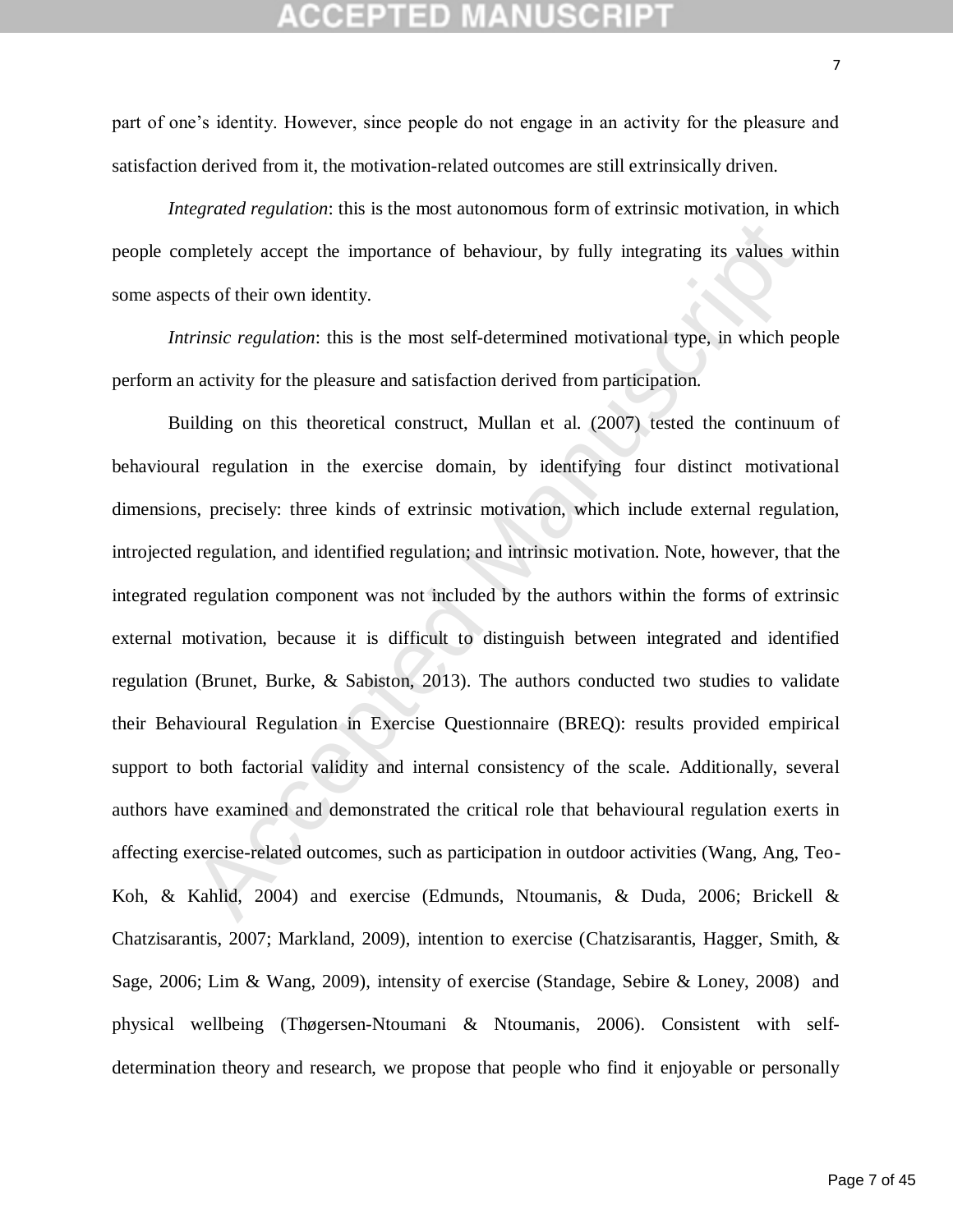# **CEPTED MANUSCR**

insic reasons, autonomously regulated individuals would experience less motivati<br>higher feelings of personal accomplishment, more positive emotions and stro<br>e, all of which are essential to effective engagement in exercise important to engage in physical exercise would be more likely to participate in physical activities than those whose level of regulation is associated with being controlled by internal or external rewards. This is because, compared to those who involve in exercise out of feelings of guilt or other extrinsic reasons, autonomously regulated individuals would experience less motivational setbacks, higher feelings of personal accomplishment, more positive emotions and stronger persistence, all of which are essential to effective engagement in exercise behaviours (Thøgersen-Ntoumani & Ntoumanis, 2006; Vallerand & Losier, 1999).The first aim of the present work, which represents the first attempt to validate the Italian version of Mullan et al.'s (1997) BREQ (Behavioural Regulation in Exercise Questionnaire), is thus to empirically support both the four-dimensional structure of behavioural regulation and its predictive power in explaining participation in physical activity. Therefore, we hypothesize the following:

*H1: Behavioural regulation is a multi-dimensional construct, composed of four distinct dimensions.*

*H2: The factor structure of behavioural regulation is invariant across gender.* 

*H3: Participation in exercise will be positively related to introjected regulation, identified regulation and intrinsic motivation, but will be unrelated to external regulation.*

## **1.3 Motives for physical activity**

Motives for exercise have been conceptualized as motivational foci of physical activities and it has been argued that different types of motives can vary in the degree to which they are intrinsically- or extrinsically-oriented, similarly to behavioural regulation (Markland & Ingledew, 2007). Thus, intrinsic motivation and autonomous forms of extrinsic motivation are likely to be characterized by motives of enjoyment, competence/challenge and social affiliation, whereas controlled motivation is expected to prevail when body-related motives, such as health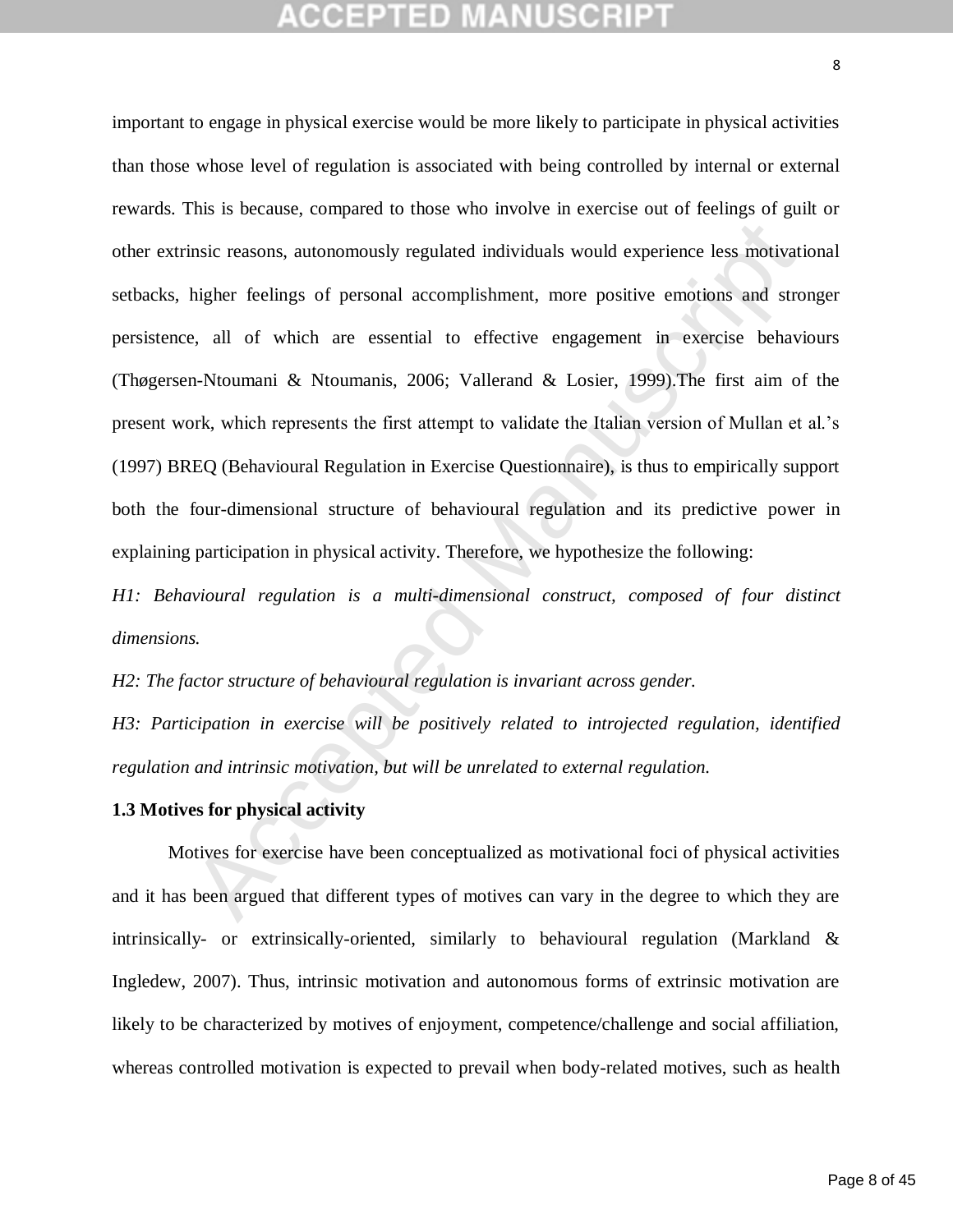# GEPTED

and fitness and appearance, occur. However, unlike behavioural regulation, motives for physical activity deal with goal contents, as defined by the self-determination theory, that is to say, *what* exercise-related goals people want to pursue. More specifically, goal contents have been distinguished on the extent to which they represent intrinsic or extrinsic aspirations, consistent with self-determination theoretical framework (Ryan, Sheldon, Kasser, & Deci, 1996; Deci & Ryan, 2000). Conversely, behavioural regulation is more concerned with the *why* of goal pursuit, that is to say, with the autonomous and controlled reasons that direct individuals' efforts to pursue a given goal.

ned on the extent to which they represent intrinsic or extrinsic aspirations, consistent extermination theoretical framework (Ryan, Sheldon, Kasser, & Deci, 1996; Deco). Conversely, behavioural regulation is more concerned The first systematic analysis of motives for physical activities was carried out by Frederick and Ryan (1993), who identified three core motives: a *body-related factor*, a *competence factor* and an *intrinsic factor* (enjoyment). The authors also investigated differences in adherence between sport participants and participants expected to be engaged in fitness- or exercise-oriented activities; additionally, it was revealed that the former were much more triggered by intrinsically-oriented motives (enjoyment and competence) than the latter, whose foci of physical activity was essentially related to body-related motives. Constructs of motives have been further investigated by Ryan et al. (1997, study 2), who developed and validated a revised measure of motives for physical activities. The authors specifically considered five different motives, including two extrinsically- or controlled-oriented motives (*appearance* and *health and fitness*) and three intrinsically- or autonomously-oriented motives (*social interaction*, *competence/challenge* and *enjoyment*). Additionally, the influence of each motive on subsequent physical activity was examined, and results showed that exercise adherence was positively associated with social interaction, competence and enjoyment motives, whereas it was not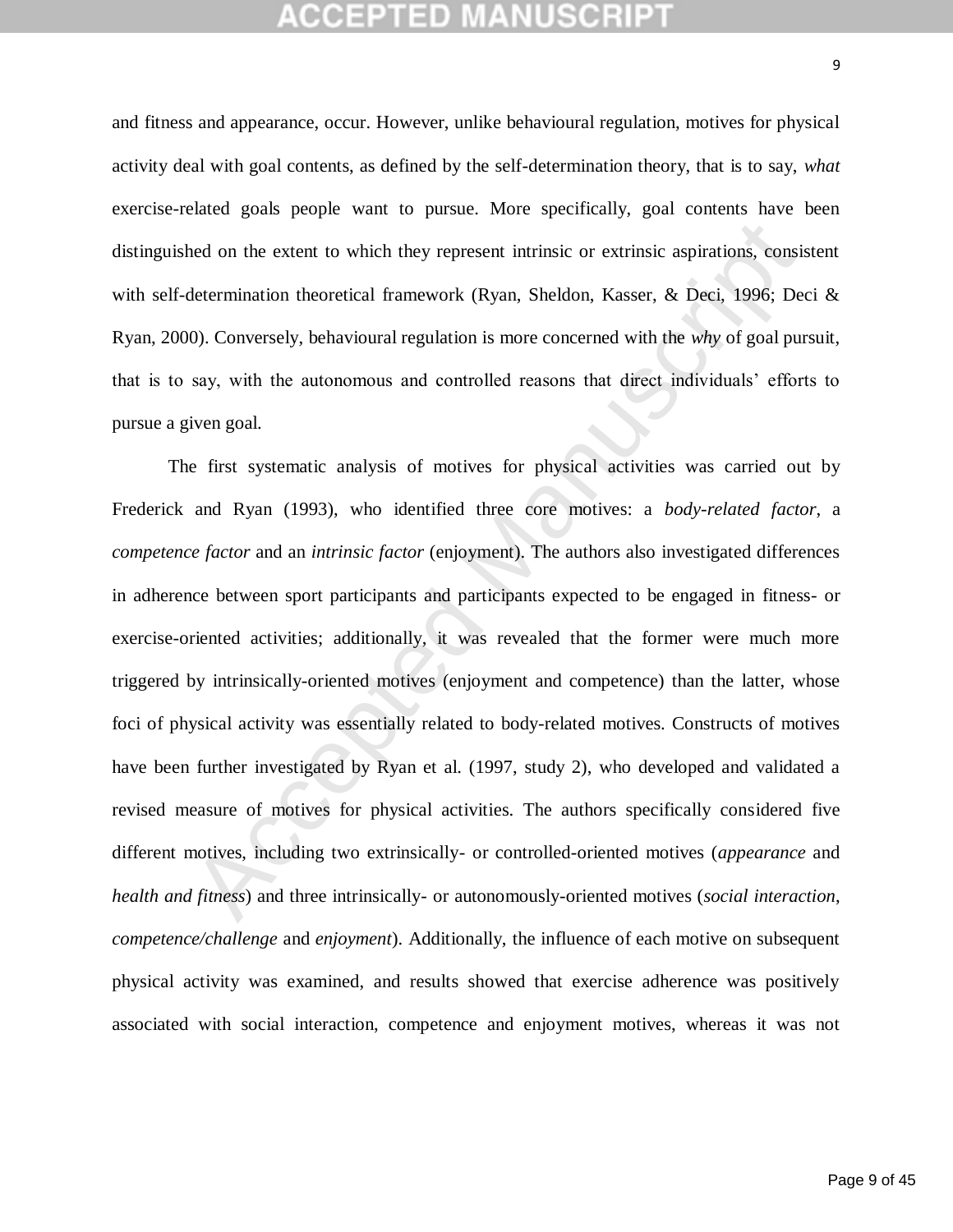# **CEPTED MANUSC**

significantly predicted by appearance and fitness motives (Ryan et al. 1997; Sit et al. 2008; Moreno et al. 2008).

ell-being (Malthy & Day, 2004), exercise behaviour (Markland, 1999; Markland e kland & Hardy, 1993; Frederick-Recascino, 2002; Markland & Ingledew, 1997, 2<br>& Markland, 2008), and persistence in sport (Pelletier & Sarrazin, Other scholars have investigated the influence of motives on exercise-related outcomes, such as well-being (Maltby & Day, 2004), exercise behaviour (Markland, 1999; Markland et al., 1992; Markland & Hardy, 1993; Frederick-Recascino, 2002; Markland & Ingledew, 1997, 2007; Ingledew & Markland, 2008), and persistence in sport (Pelletier & Sarrazin, 2007; Sarrazin, Boiche, & Pelletier, 2007). Generally, the literature has provided empirical evidences on the positive impact of intrinsic motives on such behavioural and psychological outcomes, whereas extrinsic motives have been shown to be negatively, and sometimes non-significantly, related to physical activity. In line with this stream of research, we therefore suggest that autonomyoriented motives would be associated with higher participation in physical exercise than controlling motives. In fact, autonomous motives are more likely to satisfy the basic needs for autonomy, competence and relatedness, which are usually associated with more favourable attitudes towards exercise behaviour, as well as with feelings of freedom from pressure (Ingledew & Markland, 2008; Hagger, Chatzisarantis, & Biddle, 2002). In contrast, controlling motives are unlikely to satisfy these needs, and, consequently, may lead to tension, pressure to perform and feelings of obligation, which usually lessen personal engagement in physical activity (Deci & Ryan, 1985; Markland, & Ingledew, 1997).The second aim of this study, which represents the first attempt to validate the Italian version of Ryan et al.'s (1997) MPAM-R (Motives for Physical Activity Measure-Revised), is thus to empirically support both the fivedimensional structure of behavioural regulation and its predictive power in explaining participation in physical activity. Therefore, we hypothesize the following: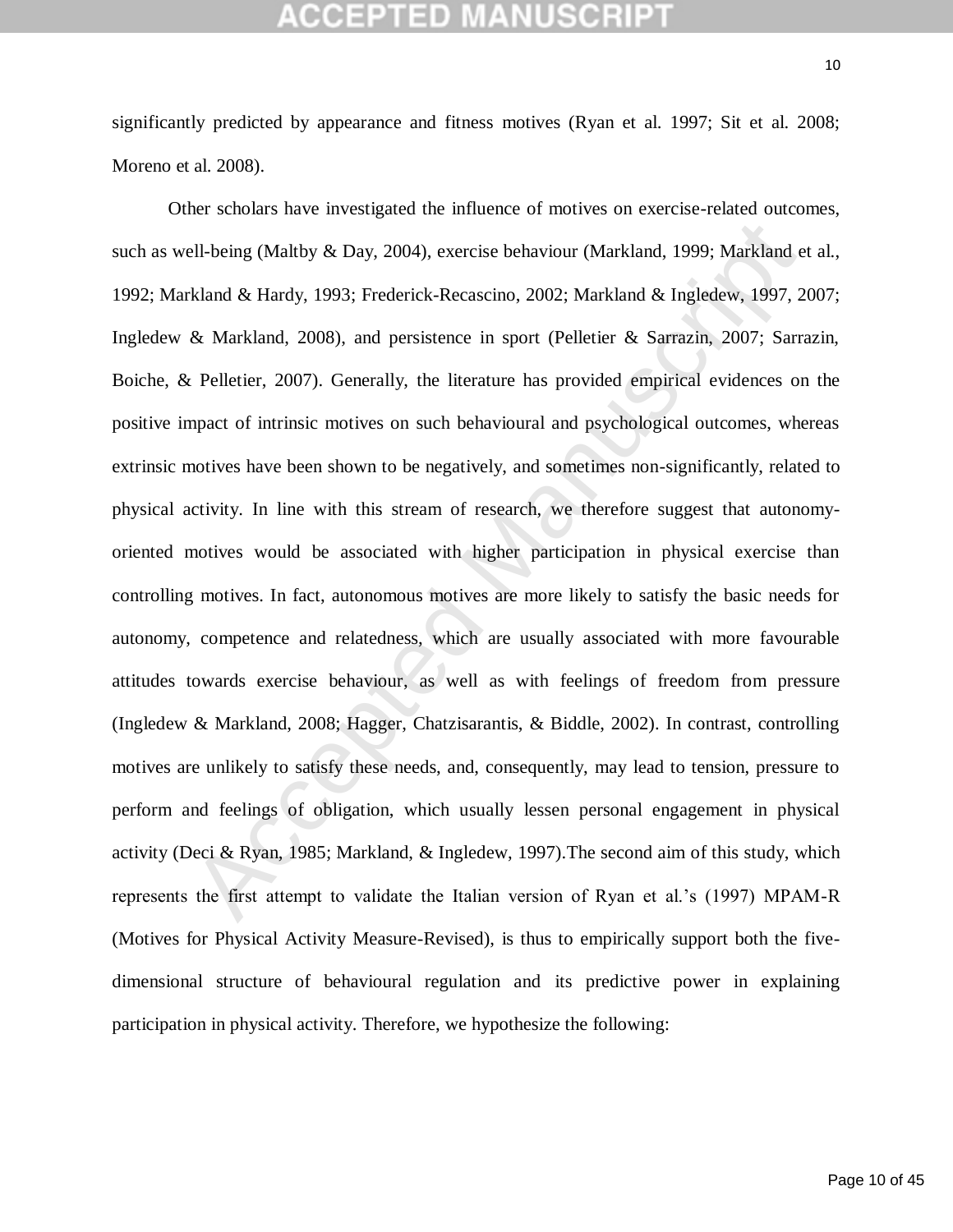*H4: Motives for physical activities is a multi-dimensional construct, composed of five distinct dimensions.*

*H5: The factor structure of motives for physical exercise is invariant across gender.*

*H6: Participation in physical activity will be positively related to social, competence and enjoyment motives, but will be unrelated to appearance and health and fitness motives.*

Finally, we will assess whether it is possible to support the factor structure of the behavioural regulation and motives for physical activities by integrating them in a single measurement model. Indeed, to the extent that the factor structure of both behavioural regulation and motives for physical activities can be reproduced in a single model, it would be possible for both researchers and practitioners to assess the two constructs simultaneously.

*H7: The factor structure of behavioural regulation and motives for physical activity will be empirically supported when the two constructs are included in a single measurement model.*

## **2. Method**

## **2.1 Participants and procedure**

icipation in physical activity will be positively related to social, competence<br>motives, but will be unrelated to appearance and health and fitness motives.<br>hally, we will assess whether it is possible to support the fact Data was collected from 1995 students (997 males, 998 females) aged between 13 and 19  $(M = 15.6, SD = 1.60)$  from three different Secondary Schools. The survey was part of a broader project of a Region of Northern Italy, aimed at promoting physical and sport activities among adolescents. Informed consent to conduct the investigation was given by parents. Each participant volunteered to complete a questionnaire. The students were requested to respond anonymously to a multi-section inventory. After explaining the purpose of the survey, the core researcher distributed the questionnaire, which took 20 minutes to complete.

## **2.2 Measures**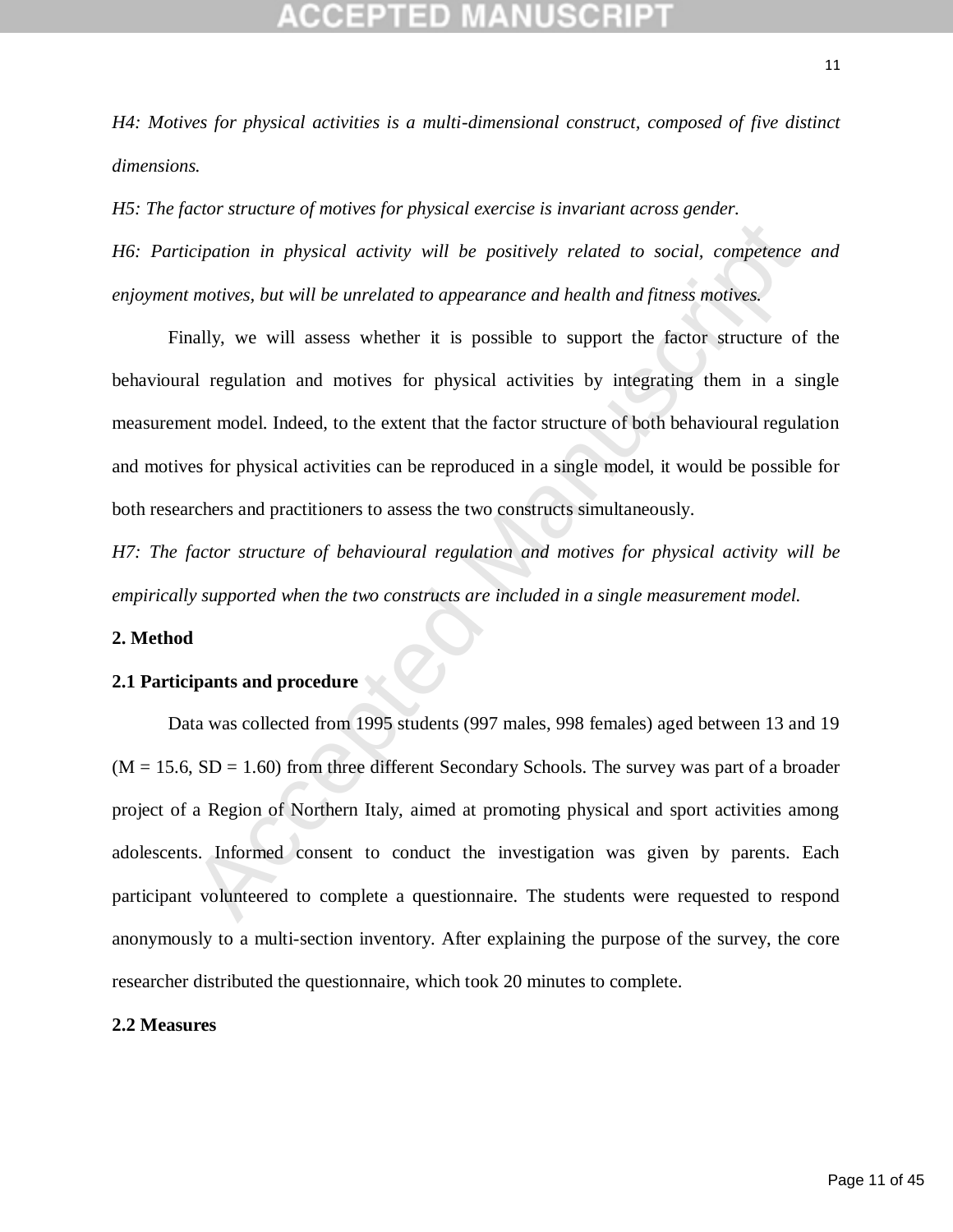# GEPTED

*Demographic characteristics*. Participants were asked to indicate the following background information: age, gender, type of school, school year, sport experience over the last year, and presence of sport facilities in the area where they lived.

*havioural regulation*. We assessed behavioural regulation using Mullan et al.<sup>3</sup><sub>8</sub> (1<sup>1</sup><br>chavioural Regulation in Exercise Questionnaire), which measures four dis<br>styles: external regulation, introjected regulation, ide *Behavioural regulation*. We assessed behavioural regulation using Mullan et al.'s (1997) BREQ (Behavioural Regulation in Exercise Questionnaire), which measures four distinct regulatory styles: external regulation, introjected regulation, identified regulation and intrinsic motivation. The stem preceding the items is "Why do you engage in exercise?". Responses were recorded on a five point Likert-type scale ranging from 1 (not at all true for me) to 5 (completely true for me). Sample items included: "I exercise because other people say I should" (external regulation), "I feel ashamed when I miss an exercise session" (introjected regulation), "it's important to me to exercise regularly" (identified regulation), "I enjoy my exercise sessions" (intrinsic motivation). The original scale was translated in Italian by two expert researchers in sport psychology and then back-translated into English by a native English speaker, who spoke excellent Italian and who was an expert in social sciences. The original scale exhibited good psychometric properties, as results from Confirmatory Factor Analysis ( $\chi^2$  [84] = 239.28, GFI = .90, NNFI = .91, RMSEA = .07) showed that all the items loaded significantly on their respective latent constructs, all factor loadings were higher than .50 (ranging between .56 and .88), and reliability coefficients of the four subscales were higher than .70 (ranging between .76 and .90).

*Motives for physical activity*. We assessed motives for physical activities through Ryan et al.'s (1997) MPAM-R (Motives for Physical Activity Measure-Revised), which measures five distinct motives: appearance, health and fitness, social, competence and enjoyment. It is a 30 item instrument that uses a 5 point Likert response format, anchored at the extremes with 1 (not at all true for me) and 7 (very, true for me). The stem is "Why do you exercise?": sample items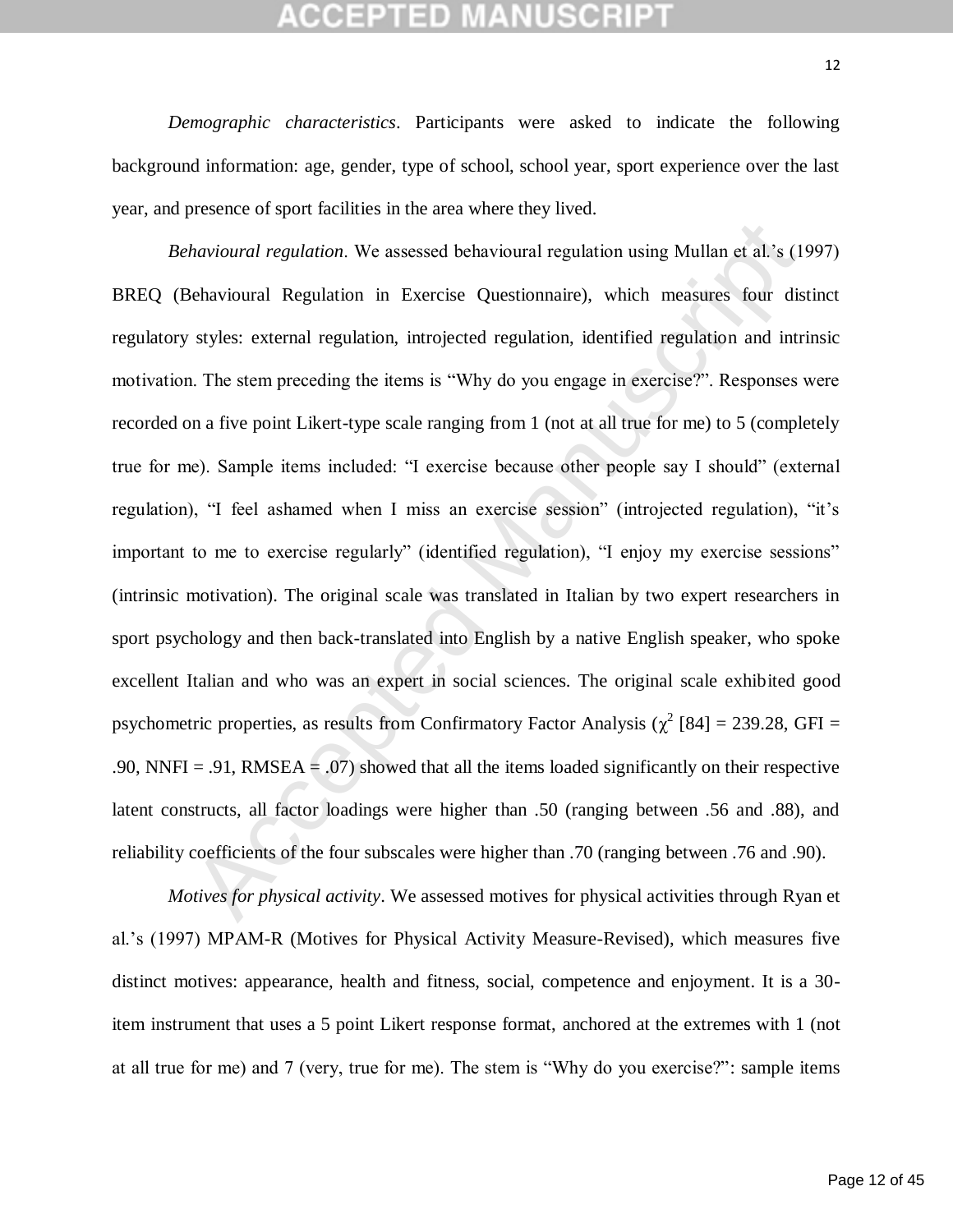# GEPTED

included: "to be attractive to others" (appearance), "to have more energy" (health and fitness), "to be with others in activity" (social), "to obtain new skills" (competence), "because it's fun" (enjoyment). This scale was also translated in Italian and then back-translated into English by the same native English speaker. The original MPAM-R scale yielded good psychometric properties, in that results from Exploratory Factor Analysis showed that all the items loaded significantly on the five hypothesized latent constructs, factors loadings were higher than .50 (ranging between .52 and .87), and reliability coefficients of the four subscales were higher than .70 (ranging between .78 and .88). Additionally, Ryan et al. (1997) found that adherence to sport activity was positively associated with fitness, enjoyment, competence, and social motives, but not with appearance motives.

ive English speaker. The original MPAM-R scale yielded good psychometric properties from Exploratory Factor Analysis showed that all the items loaded significantly pyothesized latent constructs, factors loadings were highe *Participation in physical activity*. Participation in physical exercise was assessed with two items that were used to ask students to indicate the frequency with which they participated in moderate- to high-intensity physical exercises during the previous week. Responses were rated on a scale ranging from 1 (never) to 5 (often, 5-7 days a week). Students were requested to answer these questions only if they had previously declared that they regularly performed physical activity. The total score of this scale was computed by averaging the scores of the two items. The two items were: "How often, in the last seven days, have you practiced moderateintensity sport activities (e.g., playing volleyball with friends, doing thirty abdominals, hiking, or similar activities)", and "How often, in the last seven days, have you practiced high-intensity sport activities (e.g., swimming, cycling, aerobic gymnastics, spinning, football, participating in a competition or a championship game, or similar activities)".

## **3. Results**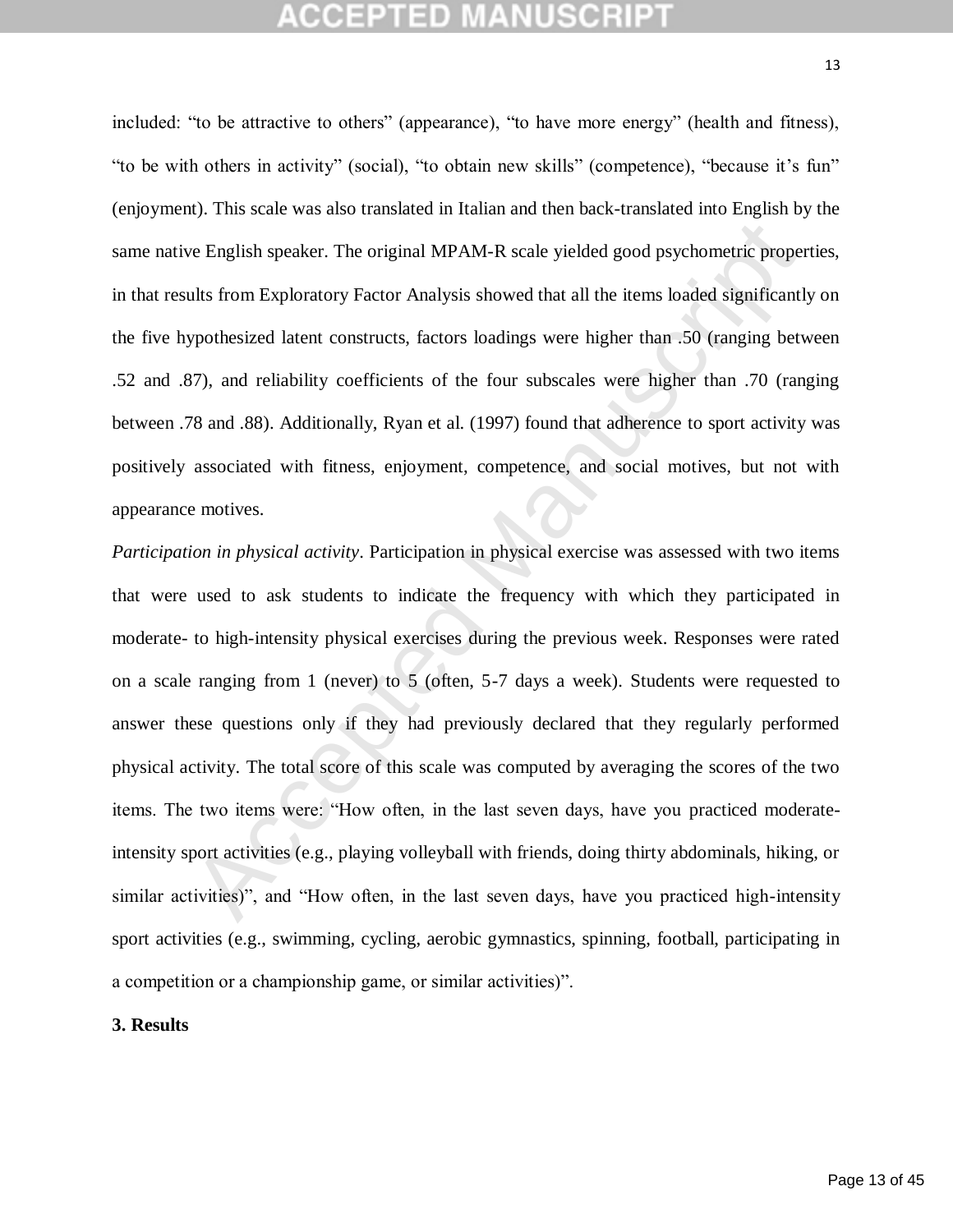# **CEPTED MANUSC**

The psychometric properties of BREQ and MPAM-R questionnaires were investigated by evaluating their construct validity and reliability. We first assessed construct validity (convergent validity, discriminant validity and criterion-related validity) of both scales by conducting two separate confirmatory factor analyses with Mplus, version 6.1 (Muthén & Muthén, 1998-2010) in order to compare alternative models (Hypothesis 1 and 4). Subsequently, we assessed the factorial invariance of the scales across gender (Hypothesis 2 and 5). Finally, criterion-related validity for each construct (Hypothesis 3 and 6) were estimated using SPSS, version 15.0.

## **3.1 Hypothesis testing for behavioural regulation**

onfirmatory factor analyses with Mplus, version 6.1 (Muthén & Muthén, 1998-2<br>
o compare alternative models (Hypothesis 1 and 4). Subsequently, we assessed<br>
nvariance of the scales across gender (Hypothesis 2 and 5). Finall With respect to behavioural regulation, we tested Hypothesis 1 by comparing the theoretically derived model involving four distinct factors with three alternative models, which involved, respectively, one, two and three dimensions. We started with Model 1, with all items loading on a single factor. Then, a two-factor model was estimated with items of external and introjected regulation loading on the first factor and items of identified regulation and intrinsic motivation loading on the second factor. Thirdly, a three-factor model was run, with items of external and introjected regulation loading on their respective theoretically derived factors and items of identified regulation and intrinsic motivation loading on one single factor. Finally, the hypothesized four-factor model, consistent with the self-determination approach (Deci & Ryan, 2000), was tested. To test the fit of compared models, we considered model chi-square (the higher the values the worse the model's correspondence to the data) and the following fit indexes: the standardized root mean square residual (SRMR), for which values of less than .10 (Schreiber, Stage, King, Nora, & Barlow, 2006) are favourable; the root-mean-square error of approximation (RMSEA), which should be less than .08 (Browne & Cudeck, 1993); the comparative fit index (CFI), for which values of .90 or greater are recommended (Hu & Bentler,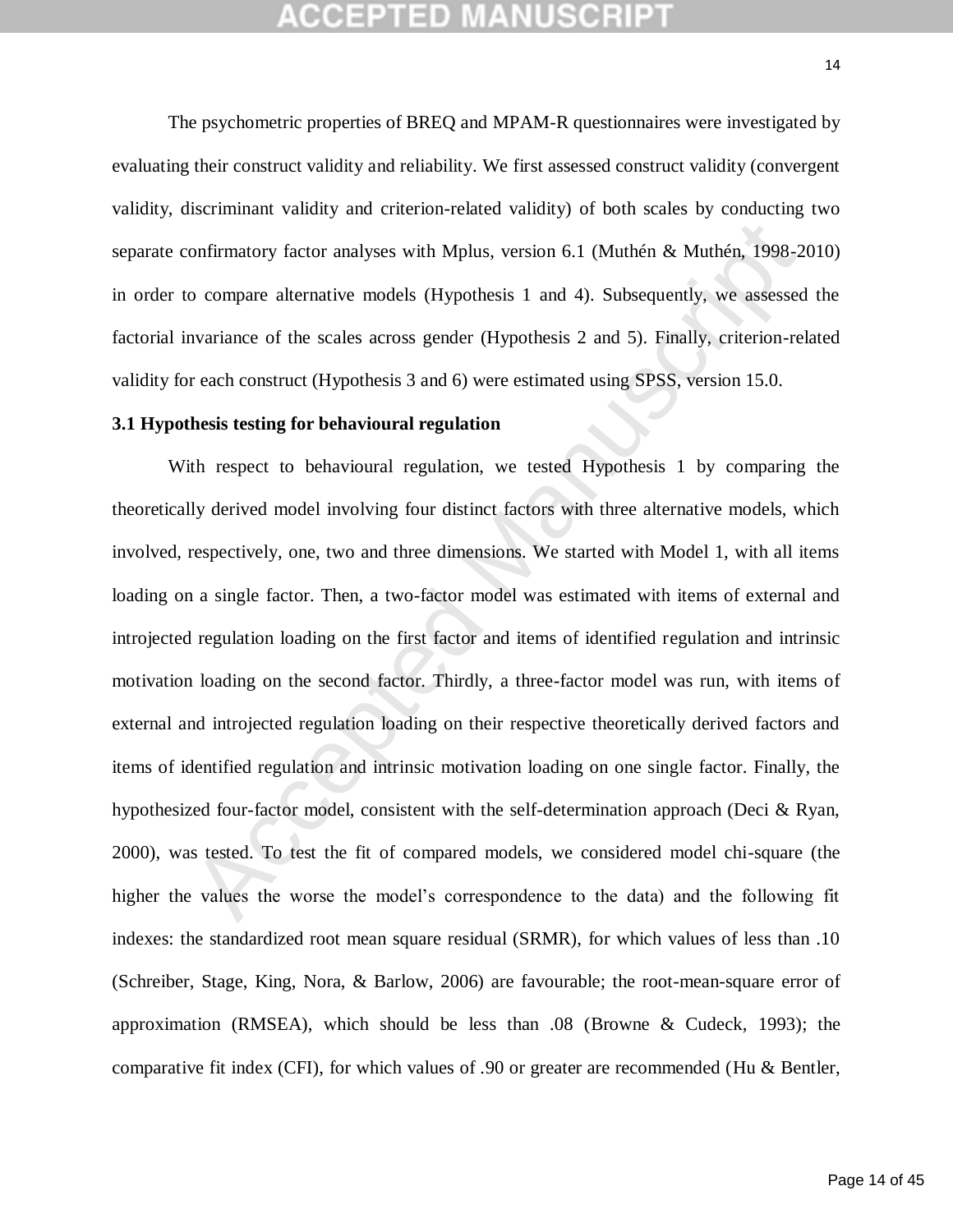1999). As expected, the four-factor model had a significantly better fit ( $p < .05$ ) than models 1-3 (see Table I). Additionally, the fit indexes revealed a very good fit: the CFI was .96, RMSEA was .06 and SRMR was .04.

## \*\*\*Insert Table I near here\*\*\*

<sup>884</sup> Insert Table I near here<sup>884</sup><br><sup>884</sup> Insert Table I near here<sup>884</sup><br><sup>884</sup> Insert Comparison among latent constructs were all less than .85,<br>8000 discriminant validity (Kline, 2005). Furthermore, standardized regres<br>81 CFA results also indicated that the four factors of behavioural regulation were effectively distinct from each other, since correlations among latent constructs were all less than .85, thus revealing good discriminant validity (Kline, 2005). Furthermore, standardized regression coefficients of items on each factor were all higher than .50 (Hair et al., 2007), thus supporting convergent validity of the factors. However, a modification was made for item "I get restless if I don't exercise regularly", which was associated with identified regulation in the original scale: in the present study, when this item was associated with introjected regulation, the factor loading (.83) was significantly higher than when it was associated with identified regulation (.72). Additionally, when the item was included in the identified regulation subscale, the fit indexes in were significantly lower ( $\Delta \chi^2$ ,  $\Delta df = 426.588$ , 0,  $p < .05$ , CFI = .93, RMSEA = .08, SRMR = .05). Therefore, such item was dropped out from the identified regulation subscale and included in the introjected regulation subscale. Table II shows all factor loadings of the scale.

## \*\*\*Insert Table II near here\*\*\*

Additionally, we performed a multi-group CFA to check the factorial invariance of the scale across gender (Hypothesis 2). This implied conducting a hierarchical procedure (Mullan et al., 1997). More precisely, the complete model was first examined for males and females separately to establish the adequacy of the baseline model. At the next level of testing the equivalence of the factor loadings across groups was tested. At the third level, equivalence of factor loadings and factor variances and covariances was examined. Finally, equivalence of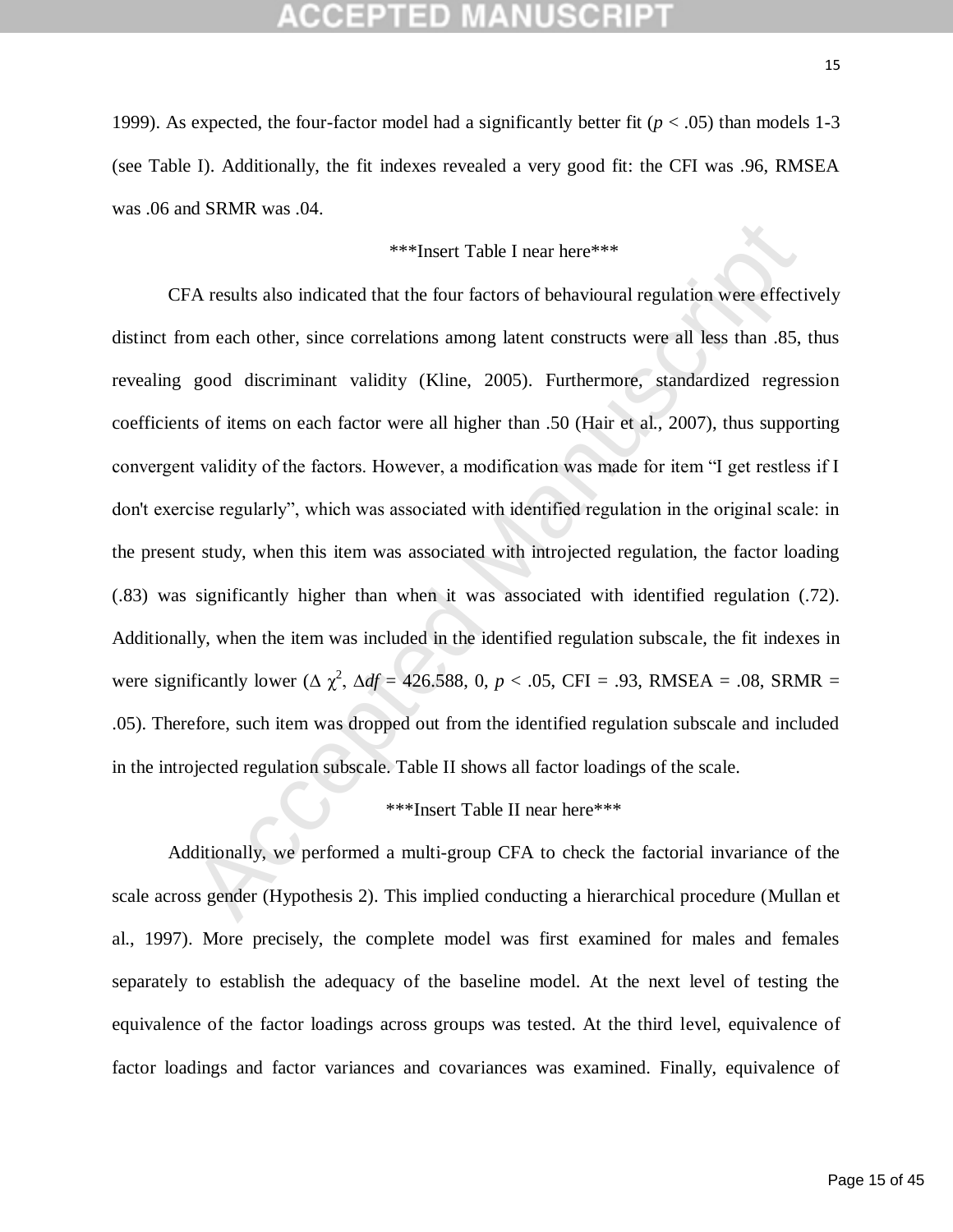factor loadings, factor variances and covariances, and measurement errors was tested. A notable decrease in fit following an increase in equality constraints is evidence of inequality of model parameters across groups. Tests of invariance at each level were evaluated with the parsimony normed fit index (PNFI, James, Mulaik & Brett, 1982; this was calculated by hand) in addition to the fit statistics used previously. A more constrained model should show higher PNFI values, that is, be more parsimonious than one which is less constrained. Therefore, as additional invariance constraints are imposed, PNFI values should increase if factorial invariance is to be demonstrated (Byrne, Shavelson, & Muthén, 1989). In sum, a model with more constraints should not show a notable decrease in goodness-of-fit indices and should have higher PNFI values than its less constrained counterparts.

index (PNFI, James, Mulaik & Brett, 1982; this was calculated by hand) in additic<br>sitics used previously. A more constrained model should show higher PNFI vale<br>more parsimonious than one which is less constrained. Therefo The models for the two groups indicated good fit with the data: for the female group,  $\chi^2$  $(998)$ , = 356.163,  $df = 84$ , CFI = .96, RMSEA = .06, SRMR = .04; for the male group,  $\chi^2$  (997), = 415.116,  $df = 84$ , CFI = .96, RMSEA = .06, SRMR = .04. Subsequent tests of invariance for the CFA models across genders are shown in Table III. As can be seen, the baseline model exhibited adequate fit to the data, which yields support to the invariance of the factor pattern across gender. The introduction of invariance constraints revealed a marginal decrease in the incremental fit indexes (i.e., CFI) and a progressive increase in the PNFI across all the restricted models. This hence provides support for the equivalence of the structural parameters in each model.

## \*\*\*Insert Table III near here\*\*\*

Though CFA results revealed the distinctiveness of each factor, the four elements of behavioural regulation were all positively and significantly correlated. Yet, adjacent subscales were more highly correlated than those at the opposite extremities of the continuum, which is in line with Mullan et al.'s (1997) findings. It is also worth remarking the significant positive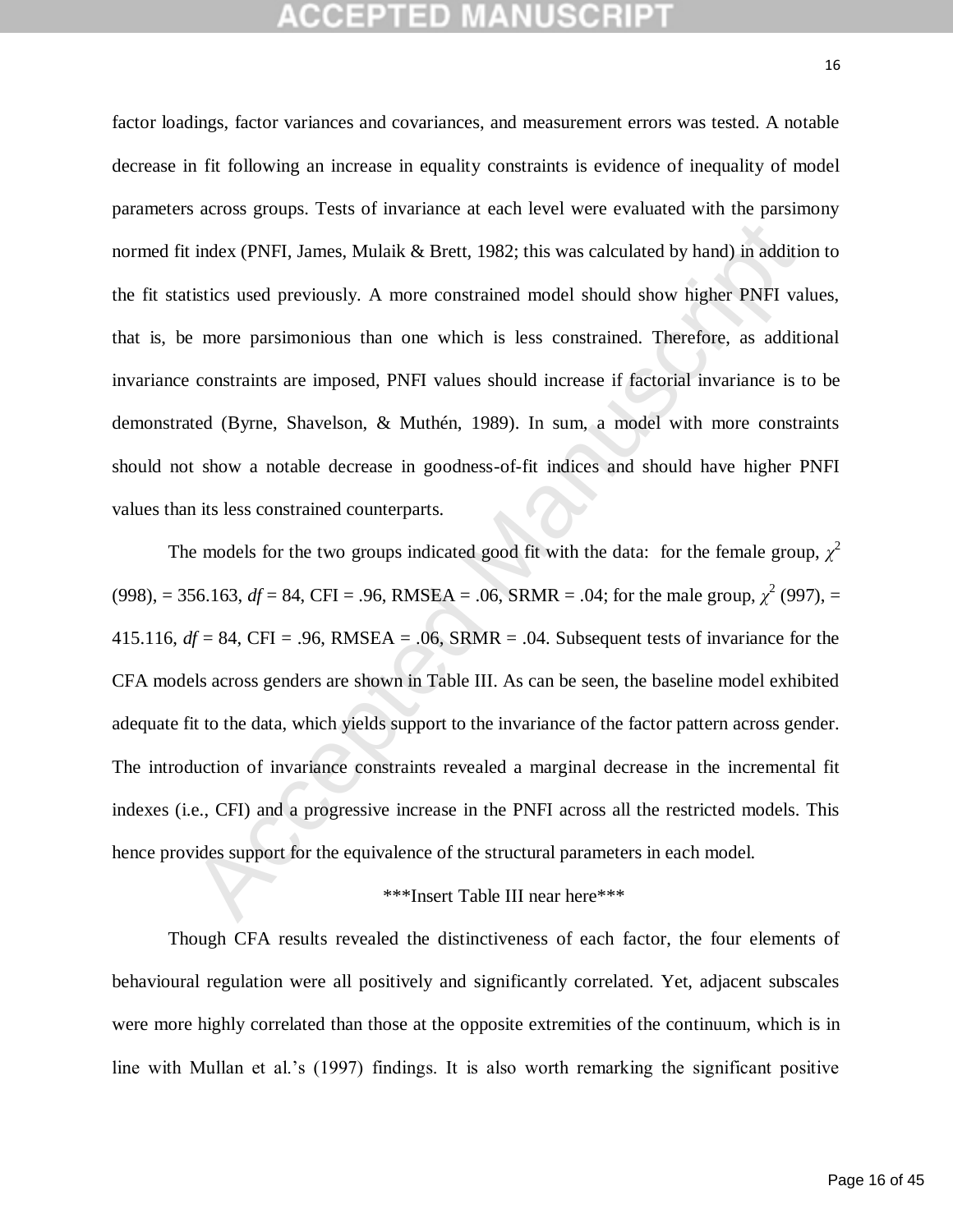# CEPTED

that extrinsic motivation may be internalized to some degree, approximating intri<br>
10 the extent that it is perceived as enhancing self-determination and intrinsic<br>
upporting this tenet, and in accordance with our finding relationship between extrinsic motivation and intrinsic motivation. While a negative association could be expected between the two forms of motivation (Deci & Ryan, 1991), our finding is consistent with the concept of extrinsic motivation outlined by Ryan and Deci (2000), who suggested that extrinsic motivation may be internalized to some degree, approximating intrinsic motivation to the extent that it is perceived as enhancing self-determination and intrinsic task interest. Supporting this tenet, and in accordance with our findings, some studies have provided empirical evidence for a positive relationship between extrinsic motivation and intrinsic motivation (i.e., Hoekman, McCormick, & Barnett, 2009; Tikare, 2013). Finally, internal consistency was assessed by the calculation of reliability coefficients (Cronbach's alpha), which were all higher than .70. Table IV shows descriptive statistics and correlations among the study variables.

# \*\*\*Insert Table IV near here\*\*\*

Finally, in order to test criterion-related validity of the measure (Hypothesis 3) we assessed the relationship between the four elements of behavioural regulation and participation in physical activity through multiple linear regressions. Hypothesis 3 was supported, since regression analysis provided empirical support to the hypothesized patterns of relationships between three of four forms of motivational regulations and participation in physical exercise: introjected regulation (β = .14, SE = .02, *p* < .001), identified regulation (β = .15, SE = .02, *p* < .001) and intrinsic motivation ( $\beta$  = .23, SE = .02,  $p$  < .001). Conversely, no significant relationship was found between external regulation and participation in physical activity. The results of these analyses are shown in Table V.

\*\*\*Insert Table V near here\*\*\*

## **3.2 Hypothesis testing for motives for physical activity**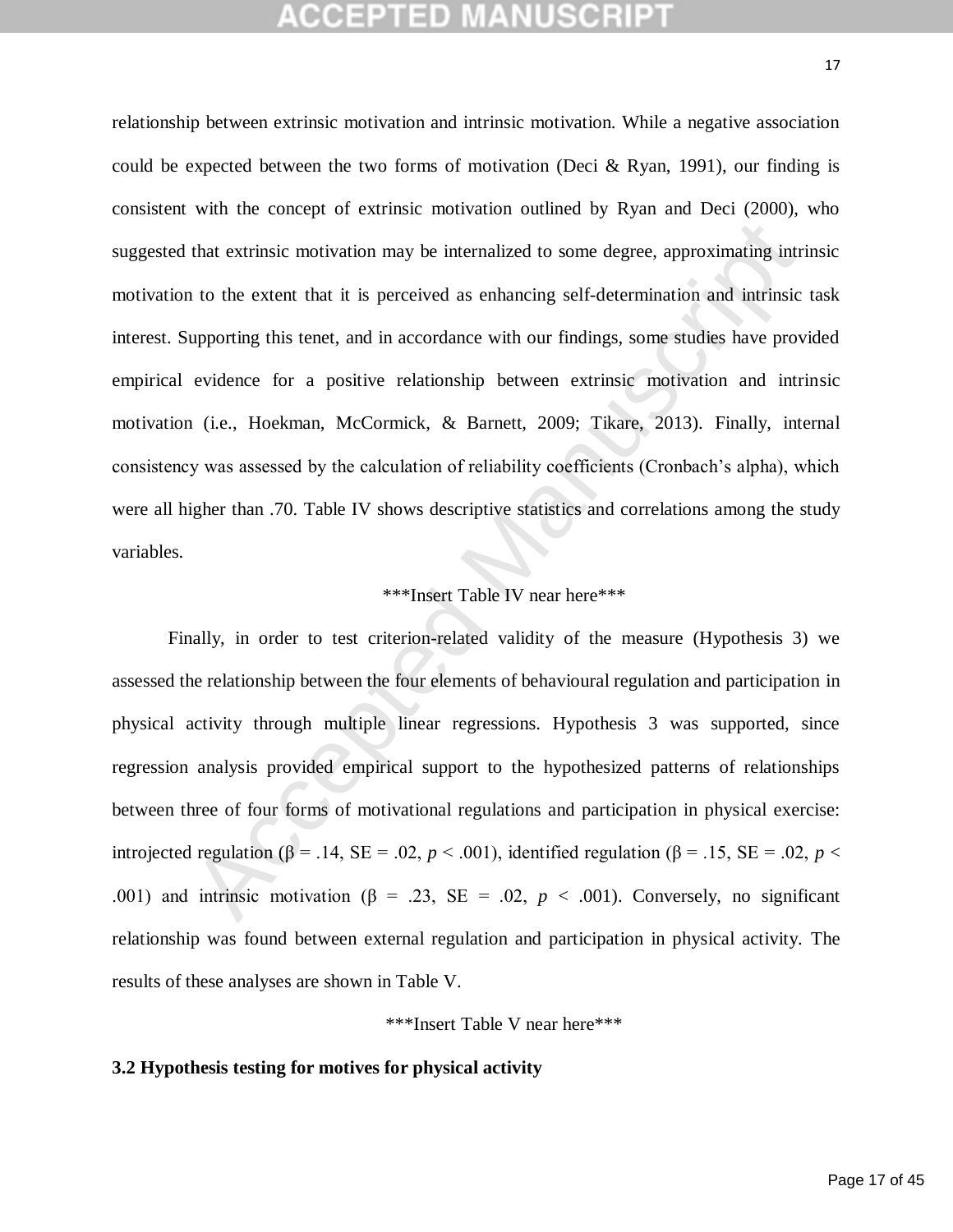# GEPTED

e and health and fitness' loading on the first factor and items of motives for so<br>
and enjoyment loading on the second factor. Thirdly, a three-factor model<br>
with items of appearance and health and fitness loading on the f With respect to motives for physical activities, we tested Hypothesis 4 by comparing the expected five-factor model with four alternative models. We first ran Model 1, with all items loading on a single factor. Secondly, a two-factor model was assessed with items of motives for appearance and health and fitness' loading on the first factor and items of motives for social, competence and enjoyment loading on the second factor. Thirdly, a three-factor model was estimated, with items of appearance and health and fitness loading on the first factor, items of competence and enjoyment loading on the second factor, and items of social loading on the theoretically expected factor. Then, we ran a model including four separate factors, with items of social, competence and enjoyment loading on the expected factors and items of health and fitness and appearance loading on one single factor. Finally, the hypothesized five-factor model, involving five distinct motives for physical activity, was tested. To test the fit of compared models, we considered the same indexes as for behavioural regulation models: the standardized root mean square residual (SRMR), the root-mean-square error of approximation (RMSEA), and the comparative fit index (CFI). As hypothesized, the five-factor model had a significantly better fit (p.  $\lt$  .05) than models 1-4 (see Table VI). Fit indexes of the expected model showed an acceptable fit: the CFI was .89, RMSEA was .07 and SRMR was .05.

## \*\*\*Insert Table VI near here\*\*\*

CFA results also provided evidence that motives for physical activities were five distinct factors, as indicated by correlations among latent constructs, which were all lower than .85 (good discriminant validity). Furthermore, standardized regression coefficients of items on each factor were higher than .50 (except one item of the appearance motives subscale, whose factor loading was .49), thus supporting convergent validity of the factors. Table VII shows all factor loadings of the scale.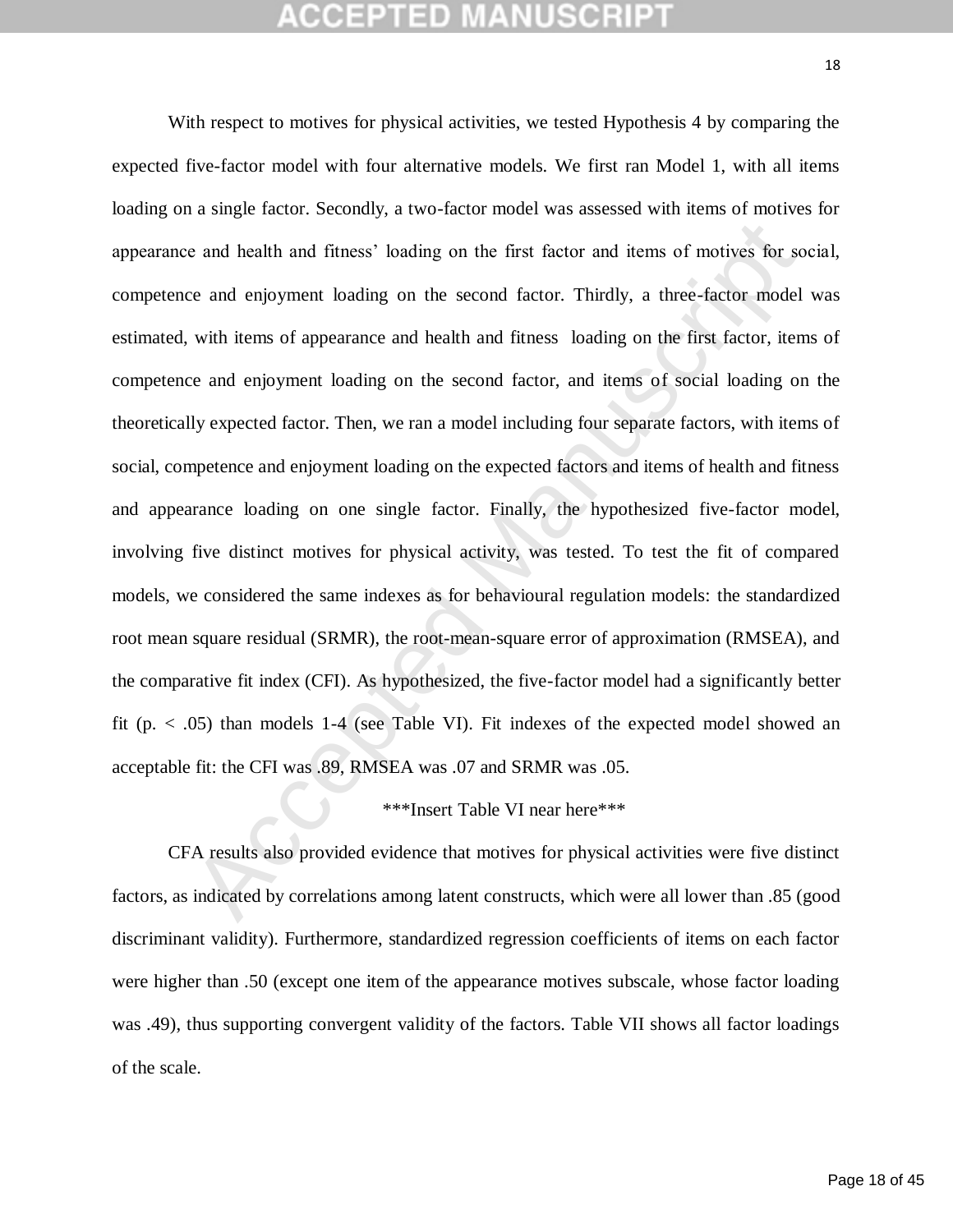## \*\*\*Insert Table VII near here\*\*\*

Subsequently, we assessed the factorial invariance across gender (Hypothesis 5) by conducting the same procedure as for behavioural regulation. First, the models for the two groups provided an acceptable fit:  $\chi^2$  (998), = 2548.10,  $df = 395$ , CFI = .89, RMSEA = .07, SRMR = .06; for the male group. Moreover, as can be from Table VIII, the baseline model was a good fit to the data, which was slightly higher than that of more restricted models. These latter, in turn, yielded a progressive increase in PNFI, which supports the equivalence of the structural parameters across gender.

## \*\*\*Insert Table VIII near here\*\*\*

ovided an acceptable fit:  $\chi^2$  (998), = 2548.10,  $df = 395$ , CFI = .89, RMSEA = 06; for the male group. Moreover, as can be from Table VIII, the baseline model w<br>the data, which was slightly higher than that of more rest Also in this case, motives for physical activity were all significantly and positively correlated with each other. Furthermore, reliability coefficients (Cronbach's alpha) of each construct were higher than .70, thus indicating good internal consistency of the scales (see Table IV). Additionally, criterion-related validity of the five constructs (Hypothesis 6) was tested through multiple linear regressions on motives and participation in physical activity, after controlling for effects of age and gender. Results partially confirmed Hypothesis 6, since participation in physical exercise was strongly positively predicted by motives for social ( $\beta$  = .07, SE = .02, *p* < .05), competence (β = .24, SE = .03, *p* < .001) and enjoyment (β = .19, SE = .03,  $p < .001$ ), and less strongly positively predicted by motives for appearance ( $\beta = .06$ , SE = .02,  $p < .05$ ), but it was not significantly predicted by motives for health and fitness. The results of multiple regression analyses are shown in Table IX.

Finally, we replicated confirmatory factor analyses on behavioural regulation and motives for physical activity through a single measurement model. This allowed testing Hypothesis 7, which predicted that the factor structure of the two constructs would be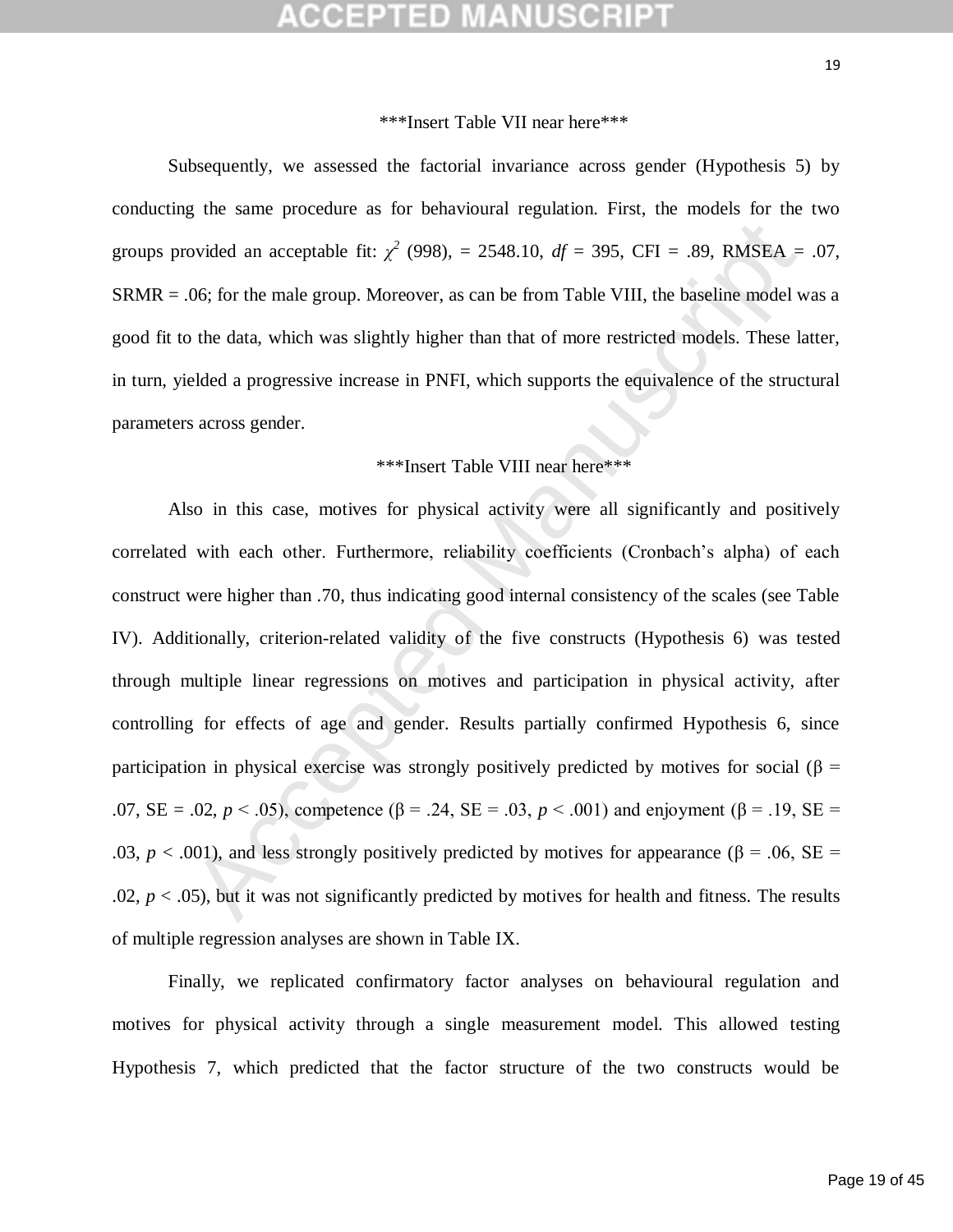empirically supported by a single measurement model encompassing both of them. Consistent with our prediction, the model yielded a good fit to the data  $(\chi^2(1995))$ , = 6202.63, *df* = 909, CFI  $= .90$ , RMSEA = .05, SRMR = .05) and outperformed any simpler representation to the data (p < .01, see Table X). Additionally, all the items loaded on the expected factors. Accordingly, Hypothesis 7 was empirically supported.

\*\*\*Insert Table IX near here\*\*\*

\*\*\*Insert Table X near here\*\*\*

## **4. Discussion**

Table X). Additionally, all the items loaded on the expected factors. Accordins and the items loaded on the expected factors. Accordinated Manuscript and the items of the Manuscript and physical activity has provestly on t International psychological research on exercise and physical activity has provided valuable results on the crucial role played by motivation in fostering exercise-related outcomes, and the assessment of psychometric properties of scales and instruments used to measure motivational processes has been progressively required in Italian context. Therefore, the core goal of this study was to offer an initial contribution to the Italian validation of two questionnaires, which measure respectively behavioural regulations in physical exercise and motives for physical activity: Mullan et al.'s (1997) BREQ (Behavioural Regulation in Exercise Questionnaire) and Ryan et al.'s (1997) MPAM-R (Motives for Physical Activity Measure-Revised).

With respect to BREQ, results of our research empirically supported the four-factor structure of behavioural regulation construct, which was found to be composed of four distinct, though interrelated factors, consistent with the self-determination theory (Deci & Ryan, 2000): external regulation, introjected regulation, identified regulation, and intrinsic motivation.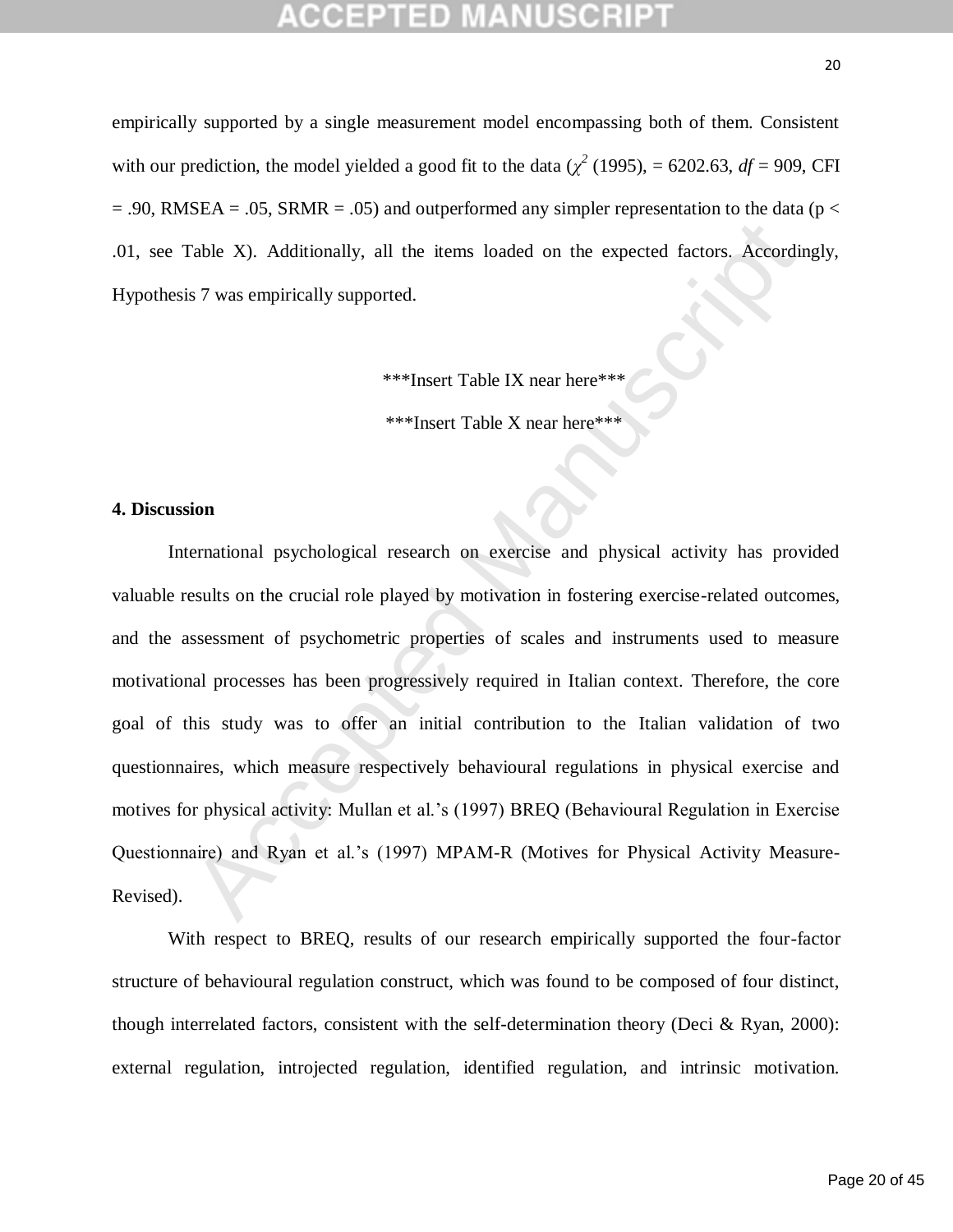# GEPTED M

Furthermore, we provided empirical evidence for the equivalence of factor structure of behavioural regulation across gender. Finally, the criterion-validity of the scale was empirically supported, with three of four factors positively and significantly predicting participation in physical exercise: introjected regulation, identified regulation, and intrinsic motivation. In accordance with our findings, several studies in psychological literature on exercise have reported non-significant relationships between external regulation and physical activity (e.g., Markland, 2009; Edmunds, Ntoumanis, & Duda, 2006).

exercise: introjected regulation, identified regulation, and intrinsic motivation<br>e with our findings, several studies in psychological literature on exercise I<br>consignificant relationships between external regulation and With respect to MPAM-R, the five-factor model of motives for physical activity received empirical support, and five distinct and interrelated motives were effectively identified: appearance, health and fitness, social, competence, and enjoyment. Additionally, the test of invariance of the scale across gender was empirically supported. Moreover, as hypothesized, all self-determined motives positively and significantly predicted participation in physical exercise, while one of the two controlling motives – i.e. health and fitness motives – was unrelated to exercise participation. However, contrary to our expectations, appearance motives were positively related to participation in physical activity. Yet, this result can be explained by taking into account the motivational basis for a desired outcome in physical activity (Vansteenkiste, Soenens, & Lens, 2007). Indeed, as Vansteenkiste and colleagues (2007) have suggested, some individuals may pursue physical attractiveness for either extrinsic (i.e. because they want to conform to society's appearance ideals) or self-determined reasons (i.e. because they personally value being attractive). Importantly, research has shown that when the contents of goals (i.e. motives) are framed as autonomous, they lead to higher persistence in physical exercise (Vansteenkiste, Simons, Lens, Sheldon, & Deci, 2004). Accordingly, for our study participants appearance motives, unlike health and fitness motives, might have represented an autonomous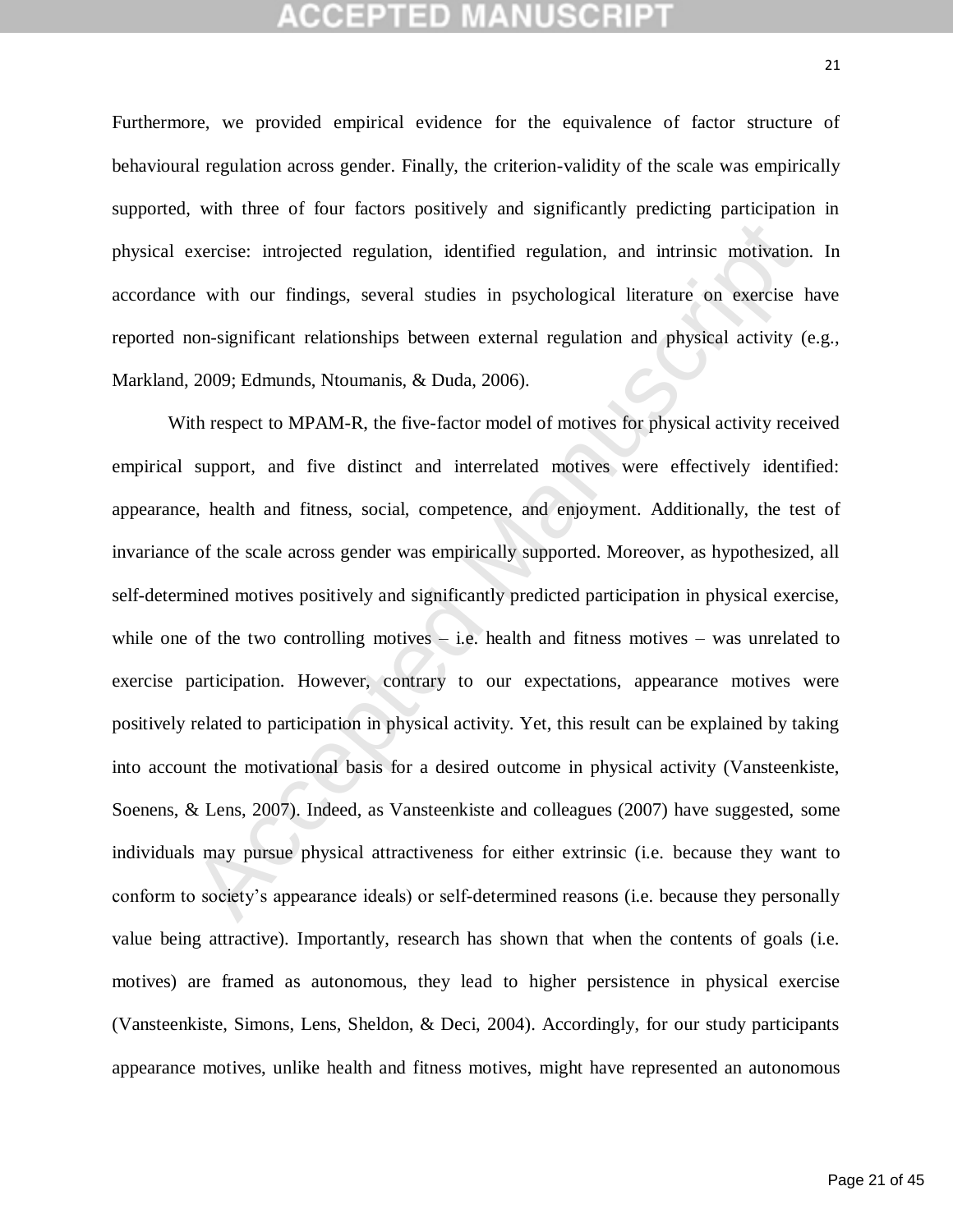# **CEPTED MANUSCR**

outcome. As a result, the autonomous framing of appearance-related goals may have caused the positive association between appearance motives and participation in physical exercise.

and motives for physical activity when both constructs were included in a sient model. This finding is important from both a research and practical standpoint, the usefulness of including the two instruments when implemen Finally, our study provided empirical support for the factor structure of behavioural regulation and motives for physical activity when both constructs were included in a single measurement model. This finding is important from both a research and practical standpoint, as it highlights the usefulness of including the two instruments when implementing a specific research design on motivation for sport and physical activity, as well as when assessing distinct regulatory processes and exercise motives in applied contexts. Importantly, as research has suggested that motives for physical activity are conductive to behavioral regulation – and not vice versa (e.g., Ingledew & Markland, 2008; Markland & Ingledew, 2007) – it would be recommended to administer MPAM-R questionnaire prior to the BREQ, either in longitudinal research designs or during health promotion interventions. From a research standpoint, this strategy would help providing stronger evidence for the causal impact of motives on behavioral regulation, whereas from a practical standpoint it would allow examining how interventions aimed at inducting autonomous motives may help developing self-determined forms of motivation among individuals and, consequently, promote higher involvement in physical activity.

Our study has also several limitations. Firstly, although our sample was large enough to test the hypothesized research models, it was composed of students from 13 to 19 years old. Therefore, this study might be replicated with a different age sample, in order to strengthen the invariance of the measure. Secondly, though the influence of both motives and behavioural regulation on participation to physical activity was empirically supported for most of the motivational constructs, a causal effect could not be empirically supported because our research was cross-sectional. Therefore, future longitudinal studies aimed at testing the direct influence of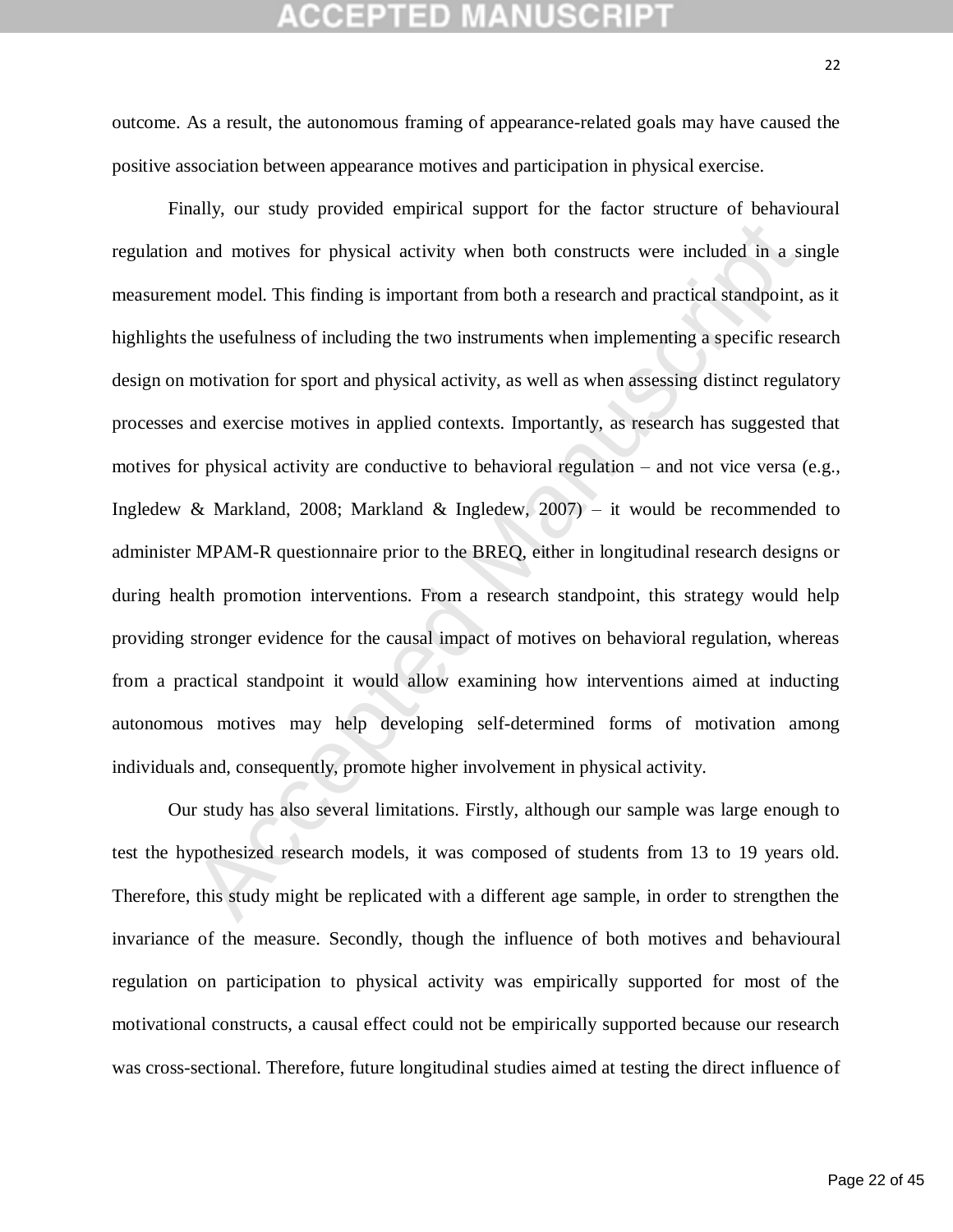se-related outcomes, thus, future researches might be required that will also<br>in physical activity domain, in order to further provide empirical evidence on<br>validity of the constructs in the Italian context. Finally, our s motives for physical activity and regulatory motivational styles on exercise-related outcomes in the Italian context are recommended, in order to increase the criterion-related validity of the scales. Thirdly, the predictive power of both motives and behavioural regulation was only tested on exercise-related outcomes, thus, future researches might be required that will also be conducted in physical activity domain, in order to further provide empirical evidence on the predictive validity of the constructs in the Italian context. Finally, our study represents one of the few attempts to validate the factor structure of behavioural regulation and motives for physical exercise in a language other than English. Future studies are therefore warranted in order to move a step further toward assessing the meaningfulness of these constructs and the validity of the corresponding scales across nations.

In summary BREQ and MPAR-R may be useful also in the Italian context for measuring respectively the regulation of exercise behaviour and a broad range of motives for physical activity. Both instruments assess intrinsic and extrinsic types of motivation, the latter in a multidimensional fashion. How different types of intrinsic motivation are better than others at predicting a person's intentions to engage in exercise during free time remains a question to be explored.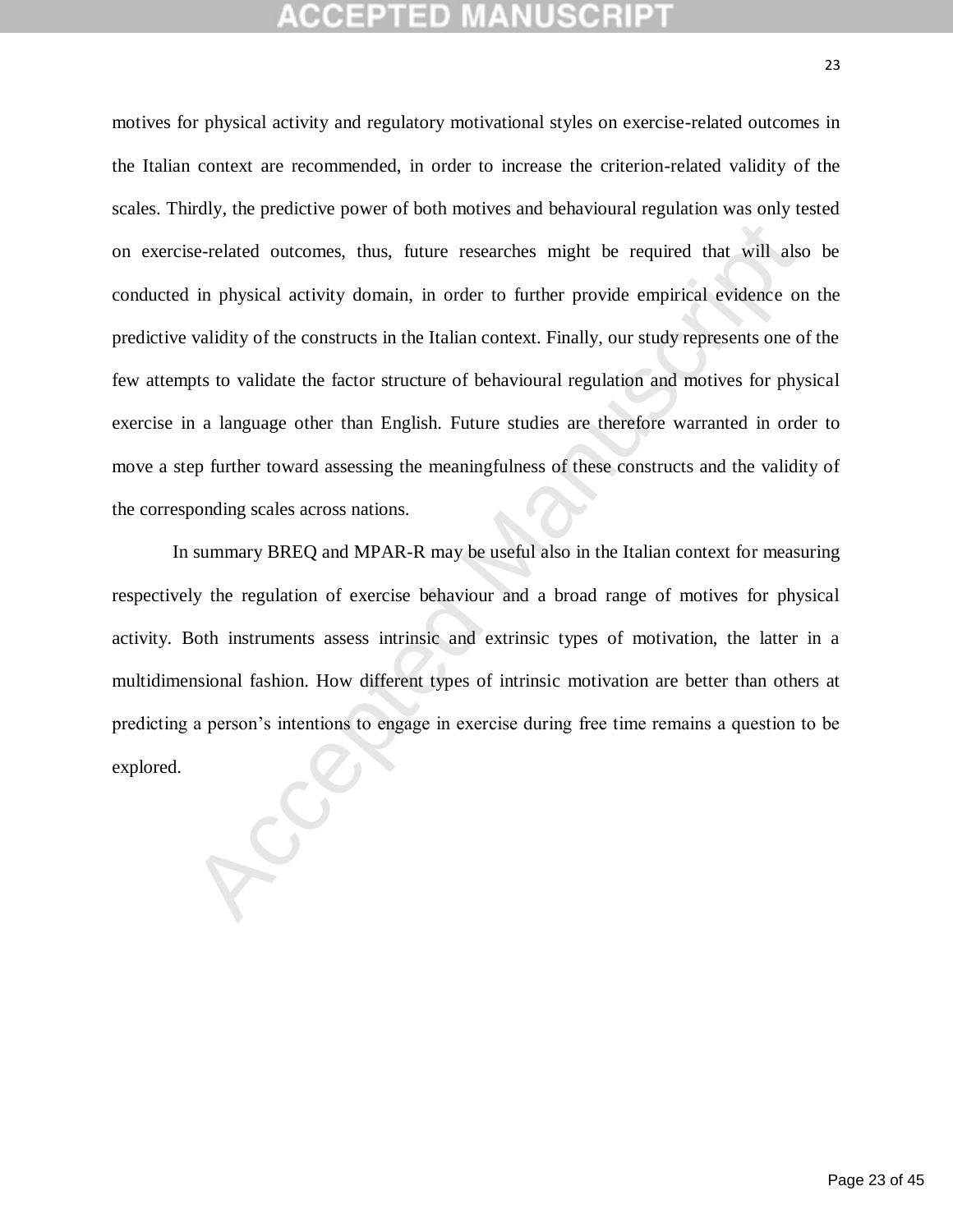## References

- Biddle, S. J. H., Soos, I., & Chatzisarantis, N. L. (1999). Predicting physical activity intentions using goal perspectives and self-determination theory approaches. *European Psychologist*, *4*, 83-89.
- Boiché, J. C., Sarrazin, P. G., Grouzet, F. M., & Pelletier, L. G. (2008). Students' motivational profiles in physical education and achievement outcomes: A self-determination theory perspective. *Journal of Educational Psychology*, *100*, 688-701.
- Brickell, T. A., & Chatzisarantis, N. L. D. (2007). Using self-determination theory to examine the motivational correlates and perceived utility of spontaneous exercise implementation intentions. *Psychology of Sport and Exercise, 8*, 758-770.
- problogist, 4, 83-89.<br>
C., Sarrazin, P. G., Grouzet, F. M., & Pelletier, L. G. (2008). Students' motivati<br>
fiftes in physical education and achievement outcomes: A self-determination the<br>
spective. Journal of Educational P Browne, M. W., & Cudeck, R. (1993). Alternative ways of assessing model fit. In K. A. Bollen & J. S. Long (Eds.), *Testing structural equation models* (pp. 136-162). Newbury Park, CA: Sage.
- Brunet, J., Burke, S. M., & Sabiston, C. M. (2013). The benefits of being self-determined in promoting physical activity and affective well-being among women recently treated for breast cancer. *Psycho-Oncology, 22*, 2245-2252.
- Byrne, B.M., Shavelson, R.J., & Muthe´n, B. (1989). Testing for the equivalence of factor covariance and means structures: The issue of partial measurement invariance. *Psychological Bulletin, 105*, 456-466.
- Caspersen C. J., Powell, K. E., & Christenson, G. M. (1985). Physical activity, exercise, and physical fitness: Definition and distinctions for health-related research*. Public Health Reports, 100*, 126-131.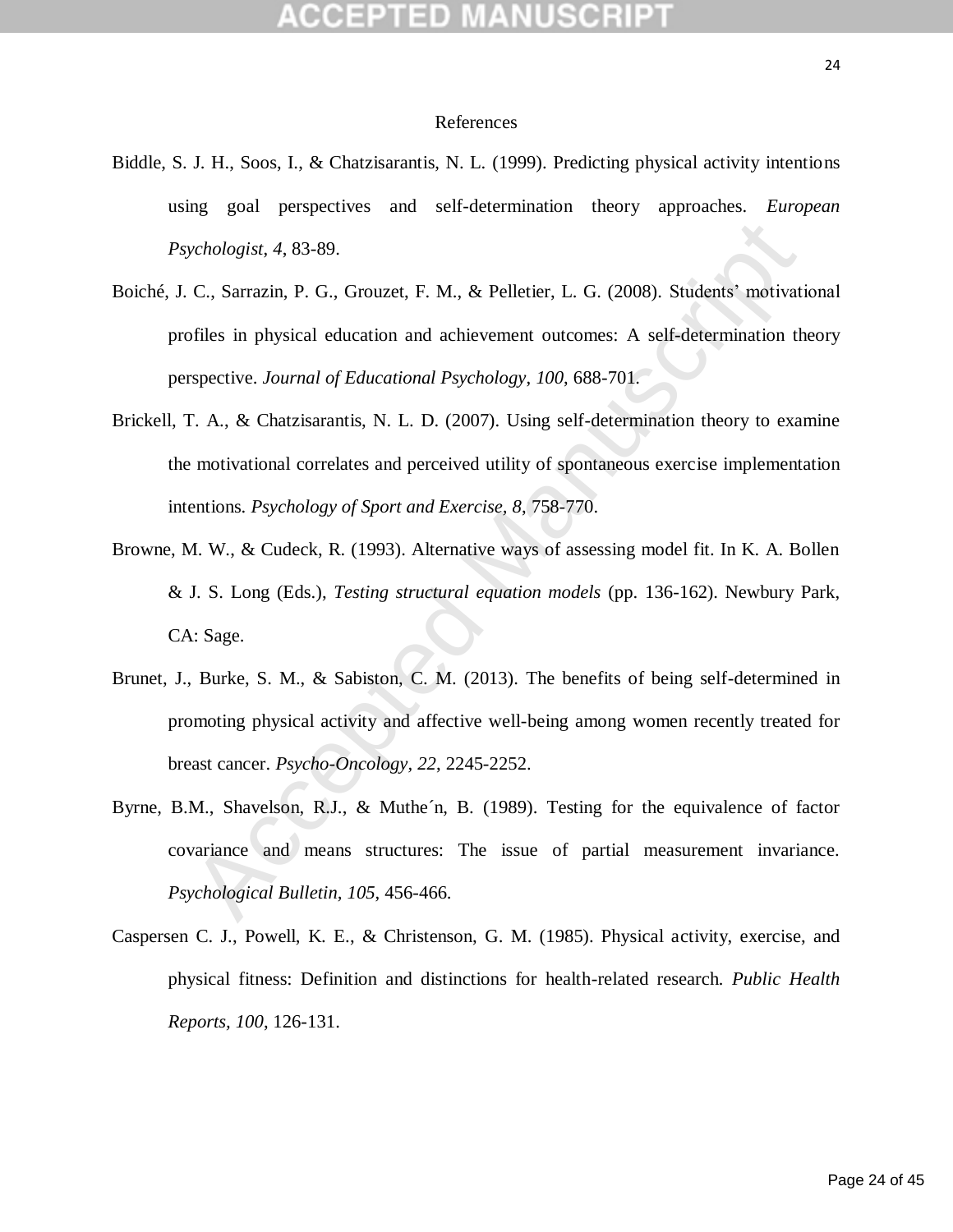- Chantal, Y., Guay, F., Dobreva-Martinova, T., & Vallerand, R. J. (1996). Motivation and elite performance: An exploratory investigation with bulgarian athletes. *International Journal of Sport Psychology*, *27*, 173-182.
- unis, N. L. D., Hagger, M. S., Biddle, S. J., & Karageorghis, C. (2002). The cogn<br>ccesses by which perceived locus causality predicts participation in physical acti<br>unral of Health Psychology, 7, 685-699.<br>mtis, N. L. D., H Chatzisarantis, N. L. D., Hagger, M. S., Biddle, S. J., & Karageorghis, C. (2002). The cognitive processes by which perceived locus causality predicts participation in physical activity. *Journal of Health Psychology, 7*, 685-699.
- Chatzisarantis, N. L. D., Hagger, M. S., Smith, B., & Sage, L. D. (2006). The influence of intrinsic on execution of social behaviour within the theory of planned behaviour. *European Journal of Social Psychology, 36*, 229-237.
- Daley, A., & Duda, J. L. (2006). Self-determination, stage of readiness to change for exercise, and frequency of physical activity in young people. *European Journal of Sport Science*, *6*, 231-243.
- Deci, E. L., & Ryan R. M. (1985). *Intrinsic motivation and self-determination in human behaviour.* New York: Plenum.
- Deci, E. L., & Ryan, R. M. (2000). The "what" and "why" of goal pursuit: Human needs and the self-determination of behaviour. *Psychological Inquiry, 11*, 227-268.
- Deci, E. L., & Ryan, R. M. (2002). Handbook of self-determination research. Rochester. NY. Rochester University Press
- Edmunds, J., Ntoumanis, N., & Duda, J. L. (2006). A test of self-determination theory in exercise domain. *Journal of Applied Social Psychology, 36*, 2240-2265.
- Frederick, C. M., & Ryan, R. M. (1995). Self-determination in sport: A review using cognitive evaluation theory. *International Journal of Sport Psychology, 26*, 5-23.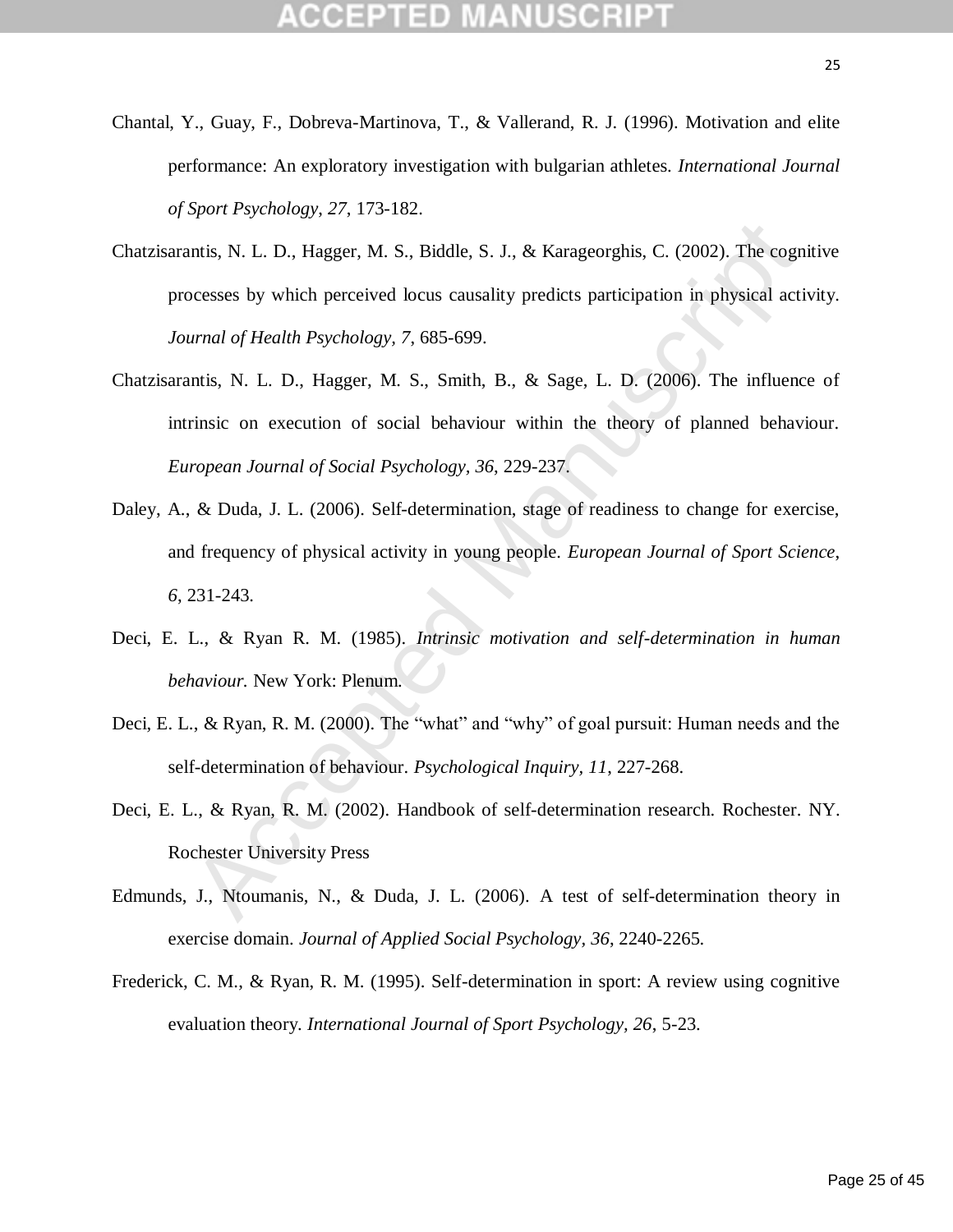- Frederick-Recascino, C. M. (2002). Self-determination theory and participation motivation research in the sport and exercise domain. In E. L. Deci & R. M. Ryan (Eds.), *Handbook of self-determination research* (pp. 277-294). Rochester, NY: University Of Rochester Press.
- E. B., Standage, M., & Skevington, S. M. (2006). Relationships among adolesce<br>
E. B., Standage, M., & Skevington, S. M. (2006). Relationships among adolesce<br>
eight perceptions, exercise goals, exercise motivation, quality Gillison, F. B., Standage, M., & Skevington, S. M. (2006). Relationships among adolescents' weight perceptions, exercise goals, exercise motivation, quality of life and leisure-time exercise behaviour: A self-determination theory approach. *Health Education Research*, *13*, 1-12.
- Hagger, M. S. (2008). Self-determination theory and the psychology of exercise. *International Review of Sport and Exercise Psychology*, *1*, 70-103.
- Hagger, M. S., Chatzisarantis, N. L., & Biddle, S. J. H. (2002). The influence of autonomous and controlling motives on physical activity intentions within the theory of planned behaviour. *British Journal of Health Psychology*, *7*, 283-297.
- Hair, J. F., Black, W. C., Babin, B. J., & Anderson, R. E. (2007). *Multivariate Data Analysis, 7th edn*. Englewood Cliffs, NJ: Prentice Hall.
- Hoekman, K., McCormick, J., & Barnett, K. (2009). The important role of optimism in a motivational investigation of the education of gifted adolescents. *Gifted Child Quarterly, 49*, 99-110.
- Hu, L., & Bentler, P. M. (1999). Cutoff criteria for fit indexes in covariance structure analysis: Conventional criteria versus new alternatives. *Structural Equation Modeling, 6*, 1-55.
- Ingledew, D. K., & Markland, D. (2008). [The role of motives in exercise participation.](http://147.143.95.81:1971/dspace/redirect_to_dspace?width=600&height=600&itemid=2718&TB_iframe=true) *Psychology and Health, 23,* 807-828.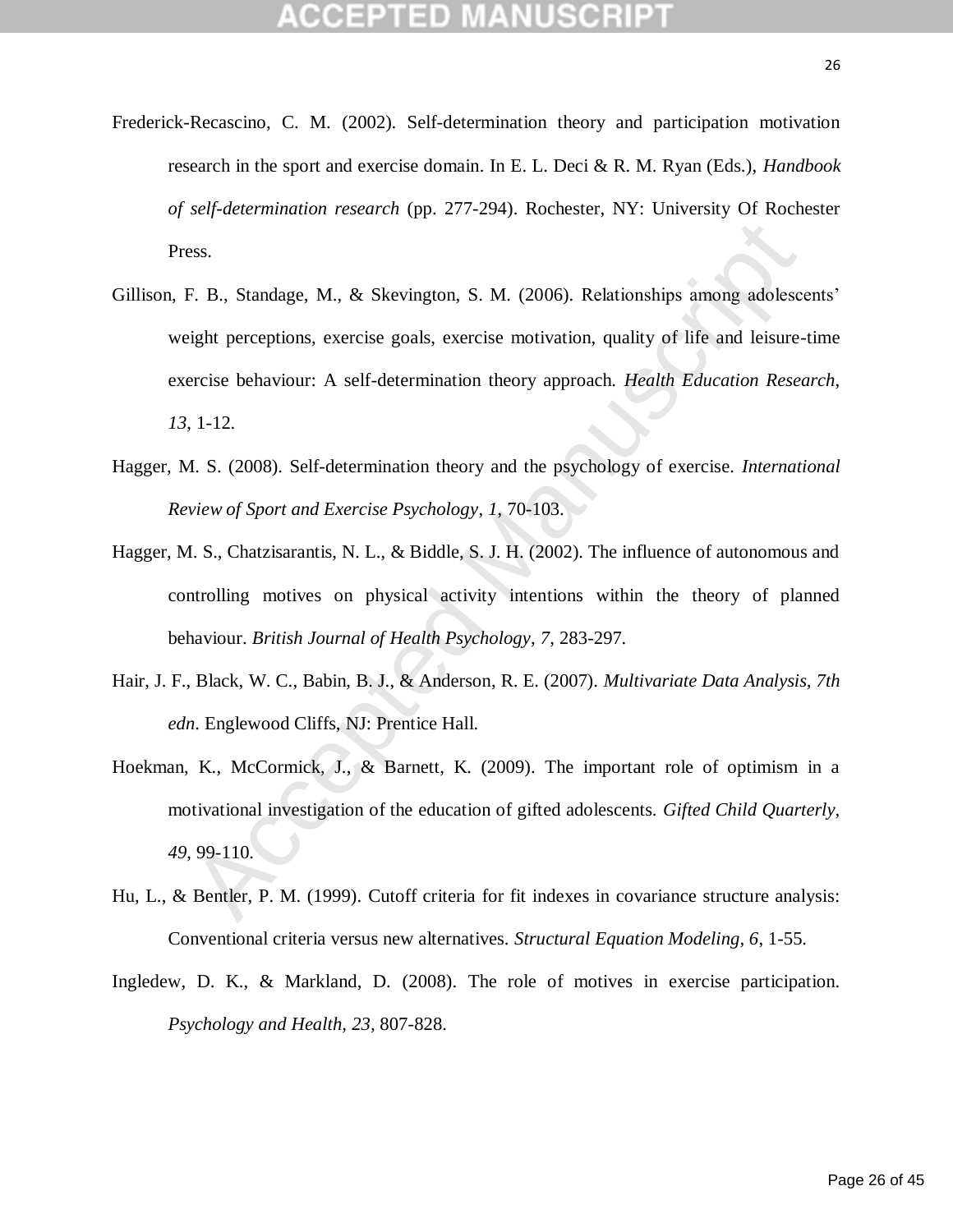- Ingledew, D. K., Markland, D. A., & Ferguson, E. (2009). Three levels of exercise motivation. *Applied Psychology: Health and Well-Being*, *1*, 336-355.
- Ingledew, D. K., Markland, D. A., & Medley, A. R. (1998). Exercise motives and stages of change. *Journal of Health Psychology*, *3*, 477-489.
- Kline, R. B. (2005). *Principles and practice of structural equation modeling* ( $2<sup>nd</sup>$  ed.). New York, NY: Guilford Press.
- Landry, J. B., & Solomon, M. A. (2004). African American women's self-determination across the stages of change for exercise. *Journal of Sport & Exercise Psychology, 26*, 457-469.
- ange. Journal of Health Psychology, 3, 477-489.<br>
B. (2005). Principles and practice of structural equation modeling (2<sup>nd</sup> ed.). In<br>
R. NY: Guilford Press.<br>
B., & Solomon, M. A. (2004). African American women's self-determ Lim, B. S. C., & Wang, J. (2009). Perceived autonomy support, behavioural regulations in physical education and physical activity intention. *Psychology of Sport and Exercise, 10*, 52-60.
- Lonsdale, C., Hodge, K., & Rose, E. A. (2008). The behavioural regulation in sport questionnaire (brsq): Instrument development and initial validity evidence. *Journal of Sport and Exercise*, *30*, 323-355.
- Lutz, R. S., Karoly, P., & Okun, M. A. (2008). The why and how of goal pursuit: Selfdetermination, goal process cognition, and participation in physical exercise. *Psychology of Sport and Exercise, 9*, 559-575.
- Maltby, J., Day, L., McCutcheon, L. E., Gillett, R., Houran, J., & Ashe, D. (2004). Celebrity worship using an adaptational-continuum model of personality and coping. *British Journal of Psychology, 95*, 411-428.
- Markland, D. (1999). Internally informational versus internally controlling exercise motives and exercise enjoyment: The mediating role of self-determination. In P. Parisi, F. Pigozzi, &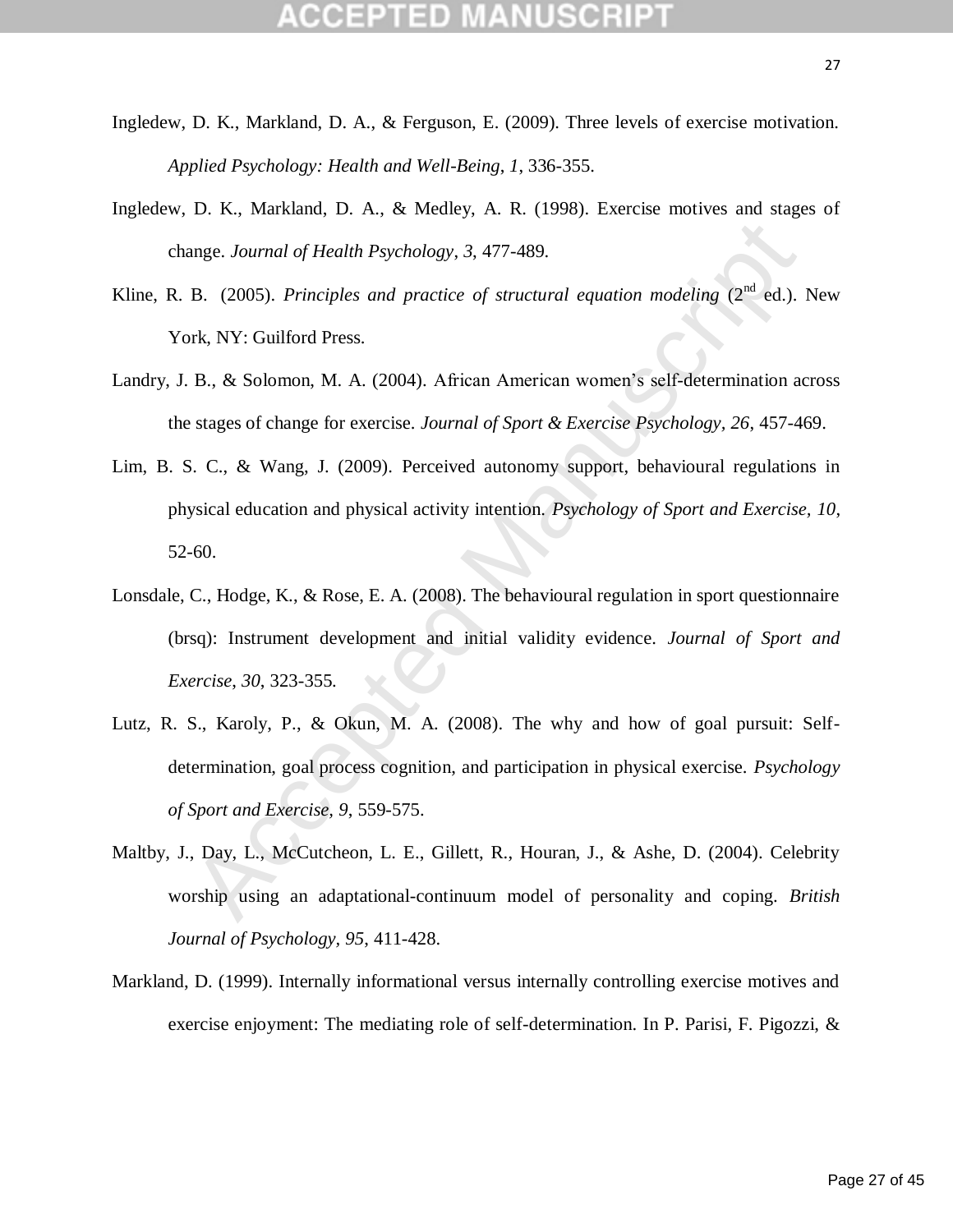G. Prinzi (Eds.), *Sport Science '99 in Europe*. Proceedings of the 4th Annual Congress of the European College of Sport Science. Rome: University Institute of Motor Sciences.

- Markland, D. (2009). The mediating role of behavioural regulation in the relationship between perceived body size discrepancies and physical activity among adult women. *Hellenic Journal of Psychology, 6*, 169-182.
- recived body size discrepancies and physical activity among adult women. *Hell*<br>
urnal of Psychology, 6, 169-182.<br>
D., & Hardy, L. (1993). The Exercise Motivations Inventory: Prelimi<br>
welopment and validity of a measure o Markland, D., & Hardy, L. (1993). The Exercise Motivations Inventory: Preliminary development and validity of a measure of individuals' reasons for participation in regular physical exercise. *Personality & Individual Differences, 15*, 289-296.
- Markland, D., Ingledew, D. K., Hardy, L., & Grant, L. (1992). A comparison of the exercise motivations of aerobics participants and weight-watcher exercisers. *Journal of Sports Sciences, 10*, 609-610.
- Markland, D. & Ingledew, D. K. (1997). The measurement of exercise motives: Factorial validity and invariance across gender of a revised Exercise Motivations Inventory. *British Journal of Health Psychology, 2*, 361-376.
- Markland, D., & Ingledew, D. K. (2007). The relationships between body mass and body image and relative autonomy for exercise among adolescent males and females. *Psychology of Sport and Exercise, 8*, 836-853.
- Markland, D., & Ingledew, D. K. (2007). Exercise participation motives: A self-determination theory perspective. In M. S. Hagger & N. L. D. Chatzisarantis (Eds.), *Intrinsic motivation and self-determination in exercise and sport* (pp. 23-34). Champaign, IL: Human Kinetics.
- Mullan, E., Markland, D. (1997). Variations in self-determination across the stages of chang for exercise in adults. *Motivation and Emotion, 21*, 349-362.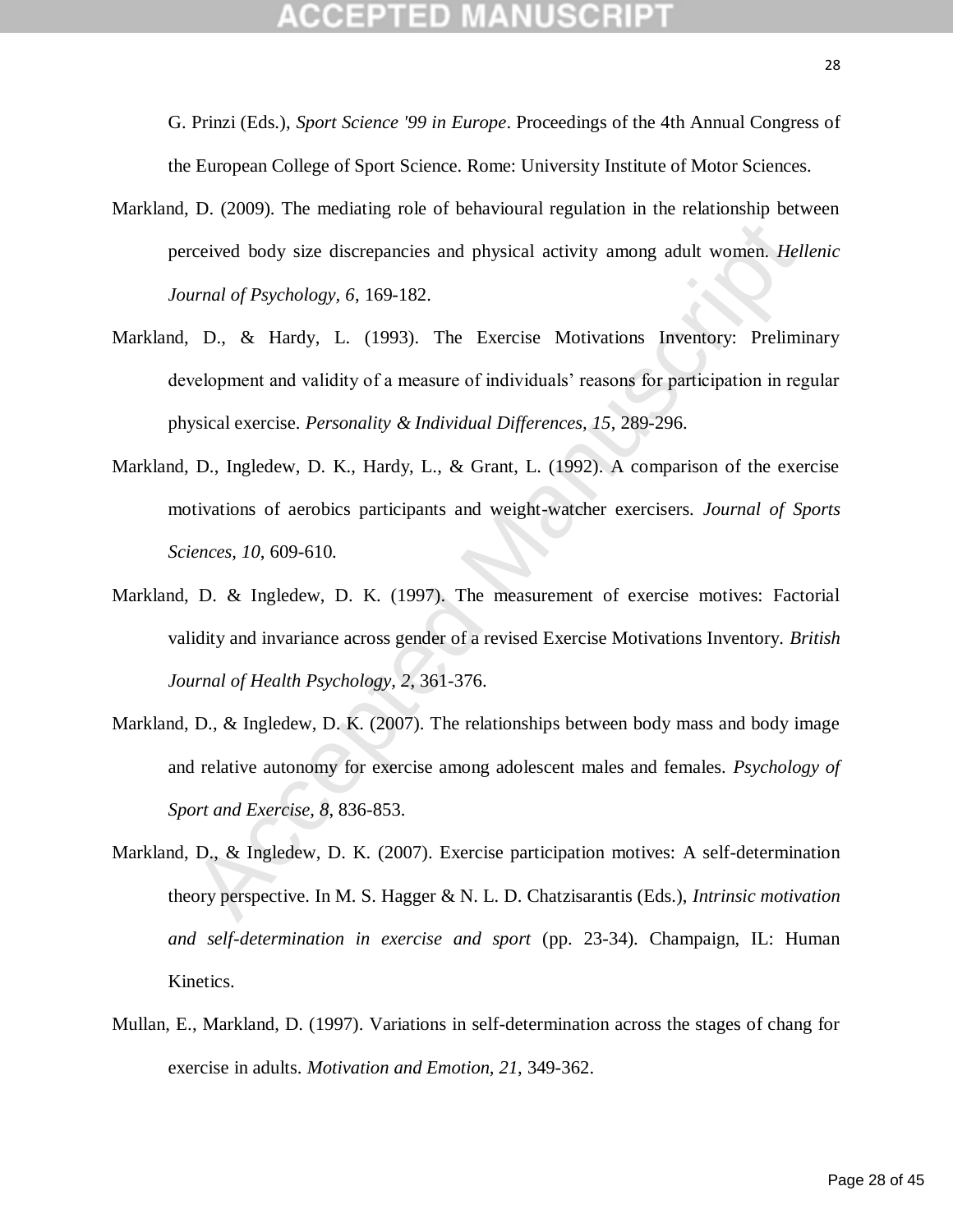- Mullan, E., Markland, D., & Ingledew, D. K. (1997). A graded conceptualisation of selfdetermination in the regulation of exercise behaviour: Development of a measure using confirmatory factor analytic procedures. *Personality and Individual Differences, 23*, 745- 752.
- Muthén, L. K., & Muthén, B. O. (1998-2010). *Mplus user's guide*. Los Angeles: Muthen & Muthen.
- Ntoumanis, N. (2005). A prospective study of participation in optional school physical education based on self-determination theory. *Journal of Educational Psychology*, *97*, 444-453.
- Pelletier, L. G., & Sarrazin, P. (2007). Measurement issues in self-determination theory and sport. In M. S. Hagger, & N. L. D. Chatzisarantis (Eds.), *Self-determination theory in exercise and sport* (pp. 143-152). Champaign, IL: Human Kinetics.
- Ryan, R.M., Frederick, C.M., Lepes, D., Rubio, N., & Sheldon, K.M. (1997). Intrinsic motivation and exercise adherence. *International Journal of Sport Psychology, 28,* 335- 354
- Ryan, R. M., & Deci, E. L. (2000). Self-determination theory and their facilitation of intrinsic motivation, social development, and well-being. *American Psychologist, 55*, 68-78.
- 2.<br>
2. K., & Muthén, B. O. (1998-2010). *Mplus user's guide*. Los Angeles: Muther<br>
1. K., & Muthén, B. O. (1998-2010). *Mplus user's guide*. Los Angeles: Muther<br>
1. G., & Sarrazin, P. (2007). Measurement issues in self-det Ryan, R. M., & Deci, E. L. (2002). An overview of self-determination theory: An organismicdialectical perspective. In E. L. Deci, & R. M. Ryan (Eds.), *Handbook of selfdetermination research* (pp. 3-33). Rochester, NY: The University of Rochester Press.
- Ryan, R. M., Sheldon, K. M., Kasser, T., & Deci, E. L. (1996). All goals are not created equal: An organismic perspective on the nature of goals and their regulation. In P. M. Gollwitzer & J. A. Bargh (Eds.), *The Psychology of Action: Linking Cognition and Motivation to Behaviour* (pp. 7-26). New York: Guilford.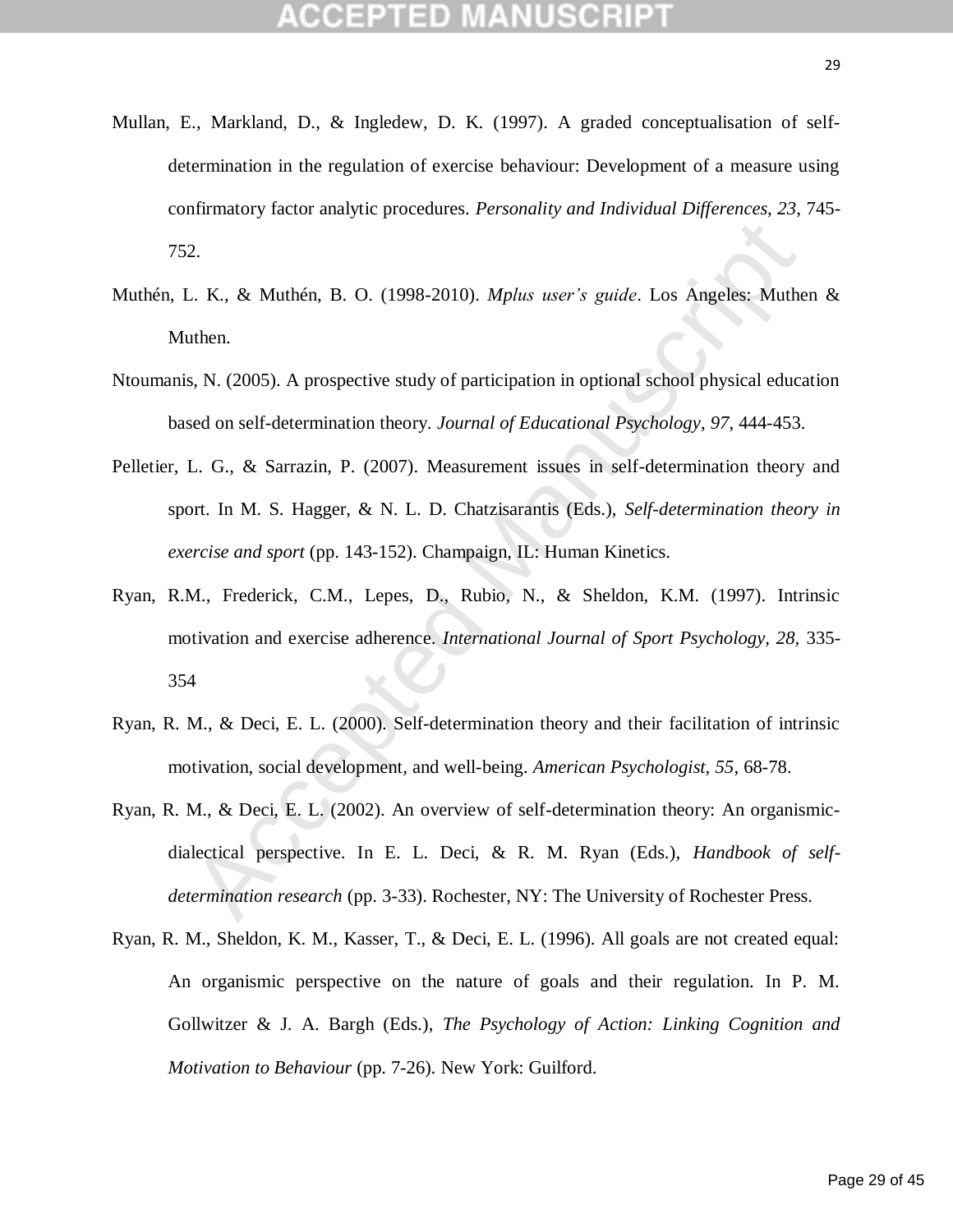- Ryan, R. M., Williams, G. C., Patrick, H., & Deci, E. L. (2009). Self-determination theory and physical activity: The dynamics of motivation in development and wellness. *Hellenic Journal of Psychology*, *6*, 107-124.
- Sarrazin, P. G., Boiché, J. C. S., & Pelletier, L. G. (2007) A Self-Determination Approach to Sport Dropout. In M. Hagger & N. Chatzisarantis (Eds.) *Intrinsic Motivation and Self-Determination in Exercise and Sport* (pp. 229-241). Champaign, Illinois: Human Kinetics Publisher.
- Schreiber, J. B., Stage, F. K., King, J., Nora, A., & Barlow, E. A. (2006). Reporting structural
- equation modeling and confirmatory factor analysis results: A review. *The Journal of Educational Research, 6*, 323-337.
- Sit, C.H.P., Jerr, J.J., & Wong, I.T.F. (2008). Motives for and barriers to physical activity participation in middle-aged Chinese women. *Psychology of Sport and Exercise , 9,* 266- 283
- Sheldon, K. M., & Kasser, T. (1998). Pursuing personal goals: Skills enable progress but not all progress is beneficial. *Personality and Social Psychology Bulletin, 24*, 1319-1331.
- P. G., Boiché, J. C. S., & Pelletier, L. G. (2007) A Self-Determination Approacor<br>
Oro Dropout. In M. Hagger & N. Chatzisarantis (Eds.) Intrinsic Motivation and<br>
termination in Exercise and Sport (pp. 229-241). Champaign, Standage, M., Sebire, S. J., & Loney, T. (2008). Does exercise motivation predict engagement in objectively assessed bouts of moderate-intensity exercise behaviour? A selfdetermination theory perspective. *Journal of Sport and Exercise Psychology*, *30*, 337- 352.
- Thøgersen-Ntoumani, C., & Ntoumanis, N. (2006). The role of self-determined motivation in the understanding of exercise-related behaviours, cognitions and physical self-evaluations. *Journal of Sport Sciences, 24*, 393-404.Tikare, M. (2013). The Study of Intrinsic and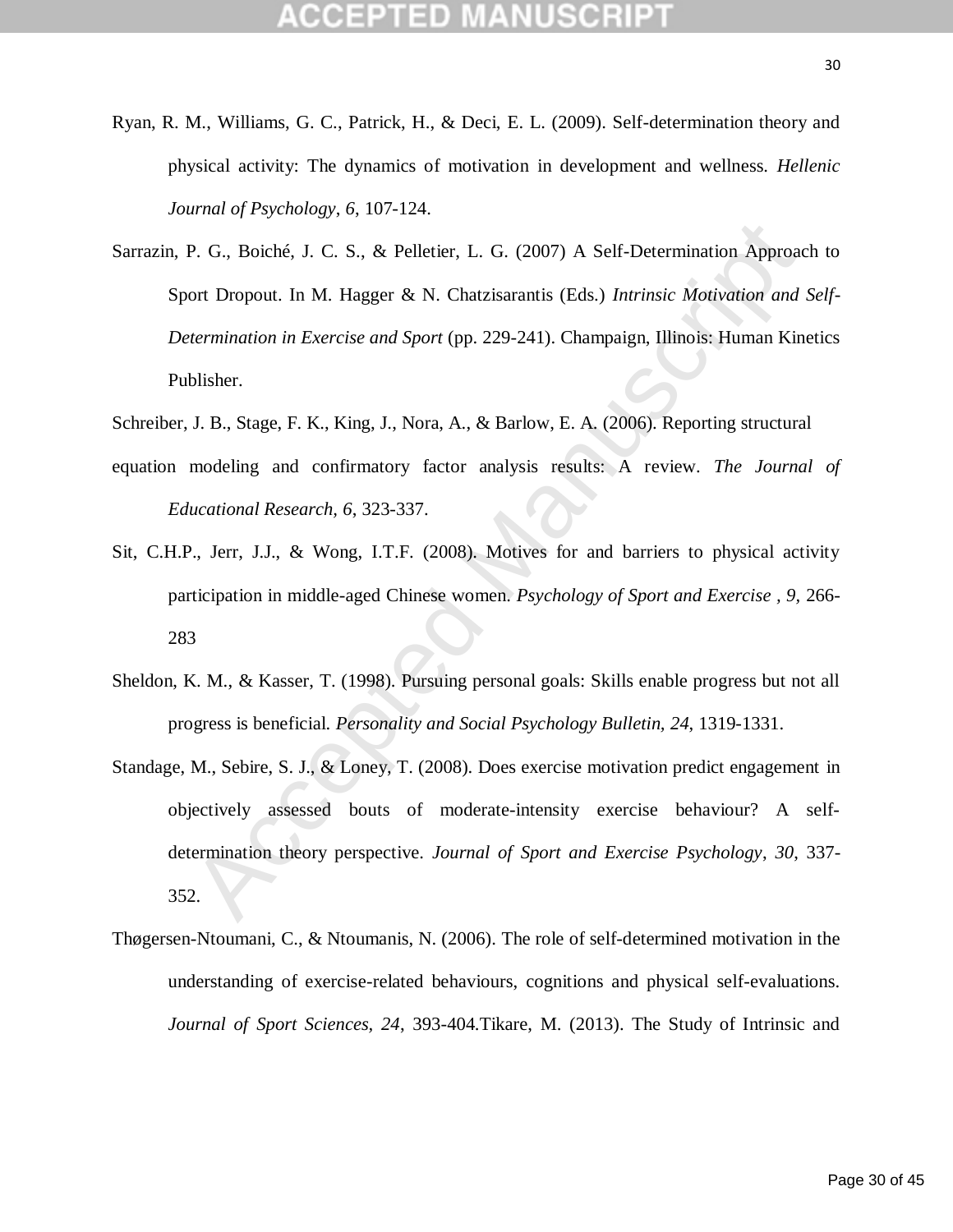Extrinsic Motivation with Reference to Nursing Staff of India. *Research Journal "SANSMARAN"*, 3, 64-68.

- Vallerand, R. J. (1997). Toward a hierarchical model of intrinsic and extrinsic motivation. In M. P. Zanna (Ed.), *Advances in experimental social psychology* (pp. 271-360). New York: Academic Press.
- Vallerand, R. J., Deci, E. L., & Ryan, R. M. (1987). Intrinsic motivation in sport. In K. Pandolf (Ed,), *Exercise and sport science reviews, vol. 15* (pp. 389-425). New York: Macmillan.
- Vallerand, R. J., & Losier, G. F. (1999). An integrative analysis of intrinsic and extrinsic motivation in sport. *Journal of Applied Sport Psychology, 11*, 142-169.
- Zanna (Ed.), *Advances in experimental social psychology* (pp. 271-360). New Y<br>ademic Press.<br>R. J., Deci, E. L., & Ryan, R. M. (1987). Intrinsic motivation in sport. In K. Pan<br>d.), *Exercise and sport science reviews, vol.* Vansteenkiste, M., Simons, J., Lens, W., Sheldon, K. M., & Deci, E. L. (2004). Motivated learning, performance, and persistence: The synergistic effects of intrinsic goal contents and autonomy-supportive contexts. *Journal of Personality and Social Psychology, 87*, 246-260.
- Vansteenkiste, M., Soenens, B., & Lens, W. (2007). Intrinsic versus extrinsic goal promotion in exercise and sport. Understanding the differential impacts on performance and persistence. In M. S. Hagger & N. L. D. Chatzisarantis (Eds.), *Intrinsic motivation and self-determination in exercise and sport* (pp. 167-180)*.* Champaign, IL: Human Kinetics.
- Vierling, K. K., Standage, M., & Treasure, D. C. (2007). Predicting attitudes and physical activity in an "at-risk" minority youth sample: A test of self-determination theory. *Psychology of Sport and Exercise*, *8*, 795-817.
- Wang, C. K. J., Ang., R. P., Teo-Koh, S. M., & Kahlid, A. (2004). Motivational predictors of young adolescents' participation in outdoor adventure course: A self-determination theory approach. *Journal of Adventure Education and Outdoor Learning, 4*, 57-65.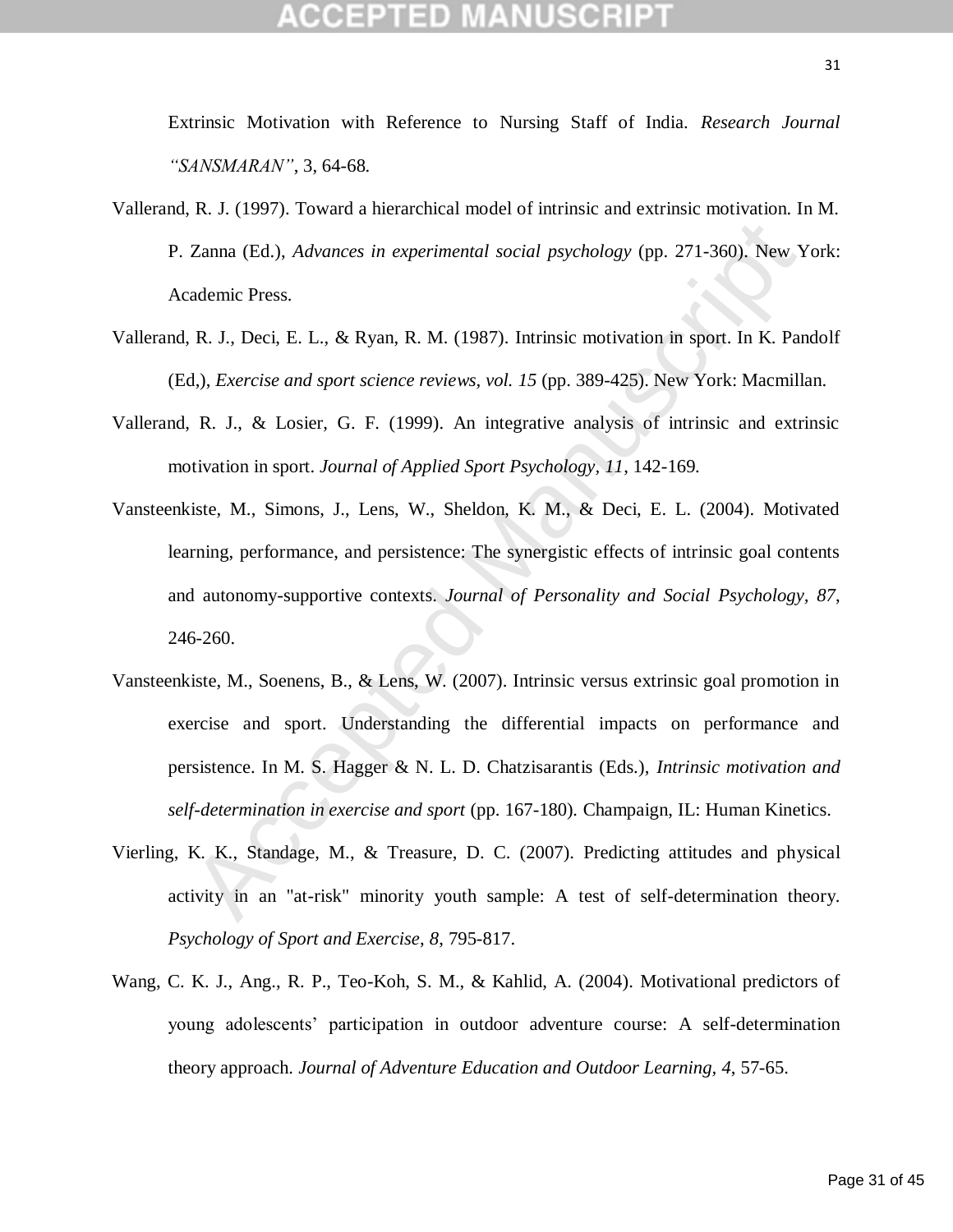## D 0 E B  $\pm$ 0 lO

Accepted Manuscript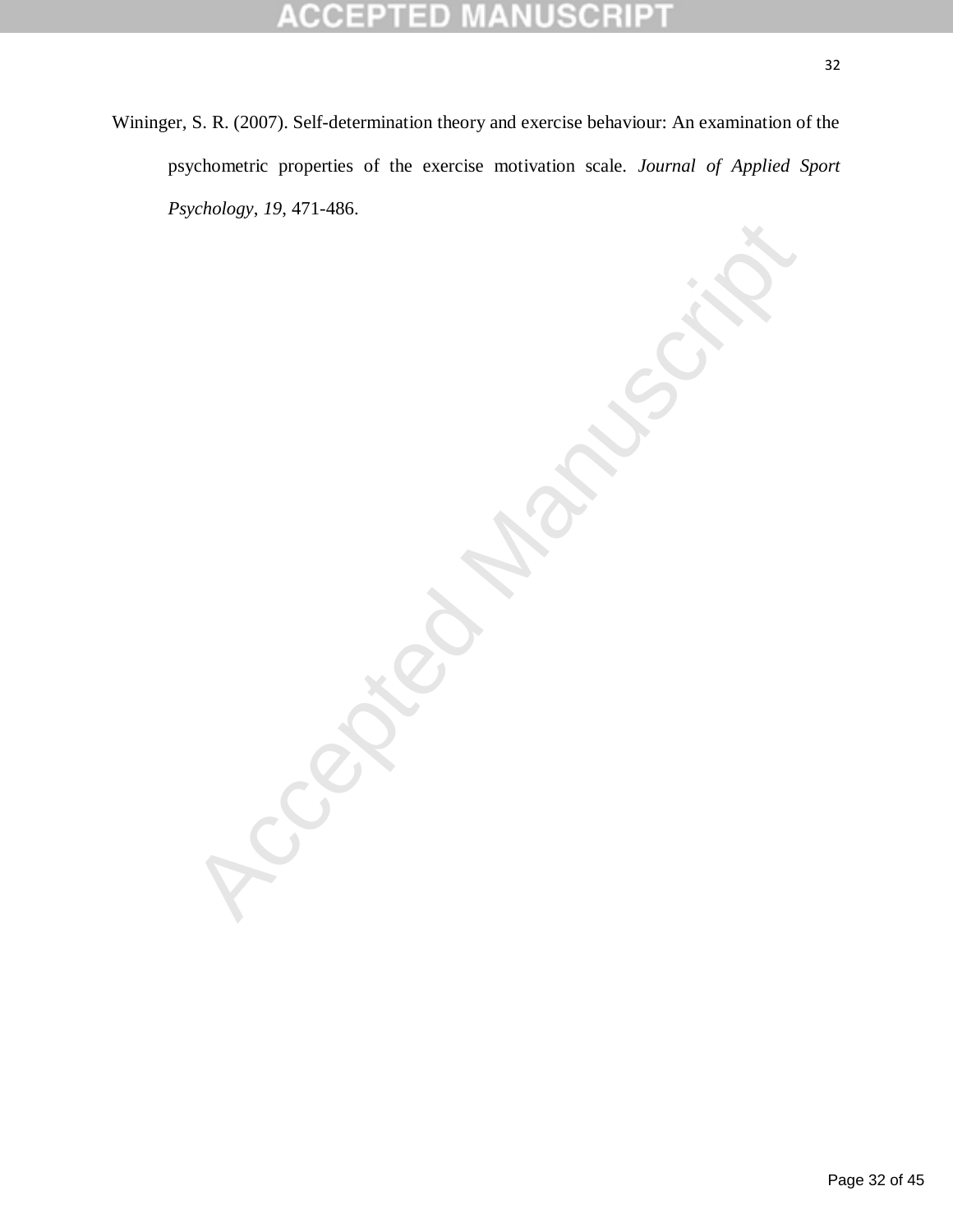# Table I

# *Comparison of Alternative Factor Structures for Behavioural Regulation*

# *Comparaison de Structures Factorielles Alternatives pour la Régulation Comportementale*

| Table I                                                                                                                     |            |    |                 |                |            |              |             |  |  |
|-----------------------------------------------------------------------------------------------------------------------------|------------|----|-----------------|----------------|------------|--------------|-------------|--|--|
| Comparison of Alternative Factor Structures for Behavioural Regulation                                                      |            |    |                 |                |            |              |             |  |  |
| Comparaison de Structures Factorielles Alternatives pour la Régulation Comportementale                                      |            |    |                 |                |            |              |             |  |  |
| Model                                                                                                                       | $\chi^2$   | df | $\Delta \chi^2$ | $\Delta df$    | <b>CFI</b> | <b>RMSEA</b> | <b>SRMR</b> |  |  |
| Hypothesized four-factor model                                                                                              | 671.99*    | 84 |                 |                | .96        | .06          | .04         |  |  |
| Three-factor model (combining identified regulation and intrinsic                                                           | $1464.81*$ | 87 | 792.82*         | $\overline{3}$ | .90        | .09          | .06         |  |  |
| motivation)                                                                                                                 |            |    |                 |                |            |              |             |  |  |
| Two-factor model (combining external regulation and introjected 3219.12*                                                    |            | 89 | 2547.13*        | 5              | .78        | .13          | .11         |  |  |
| regulation, and identified regulation and intrinsic motivation)                                                             |            |    |                 |                |            |              |             |  |  |
| One-factor model                                                                                                            | 4983.18*   | 90 | 4311.19*        | 6              | .65        | .16          | .12         |  |  |
| <i>Note.</i> $N = 1995$ ; CFI = comparative fit index; RMSEA = root-mean-square error of approximation; SRMR = standardized |            |    |                 |                |            |              |             |  |  |
| root mean square residual.                                                                                                  |            |    |                 |                |            |              |             |  |  |
| $\sqrt{2}$ $\sqrt{2}$ $\sqrt{2}$                                                                                            |            |    |                 |                |            |              |             |  |  |

 $* p < .01.$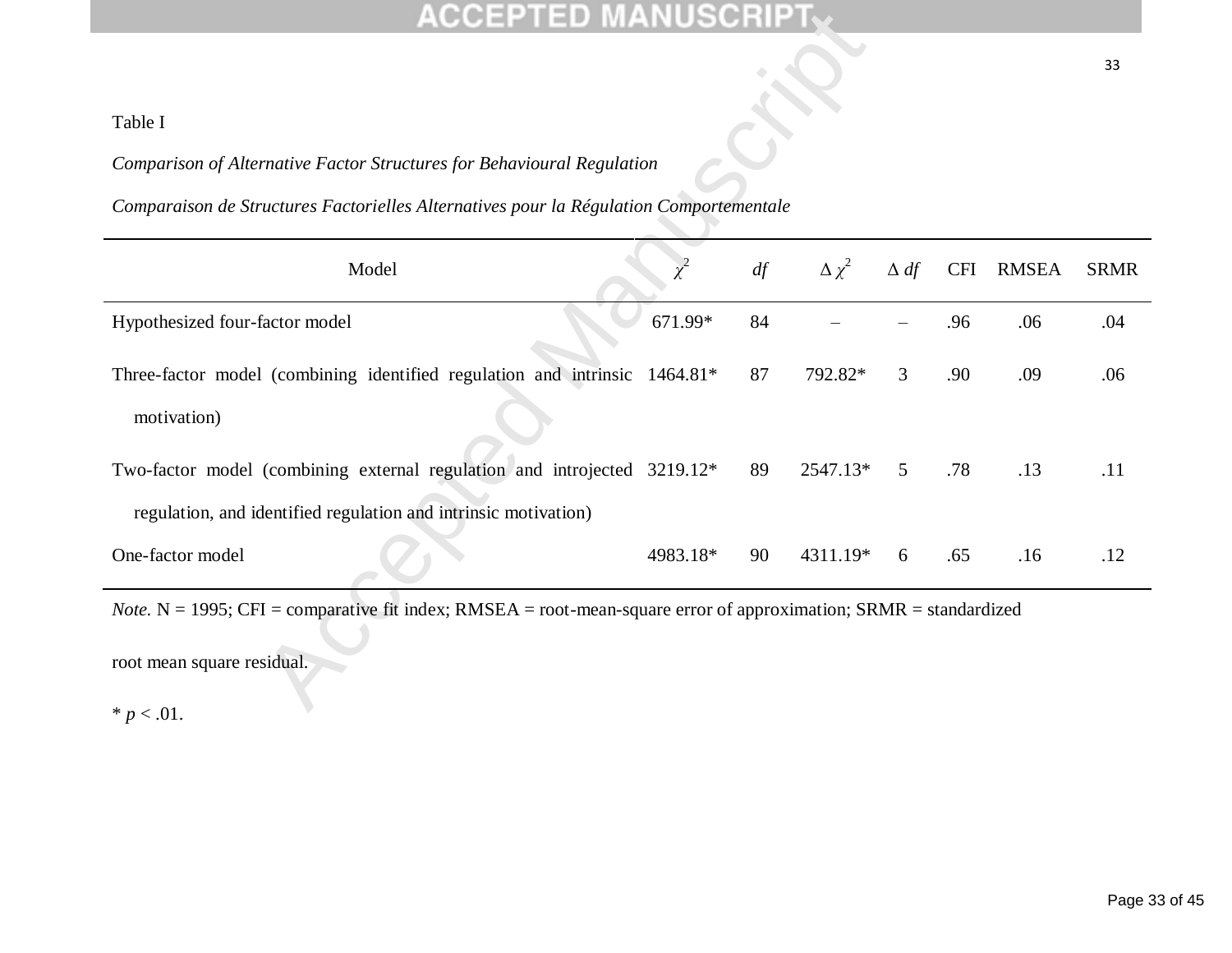# Table II

# *Results of Confirmatory Factor Analysis of Behavioural Regulation Items*

# *Résultats de l'Analyse Factorielle Confirmatoire des Items de la Régulation Comportementale*

| Table II<br>Results of Confirmatory Factor Analysis of Behavioural Regulation Items         |                |
|---------------------------------------------------------------------------------------------|----------------|
| Résultats de l'Analyse Factorielle Confirmatoire des Items de la Régulation Comportementale |                |
| Items                                                                                       | Factor loading |
| External regulation                                                                         |                |
| I exercise because other people say                                                         | .69            |
| I should I take part in exercise because my friends/family/spouse say I should              | .75            |
| I exercise because others will not be pleased with me if I don't                            | .64            |
| I feel under pressure from my friends/family to exercise                                    | .65            |
| Introjected regulation                                                                      |                |
| I feel guilty when I don't exercise                                                         | .71            |
| I feel ashamed when I miss an exercise session                                              | .73            |
| I feel like a failure when I haven't exercised in a while                                   | .79            |
| I get restless if I don't exercise regularly                                                | .81            |
| Identified regulation                                                                       |                |
| I value the benefits of exercise                                                            | .67            |
| It's important to me to exercise regularly                                                  | .82            |
| I think it is important to make the effort to exercise regularly                            | .78            |
| Intrinsic motivation                                                                        |                |
| I exercise because it's fun                                                                 | .77            |
| I enjoy my exercise sessions                                                                | .64            |
| I find exercise a pleasurable activity                                                      | .88            |
| I get pleasure and satisfaction from participating in exercise                              | .83            |

*Note.*  $N = 1995$ .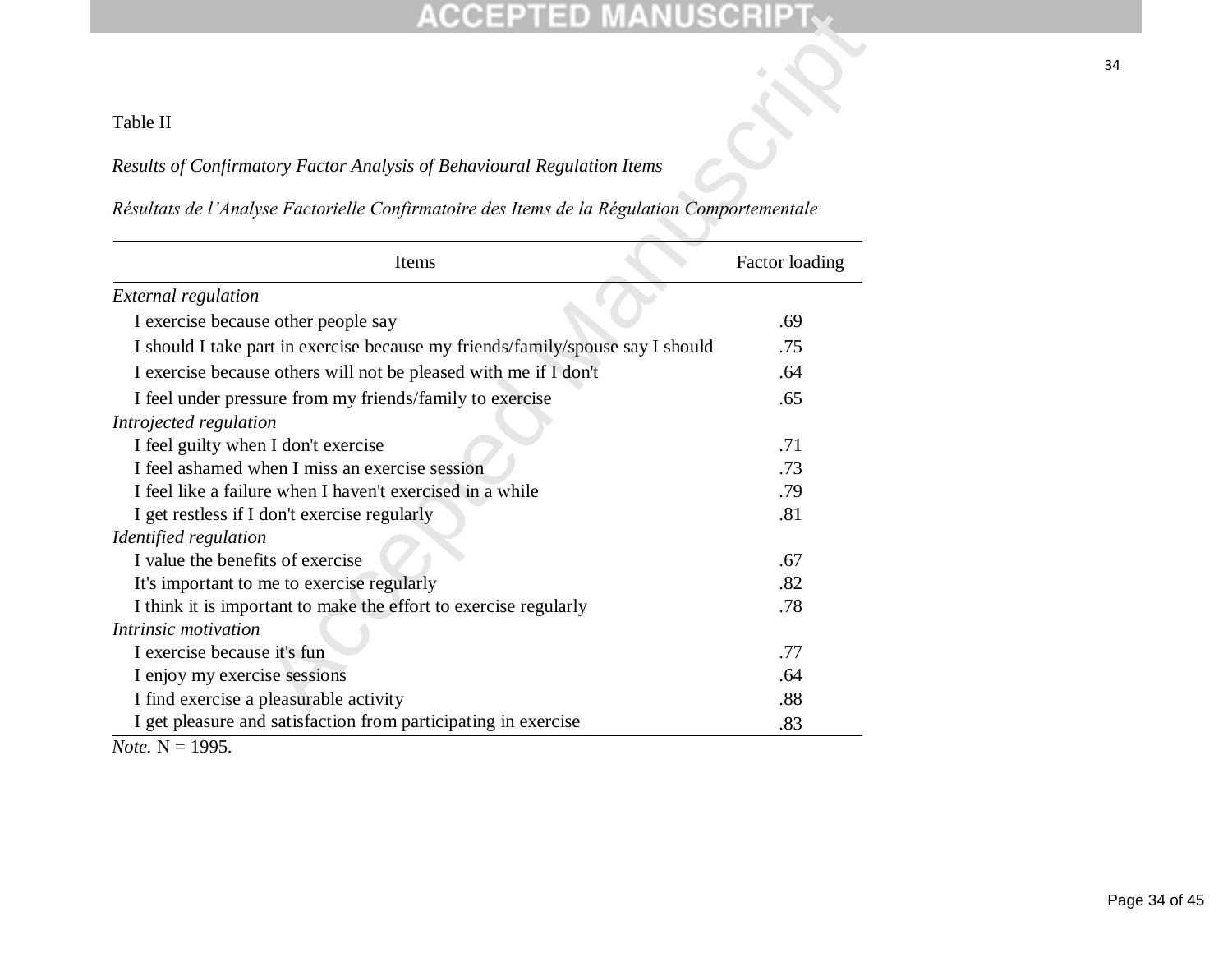# Table III

|                                                                                                                                   |         |     |                 |             |            |            |              |             | 35          |  |
|-----------------------------------------------------------------------------------------------------------------------------------|---------|-----|-----------------|-------------|------------|------------|--------------|-------------|-------------|--|
| Table III                                                                                                                         |         |     |                 |             |            |            |              |             |             |  |
| Goodness-of-Fit Statistics for Multi-Sample Confirmatory Factor Analysis Models Testing for Invariance of Behavioural Regulation  |         |     |                 |             |            |            |              |             |             |  |
| across Gender                                                                                                                     |         |     |                 |             |            |            |              |             |             |  |
| Indices d'Ajustement pour les Modèles d'Analyse Factorielle Confirmatoire Multi-Groupe pour Evaluer l'Invariance de la Régulation |         |     |                 |             |            |            |              |             |             |  |
| du Comportement en relation au Genre Sexuel                                                                                       |         |     |                 |             |            |            |              |             |             |  |
| Model                                                                                                                             |         | df  | $\Delta \chi^2$ | $\Delta df$ | <b>CFI</b> | <b>NFI</b> | <b>RMSEA</b> | <b>SRMR</b> | <b>PNFI</b> |  |
| <b>Baseline</b>                                                                                                                   | 771.28* | 168 |                 |             | .96        | .95        | .06          | .04         | .76         |  |
| Equivalence of factor loadings                                                                                                    | 784.02* | 179 | 12.74*          | 11          | .96        | .95        | .06          | .04         | .77         |  |
| Equivalence of factor variances and covariances                                                                                   | 868.70* | 190 | 97.42*          | 11          | .95        | .95        | .06          | .05         | .83         |  |
| Equivalence of measurement errors                                                                                                 | 907.65* | 203 | 38.85*          | 13          | .95        | .95        | .06          | .05         | .89         |  |
| <i>Note.</i> $N = 1995$ . PNFI = parsimony normed fit index.                                                                      |         |     |                 |             |            |            |              |             |             |  |
| * $p < .01$ .                                                                                                                     |         |     |                 |             |            |            |              |             |             |  |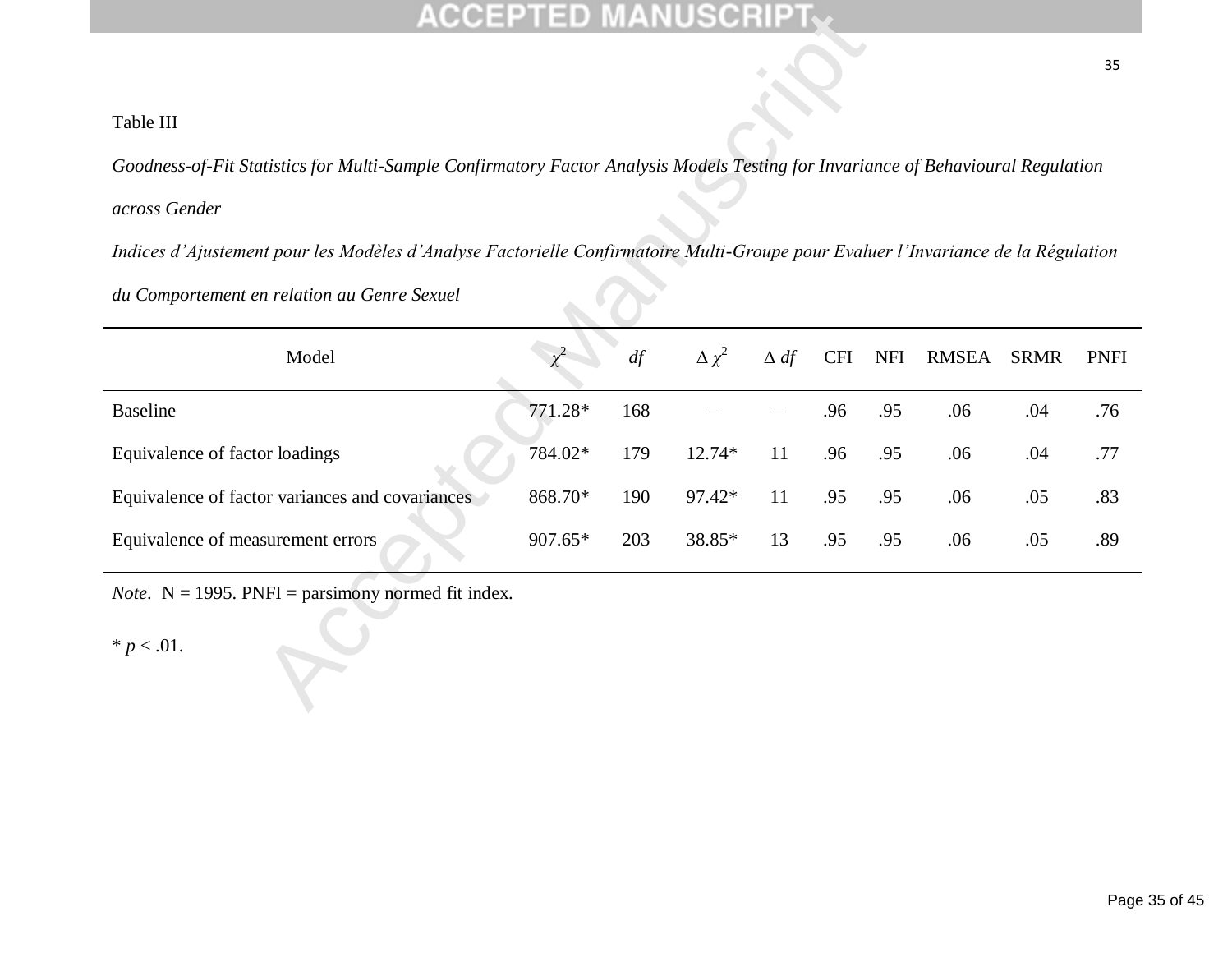# *Means, Standard Deviations, and Correlations*

# *Moyennes, Déviations Standards, et Corrélations*

|                                                 |      |           | ACCEPTED MANU                                                                  |                                                      |          | ISCRI            |    |                                                                               |       |         |         |         |         |       |
|-------------------------------------------------|------|-----------|--------------------------------------------------------------------------------|------------------------------------------------------|----------|------------------|----|-------------------------------------------------------------------------------|-------|---------|---------|---------|---------|-------|
|                                                 |      |           |                                                                                |                                                      |          |                  |    |                                                                               |       |         |         |         | 36      |       |
| Table IV                                        |      |           |                                                                                |                                                      |          |                  |    |                                                                               |       |         |         |         |         |       |
| Means, Standard Deviations, and Correlations    |      |           |                                                                                |                                                      |          |                  |    |                                                                               |       |         |         |         |         |       |
| Moyennes, Déviations Standards, et Corrélations |      |           |                                                                                |                                                      |          |                  |    |                                                                               |       |         |         |         |         |       |
| Variables                                       | Mean | <b>SD</b> | 1.                                                                             | 2.1                                                  | 3.       | $\overline{4}$ . | 5. | 6.                                                                            | 7.    | 8.      | 9.      | 10.     | 11.     | 12.   |
| 1. Gender (1 = male, 2 = female)                |      |           |                                                                                |                                                      |          |                  |    |                                                                               |       |         |         |         |         |       |
| 2. Age                                          |      |           | $-.01$                                                                         |                                                      |          |                  |    |                                                                               |       |         |         |         |         |       |
| 3. Appearance                                   | 3.33 | 1.06      | .04                                                                            | $-.02$                                               | (.83)    |                  |    |                                                                               |       |         |         |         |         |       |
| 4. Fitness                                      | 3.67 | 0.91      | $-.01$                                                                         | $-.02$                                               | $.64***$ | (.81)            |    |                                                                               |       |         |         |         |         |       |
| 5. Social interaction                           | 3.08 | $-0.97$   |                                                                                | $-0.05^*$ $-0.11^{**}$ $.31^{**}$ $.42^{**}$ $(.77)$ |          |                  |    |                                                                               |       |         |         |         |         |       |
| 6. Competence                                   | 3.33 |           | $1.04$ $-.18**$ $-.09**$ $.37**$ $.62**$ $.52**$ $(.89)$                       |                                                      |          |                  |    |                                                                               |       |         |         |         |         |       |
| 7. Enjoyment                                    | 3.51 |           | $0.97$ $-.09**$ $-.07**$ $.31**$ $.56*$ $.63**$ $.78**$                        |                                                      |          |                  |    |                                                                               | (.90) |         |         |         |         |       |
| 8. External regulation                          | 1.94 |           | $0.81 - 11** - 08**$ . 20*                                                     |                                                      |          |                  |    | $.14***$ $.23***$ $.11***$ $.07**$                                            |       | (.78)   |         |         |         |       |
| 9. Introjected regulation                       | 2.46 | 1.08      | $-.03$                                                                         | $-.03$                                               |          |                  |    | $.38**$ $.44**$ $.29**$ $.48**$ $.45**$                                       |       | $.29**$ | (.85)   |         |         |       |
| 10. Identified regulation                       | 3.48 | 1.00      | $-.01$                                                                         | $-.03$                                               |          |                  |    | $.42^{***}$ $.67^{**}$ $.40^{***}$ $.64^{**}$ $.65^{**}$ $.16^{**}$           |       |         | $.64**$ | (.80)   |         |       |
| 11. Intrinsic motivation                        | 3.63 | 1.10      |                                                                                |                                                      |          |                  |    | $-0.05^*$ $-0.09^{**}$ $.23^{**}$ $.49^{**}$ $.55^{**}$ $.66^{**}$ $.82^{**}$ |       | $.05*$  | $.42**$ | $.66**$ | (.85)   |       |
| 12. Participation in physical activity          | 2.28 |           | $0.82$ $-18**$ $-13**$ $.22**$ $.31**$ $.34**$ $.46**$ $.44**$ $.10**$ $.34**$ |                                                      |          |                  |    |                                                                               |       |         |         | $.40**$ | $.41**$ | (.65) |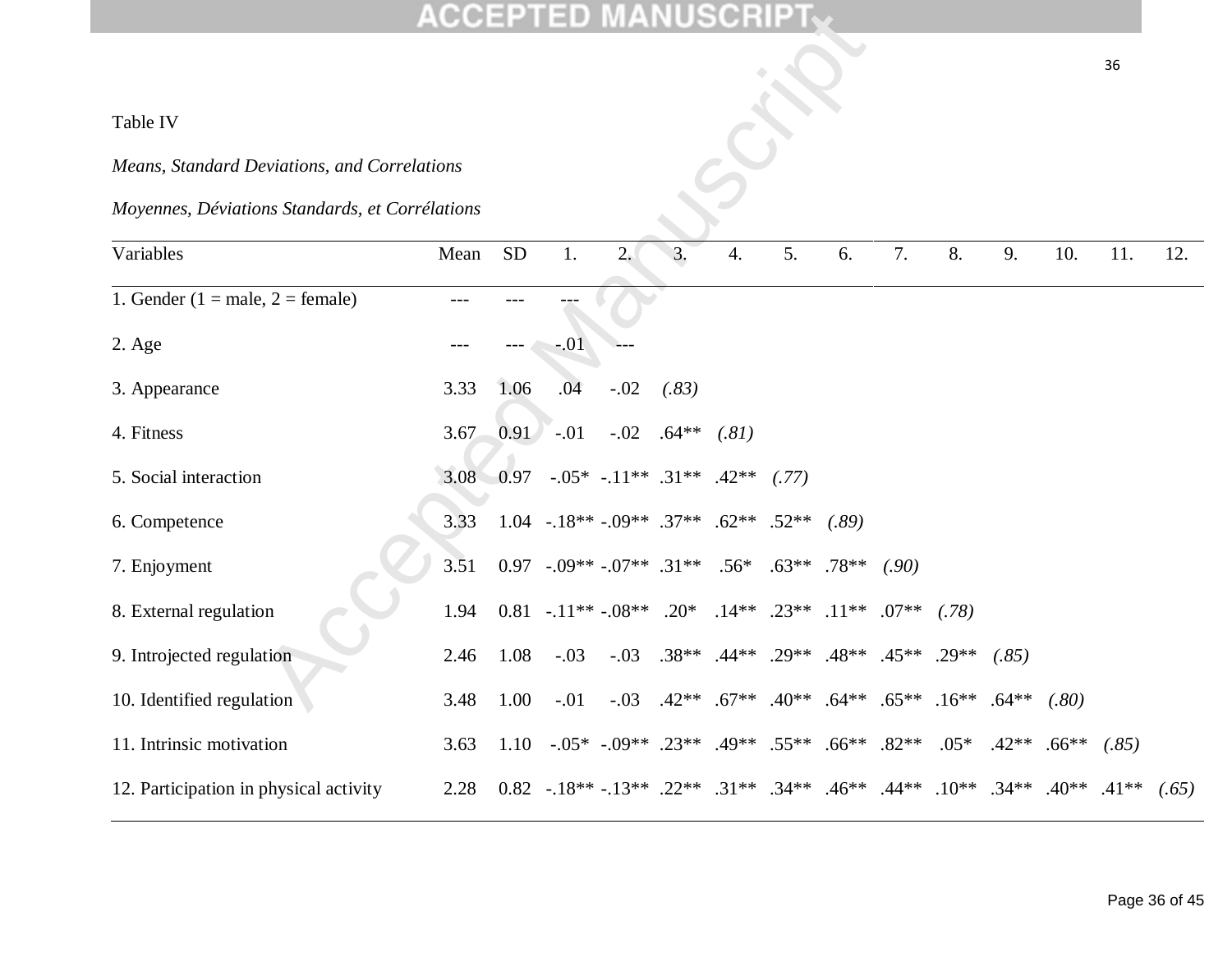*Note.* N = 1995; internal consistency values (Cronbach's Alphas) appear across the diagonal in parentheses.

*\* p < .05, \*\* p < .01.* 

*Note.* N = 1995; les Coefficients de cohérence interne (alpha de Cronbach) sont reportés entre parenthèses dans la diagonale.

*\* p < .05, \*\* p < .01.* 

ACCEPTED MANUSCRIPT<br>
MANUSCRIPT<br>
IL.<br>
1.<br>
S. Coefficiens de cohérence interne (alpha de Cronbach) sont reportés entre<br>
diagonale.<br>
1.<br>
Accepted Manuscript (alpha de Cronbach) sont reportés entre<br>
1.<br>
Accepted Manuscript (a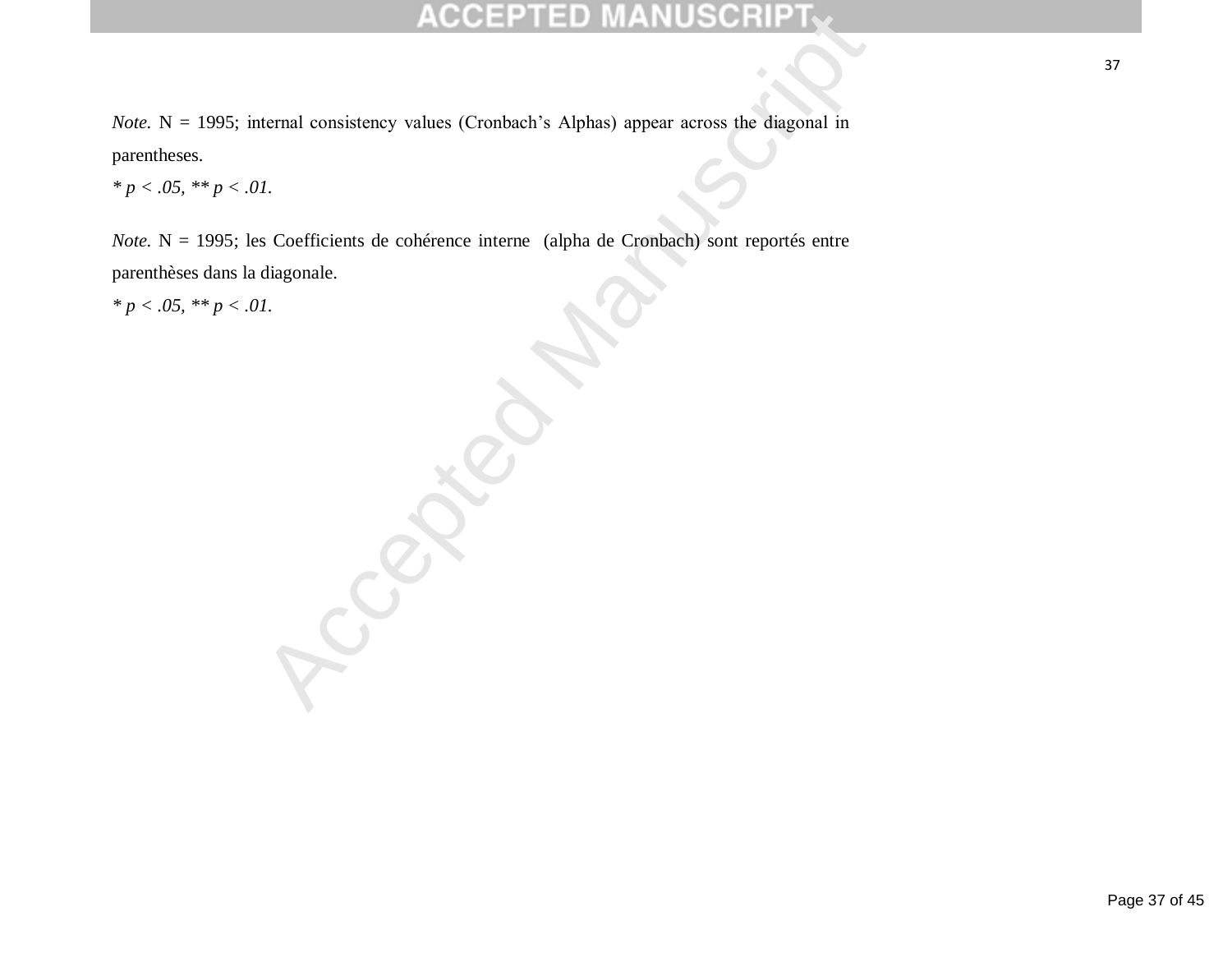# Table V

*Régressions Multiples Linéaires sur la Régulation Comportementale et la Participation dans l'Activité Physique*

|                            |                                                            |         | $\mathbf t$                                                                              |                                                                                                                                                                                                                                                                                 |
|----------------------------|------------------------------------------------------------|---------|------------------------------------------------------------------------------------------|---------------------------------------------------------------------------------------------------------------------------------------------------------------------------------------------------------------------------------------------------------------------------------|
| <b>External regulation</b> | $-.00$                                                     | .02     | $-0.16$                                                                                  |                                                                                                                                                                                                                                                                                 |
| Introjected regulation     | .14                                                        | .02     | 5.51***                                                                                  |                                                                                                                                                                                                                                                                                 |
| Identified regulation      | .15                                                        | .02     | 4.86***                                                                                  |                                                                                                                                                                                                                                                                                 |
| Intrinsic motivation       | .23                                                        | .02     | 8.94 ***                                                                                 |                                                                                                                                                                                                                                                                                 |
|                            |                                                            |         |                                                                                          |                                                                                                                                                                                                                                                                                 |
|                            |                                                            |         |                                                                                          |                                                                                                                                                                                                                                                                                 |
|                            |                                                            |         |                                                                                          |                                                                                                                                                                                                                                                                                 |
|                            |                                                            |         |                                                                                          |                                                                                                                                                                                                                                                                                 |
|                            |                                                            |         |                                                                                          |                                                                                                                                                                                                                                                                                 |
|                            | Parameter<br>* $p < .05$ , ** $p < .01$ , *** $p < .001$ . | $\beta$ | <b>SE</b><br><i>Note.</i> $N = 1995$ ; all parameters are controlled for age and gender. | ltiple Linear Regressions on Behavioural Regulation and Participation in Physical Activity<br>ressions Multiples Linéaires sur la Régulation Comportementale et la Participation dans l'Activité<br>Note. L'âge et le genre ont été inclus en qualité de variables de contrôle. |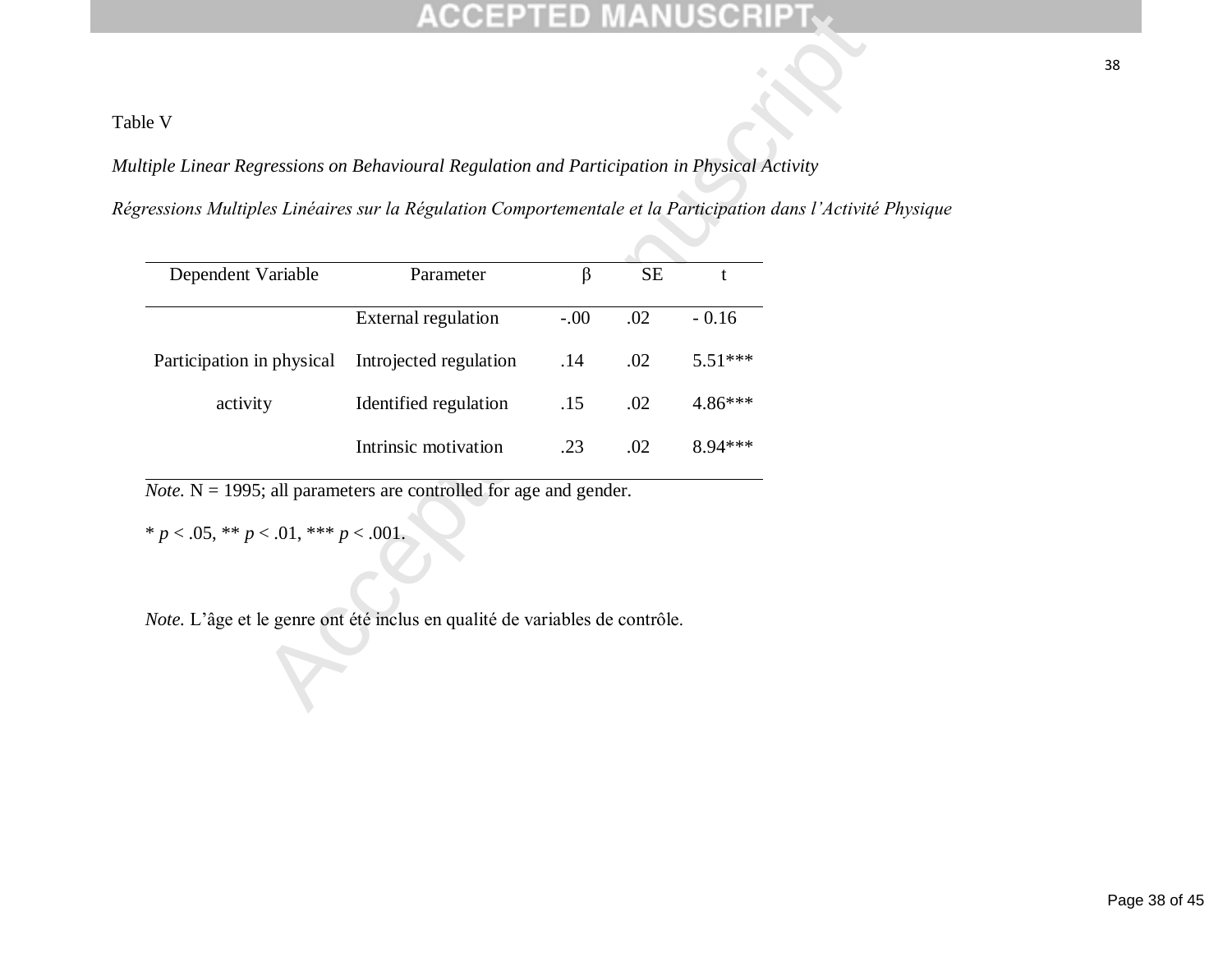| Table VI                                                                                    |              |     |                 |             |            |              |             |  |  |  |  |
|---------------------------------------------------------------------------------------------|--------------|-----|-----------------|-------------|------------|--------------|-------------|--|--|--|--|
| Comparison of Alternative Factor Structures for Motives for Physical Activity               |              |     |                 |             |            |              |             |  |  |  |  |
| Comparaison de Structures Factorielles Alternatives pour les Raisons de l'Activité Physique |              |     |                 |             |            |              |             |  |  |  |  |
| Model                                                                                       |              | df  | $\Delta \chi^2$ | $\Delta df$ | <b>CFI</b> | <b>RMSEA</b> | <b>SRMR</b> |  |  |  |  |
| Hypothesized five-factor model                                                              | 4184.35*     | 395 |                 |             | .89        | .07          | .05         |  |  |  |  |
| Four-factor model (combining appearance and fitness)                                        | 5125.81*     | 399 | 941.47*         | 4           | .86        | .08          | .08         |  |  |  |  |
| Three-factor model (combining appearance and fitness,                                       | and 6251.62* | 402 | 2067.27*        | 7           | .83        | .08          | .07         |  |  |  |  |
| competence and enjoyment)                                                                   |              |     |                 |             |            |              |             |  |  |  |  |
| Two-factor model (combining appearance and fitness, and social 7100.48*                     |              | 404 | 2916.13*        | 9           | .81        | .09          | .08         |  |  |  |  |
| interaction, competence and enjoyment)                                                      |              |     |                 |             |            |              |             |  |  |  |  |
| One-factor model                                                                            | 12297.65*    | 405 | 8113.30*        | 10          | .66        | .12          | .10         |  |  |  |  |
| <i>Note</i> . $N = 1995$ .                                                                  |              |     |                 |             |            |              |             |  |  |  |  |
| * $p < .01$ .                                                                               |              |     |                 |             |            |              |             |  |  |  |  |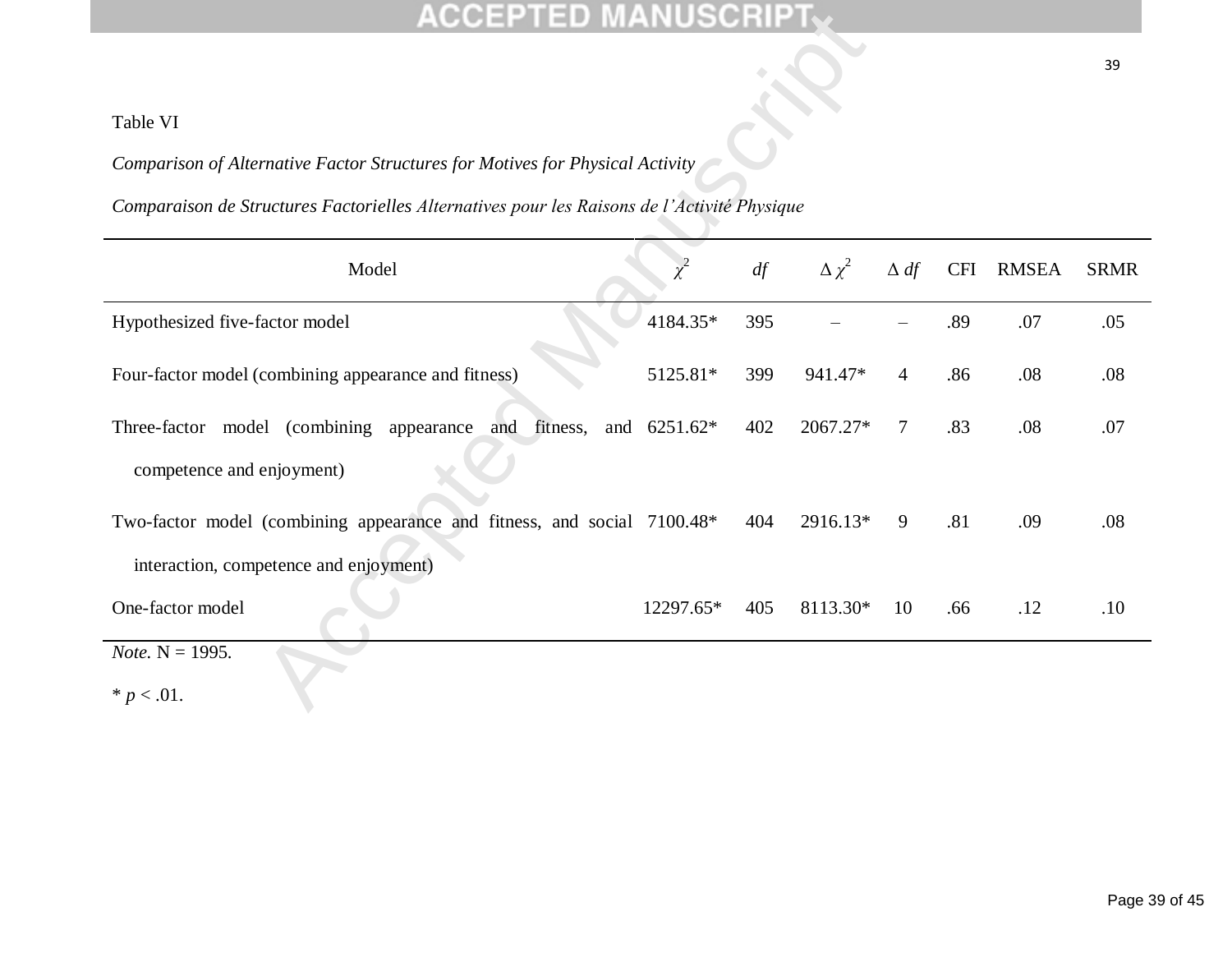# Table VII

| Table VII                                                                                     |                       |
|-----------------------------------------------------------------------------------------------|-----------------------|
| Results of Confirmatory Factor Analysis of Motives for Physical Activity Items                |                       |
| Résultats de l'Analyse Factorielle Confirmatoire des Items des Raisons de l'Activité Physique |                       |
| Items                                                                                         | <b>Factor loading</b> |
| Appearance                                                                                    |                       |
| To define muscles, look better                                                                | .71                   |
| To improve my appearance                                                                      | .86                   |
| To lose weight, look better                                                                   | .76                   |
| To be attractive to others                                                                    | .49                   |
| Because I would feel unattractive if I didn't                                                 | .51                   |
| To improve my body shape                                                                      | .84                   |
| Fitness                                                                                       |                       |
| To improve cardiovascular fitness                                                             | .66                   |
| To maintain strength, live healthy                                                            | .79                   |
| To have more energy                                                                           | .53                   |
| To maintain physical health, well-being                                                       | .81                   |
| Because I want to be physically fit                                                           | .69                   |
| Social interaction                                                                            |                       |
| To be with others in activity                                                                 | .80                   |
| Because I want to be with my friends                                                          | .66                   |
| To meet new people                                                                            | .57                   |
| Because my friends want me to                                                                 | .51                   |
| Because I enjoy spending time with others doing this                                          | .66                   |
| Competence                                                                                    |                       |
| Because I like physical challenge                                                             | .83                   |
| To get better at activity                                                                     | .75                   |
| To keep up current skill level                                                                | .73                   |
| To obtain new skills                                                                          | .71                   |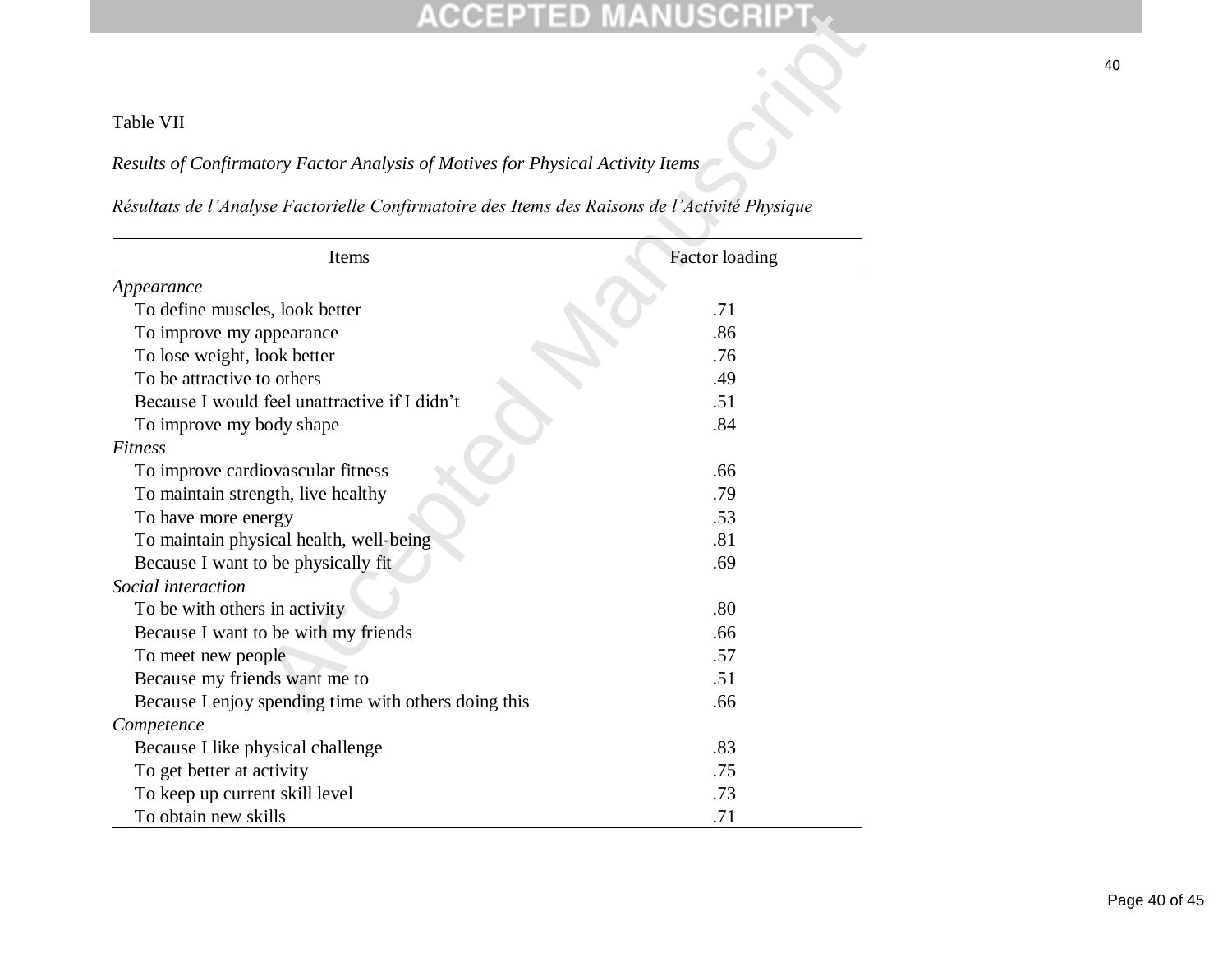|                                                | <u>ACCEPTED MANUSC</u> |
|------------------------------------------------|------------------------|
|                                                |                        |
| Because I like activities that are challenging | .81                    |
| To improve existing skills                     | .63                    |
| Because I like the challenge                   | .77                    |
| Enjoyment                                      |                        |
| Because it makes me happy                      | .79                    |
| Because it's fun                               | .77                    |
| Because I like the excitement of participation | .64                    |
| Because I enjoy this activity                  | .84                    |
| Because I like to do this activity             | .82                    |
| Because it's interesting                       | .74                    |
| Because the activity is stimulating            | .74                    |
| <i>Note</i> . $N = 1995$ .                     |                        |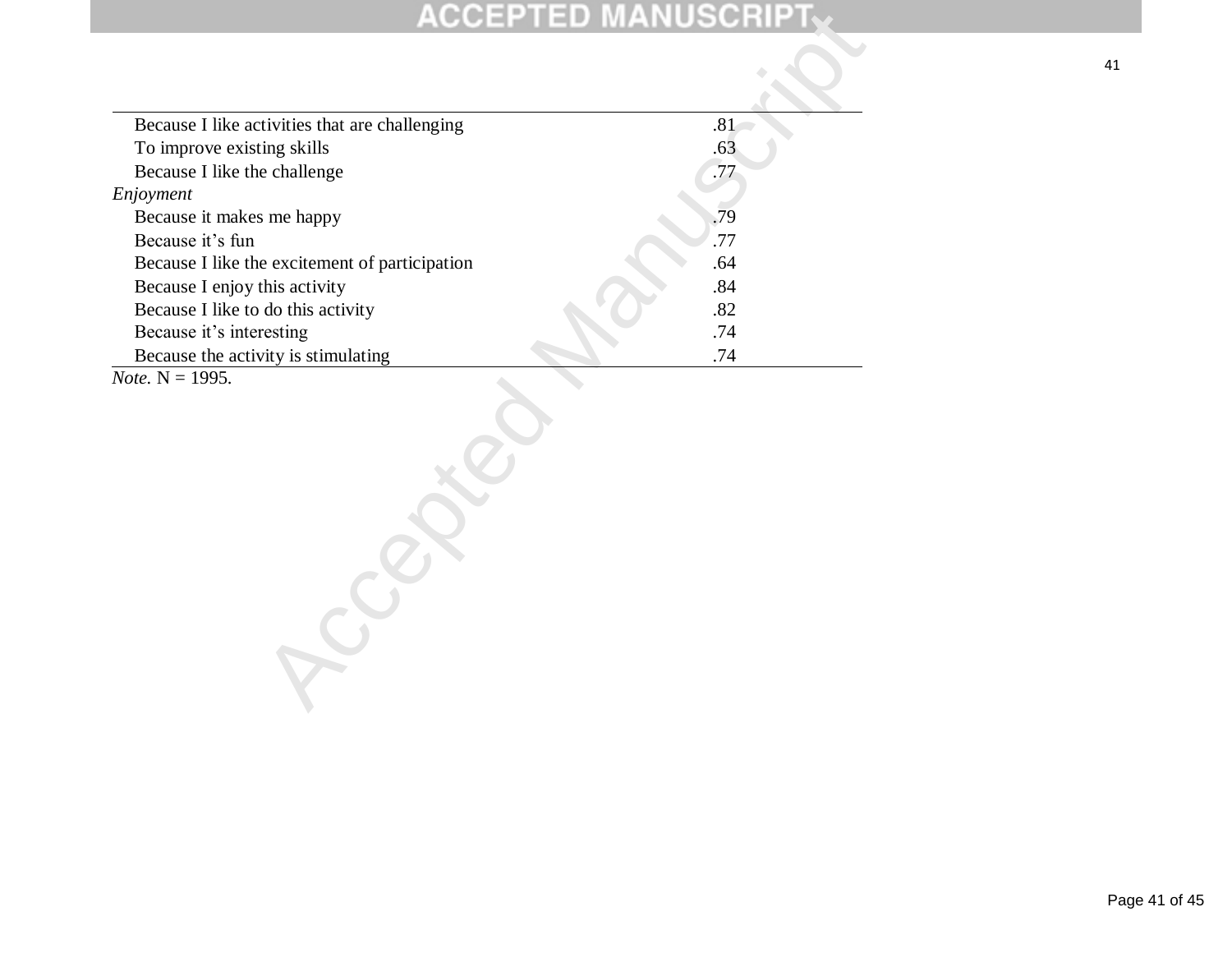# Table VIII

| ACCEPT                                                                                                                          |          |     |                 |             |            |            |              |             |             |  |  |
|---------------------------------------------------------------------------------------------------------------------------------|----------|-----|-----------------|-------------|------------|------------|--------------|-------------|-------------|--|--|
|                                                                                                                                 |          |     |                 |             |            |            |              |             | 42          |  |  |
| Table VIII                                                                                                                      |          |     |                 |             |            |            |              |             |             |  |  |
| Goodness-of-Fit Statistics for Multi-Sample Confirmatory Factor Analysis Models Testing for Invariance of Motives for Physical  |          |     |                 |             |            |            |              |             |             |  |  |
| <b>Activity across Gender</b>                                                                                                   |          |     |                 |             |            |            |              |             |             |  |  |
| Indices d'Ajustement pour les Modèles d'Analyse Factorielle Confirmatoire Multi-Groupe pour Evaluer l'Invariance des Raisons de |          |     |                 |             |            |            |              |             |             |  |  |
| l'Activité Physique en relation au Genre Sexuel                                                                                 |          |     |                 |             |            |            |              |             |             |  |  |
| Model                                                                                                                           | $\chi^2$ | df  | $\Delta \chi^2$ | $\Delta df$ | <b>CFI</b> | <b>NFI</b> | <b>RMSEA</b> | <b>SRMR</b> | <b>PNFI</b> |  |  |
| <b>Baseline</b>                                                                                                                 | 4916.46* | 786 |                 |             | .89        | .88        | .07          | .06         | .90         |  |  |
| Equivalence of factor loadings                                                                                                  | 4954.06* | 811 | $37.60*$        | 25          | .89        | .88        | .07          | .06         | .93         |  |  |
| Equivalence of factor variances and covariances                                                                                 | 5581.37* | 820 | 627.31*         | 9           | .87        | .86        | .07          | .07         | .94         |  |  |
| Equivalence of measurement errors                                                                                               | 5773.27* | 842 | 191.9*          | 22          | .87        | .86        | .08          | .07         | .97         |  |  |
| <i>Note.</i> $N = 1995$ .                                                                                                       |          |     |                 |             |            |            |              |             |             |  |  |
| * $p < .01$ .                                                                                                                   |          |     |                 |             |            |            |              |             |             |  |  |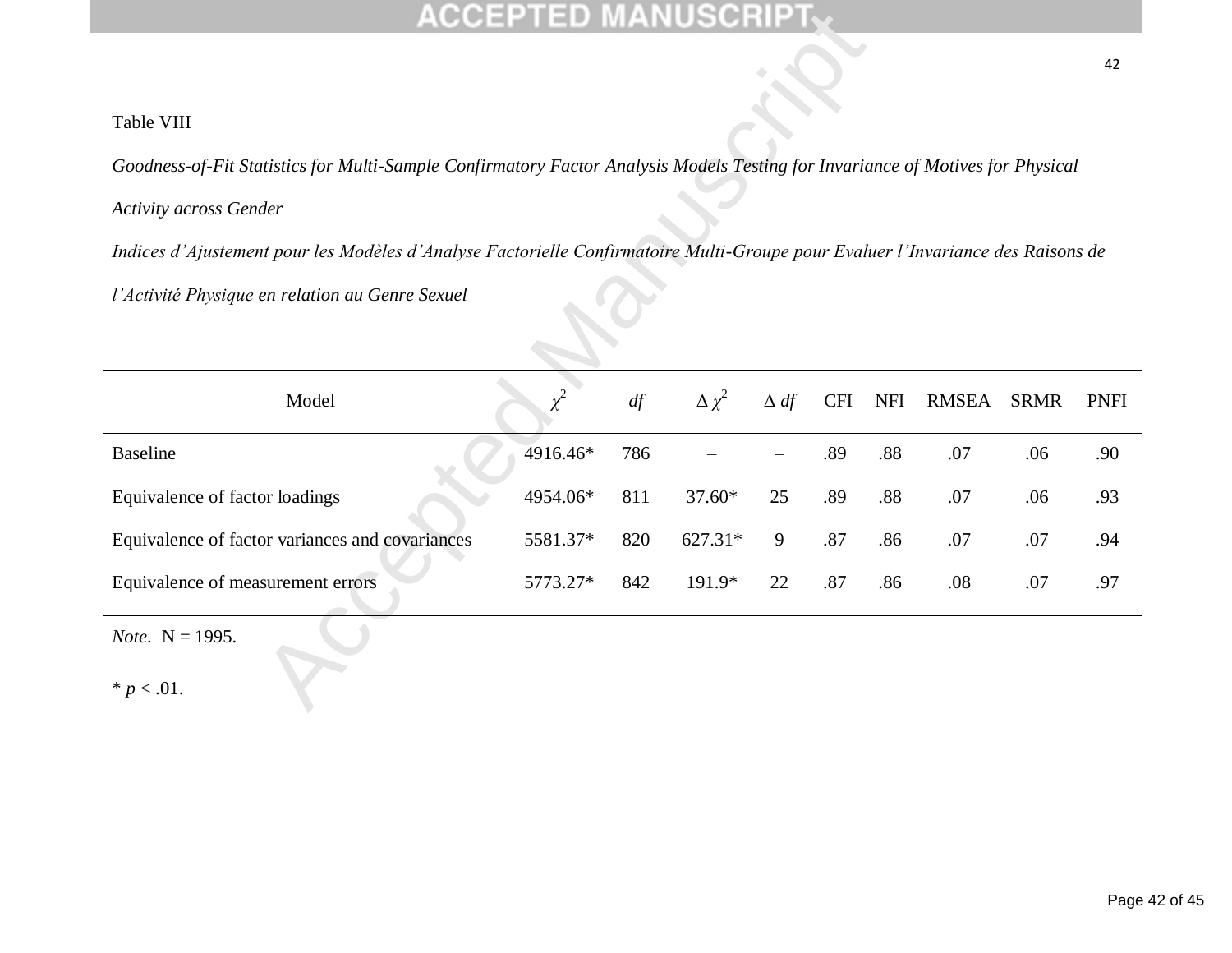# Table IX

*Régressions Multiples Linéaires sur les Raisons de l'Activité Physique et la Participation dans l'Activité Physique*

| Table IX                                                                                                 |                    |          |           |           |  |
|----------------------------------------------------------------------------------------------------------|--------------------|----------|-----------|-----------|--|
| Multiple Linear Regressions on Motives for Physical Activity and Participation in Physical Activity      |                    |          |           |           |  |
| Régressions Multiples Linéaires sur les Raisons de l'Activité Physique et la Participation dans l'Activi |                    |          |           |           |  |
| Dependent Variable                                                                                       | Parameter          | $\beta$  | <b>SE</b> | t         |  |
|                                                                                                          | Appearance         | $.06*$   | .02       | $2.39*$   |  |
|                                                                                                          | Fitness            | $-.01$   | .03       | $-0.49$   |  |
| Participation in physical<br>activity                                                                    | Social interaction | $.07*$   | .02       | $2.55*$   |  |
|                                                                                                          | Competence         | $.24***$ | .03       | $7.02***$ |  |
|                                                                                                          | Enjoyment          | $.19***$ | .03       | 5.48***   |  |
| <i>Note.</i> $N = 1995$ ; all parameters are controlled for age and gender.                              |                    |          |           |           |  |
| * $p < .05$ , ** $p < .01$ , *** $p < .001$ .                                                            |                    |          |           |           |  |
| Note. L'âge et le genre ont été inclus en qualité de variables de contrôle.                              |                    |          |           |           |  |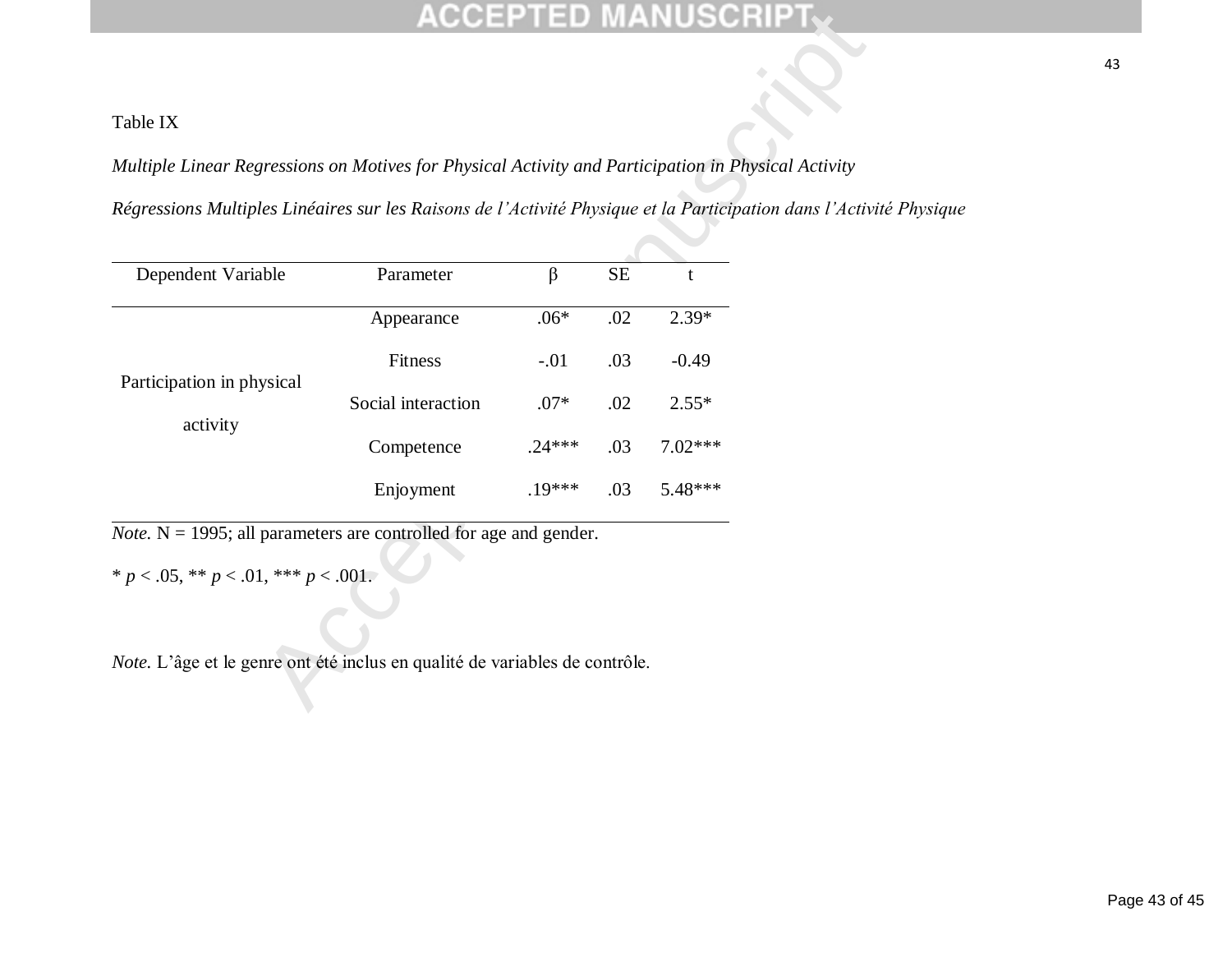| <b>ACCEPTED MANUSCRIPT</b>                                                                                                                                                                                                |     |                 |             |            |              |             |
|---------------------------------------------------------------------------------------------------------------------------------------------------------------------------------------------------------------------------|-----|-----------------|-------------|------------|--------------|-------------|
|                                                                                                                                                                                                                           |     |                 |             |            |              | 44          |
| Table X                                                                                                                                                                                                                   |     |                 |             |            |              |             |
| Comparison of Alternative Factor Structures for Behavioural Regulation and Motives for Physical Activity and                                                                                                              |     |                 |             |            |              |             |
| Comparaison de Structures Factorielles Alternatives pour la Régulation Comportementale et les Raisons de l'Activité Physique                                                                                              |     |                 |             |            |              |             |
| $\chi^2$<br>Model                                                                                                                                                                                                         | df  | $\Delta \chi^2$ | $\Delta df$ | <b>CFI</b> | <b>RMSEA</b> | <b>SRMR</b> |
| 6294.10*<br>Hypothesized nine-factor model                                                                                                                                                                                | 909 |                 |             | .90        | .05          | .05         |
| Seven-factor model (combining appearance<br>8592.78*<br>fitness,<br>and<br>and<br>identified regulation and intrinsic motivation)                                                                                         | 924 | 2298.68*        | 15          | .86        | .06          | .07         |
| Five-factor model (combining appearance and fitness, competence 11795.03*<br>and enjoyment, external regulation and introjected regulation, and<br>identified regulation and intrinsic motivation)                        | 935 | 5500.93*        | 26          | .80        | .08          | .08         |
| Four-factor model (combining appearance and fitness, social 12653.13*<br>interaction, competence and enjoyment, external regulation and<br>introjected regulation, and identified regulation and intrinsic<br>motivation) | 939 | 6359.03*        | 30          | .78        | .08          | .08         |
| Two-factor model (combing appearance, fitness, social interaction, 19978.61*                                                                                                                                              | 944 | 13684.51*       | 35          | .64        | .10          | .09         |